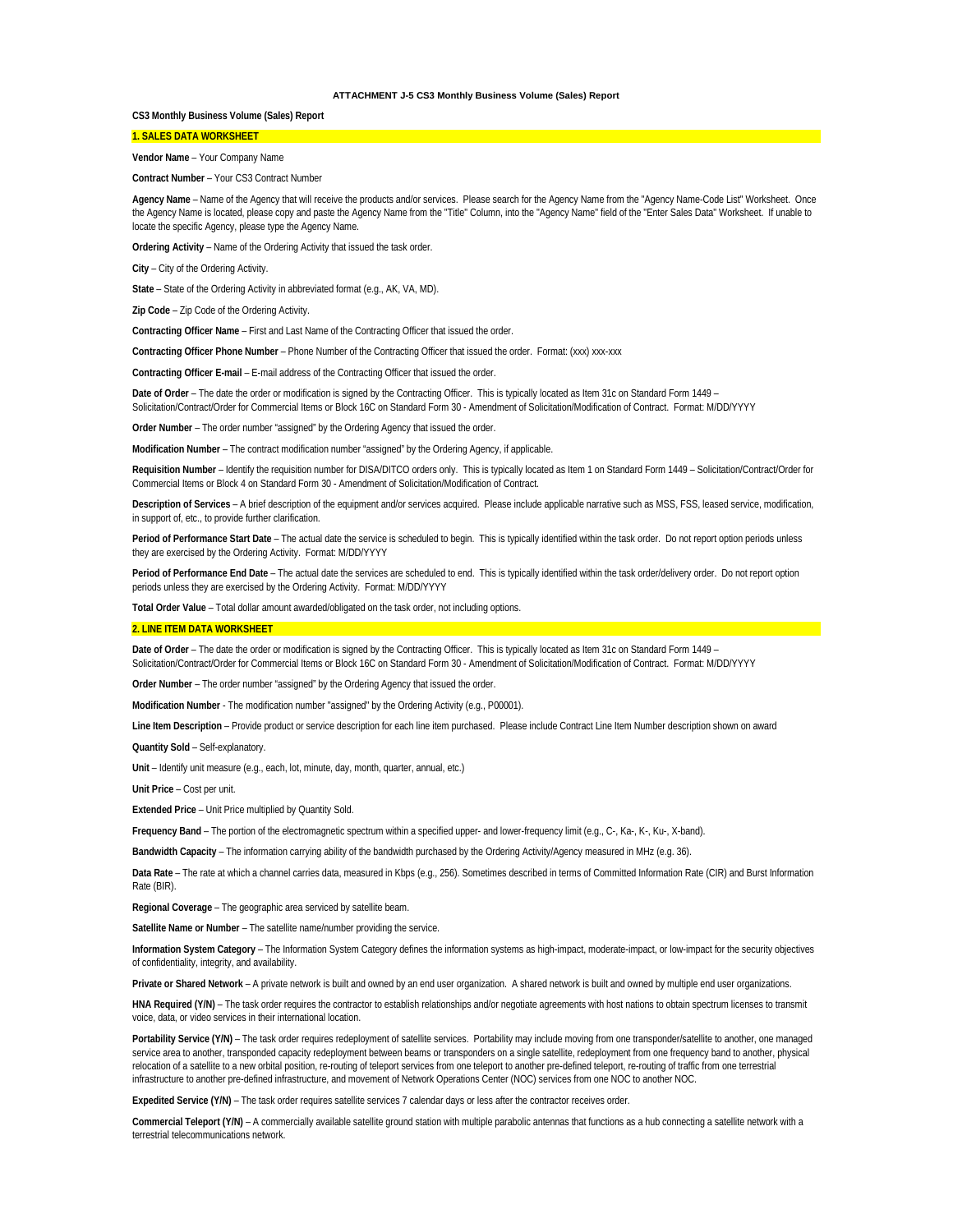| <b>AgencyCode</b> | <b>Title</b>                                                                                           |
|-------------------|--------------------------------------------------------------------------------------------------------|
| 0                 | Congress                                                                                               |
| 0                 | <b>Congressional Committees and Subcommittees</b>                                                      |
| 0                 | House of Representatives                                                                               |
| 0                 | Temporary Comm on Financial Oversight of Dist of Col.                                                  |
| 0                 | Senate                                                                                                 |
| $\mathbf 0$       | <b>Presidential Transition</b>                                                                         |
| 0                 | <b>Tribal Organizations</b>                                                                            |
| 0                 | <b>Inaugural Committee</b>                                                                             |
| 0                 | Food and Agriculture Organization of the United Nations                                                |
| 0                 | Inter-American Defense Board                                                                           |
| $\mathbf 0$       | Inter-American Development Bank                                                                        |
| 0                 | Intergovernmental Committee for European Migration                                                     |
| 0                 | <b>International Atomic Energy Agency</b>                                                              |
| 0                 | International Bank for Reconstruction and Development                                                  |
| 0                 | <b>International Civil Aviation Organization</b>                                                       |
| $\mathbf 0$       | <b>International Finance Corporation</b>                                                               |
| 0                 | <b>International Monetary Fund</b>                                                                     |
| 0                 | <b>International Telecommunications Union</b>                                                          |
| 0                 | National Academy of Sciences                                                                           |
| 0                 | Organization of American States (Pan American Union)                                                   |
| 0                 | Pan American Health Organization                                                                       |
| 0                 | Statue of Liberty/Ellis Island Foundation                                                              |
| $\mathbf 0$       | South Pacific Commission                                                                               |
| $\mathbf 0$       | <b>United Nations</b>                                                                                  |
| 0                 | United Nations Educational Scientific, and Cultural Organization                                       |
| 0                 | <b>Universal Postal Union</b>                                                                          |
| 0                 | World Health Organization                                                                              |
| 0                 | World Meteorological Organization                                                                      |
| $\mathbf 0$       | American Freedom from Hunger Society                                                                   |
| 0                 | Army and Air Force Exchange Service                                                                    |
| 0                 | Interagency Committee on Marine Research, Education, and Facilities                                    |
| 0                 | North Atlantic Treaty Organization                                                                     |
| 0                 | Army and Air Force Motion Picture Service                                                              |
| $\mathbf 0$       | National Trust for Historical Preservation                                                             |
| 0                 | Federal Reserve System                                                                                 |
| $\mathbf 0$       | <b>American National Red Cross</b>                                                                     |
| 0                 | Caribbean Organization                                                                                 |
| 0                 | Miscellaneous Government Non-Appropriated Fund Activities<br>United Nations-International Labor Office |
| $\mathbf 0$       |                                                                                                        |
| 0                 | National Alliance of Businessmen                                                                       |
| $\mathbf 0$       | <b>National Building Museum</b>                                                                        |
| 0                 | National Consumer Cooperative Bank<br><b>United Nations Information Service</b>                        |
| 0                 |                                                                                                        |
| 0                 | Miscellaneous Non-Government Accounts                                                                  |
| 0<br>$\mathbf 0$  | Organization for Economic Cooperation and Development<br>Navy Resale and Services (Non-Appropriated)   |
|                   |                                                                                                        |
| 0<br>0            | Washington Metropolitan Area Transit Commission<br>United Nations World Food Program                   |
|                   |                                                                                                        |
| $\mathbf 0$       | <b>GSA Advantage IMPAC</b>                                                                             |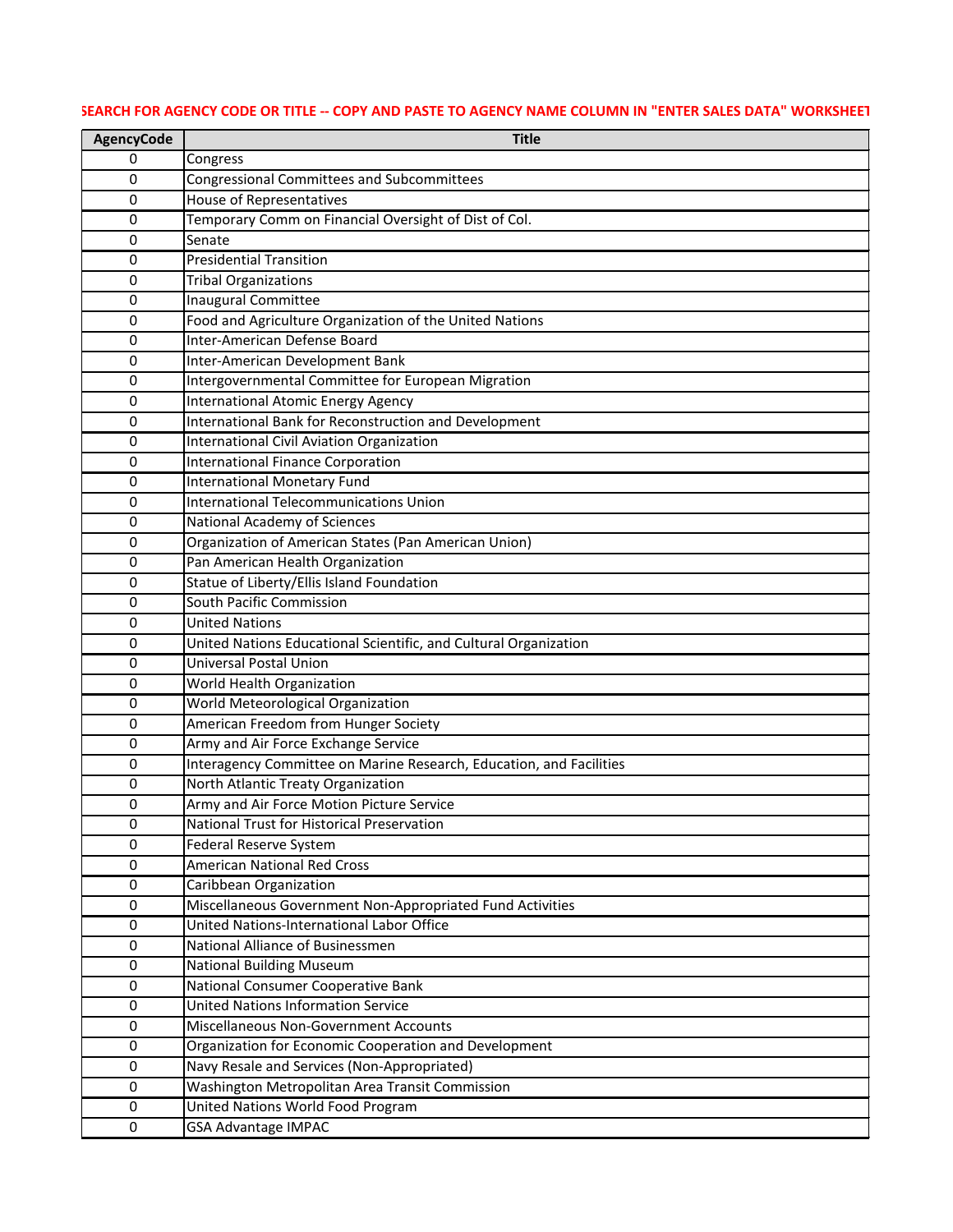| Architect of the Capitol<br>1                                              |  |
|----------------------------------------------------------------------------|--|
| <b>Capitol Buildings</b><br>1                                              |  |
| Capitol Grounds<br>$\mathbf 1$                                             |  |
| Capitol Power Plant<br>1                                                   |  |
| <b>House Office Buildings</b><br>1                                         |  |
| <b>Library of Congress Building</b><br>1                                   |  |
| <b>Senate Office Buildings</b><br>1                                        |  |
| <b>Supreme Court</b><br>1                                                  |  |
| <b>GSA Advantage IMPAC</b><br>1                                            |  |
| U. S. Capitol Police Office of Financial Management<br>2                   |  |
| Library of Congress<br>3                                                   |  |
| <b>GSA Advantage IMPAC</b><br>3                                            |  |
| <b>Government Printing Office</b><br>4                                     |  |
| census monitoring board,<br>4                                              |  |
| census monitoring board,<br>4                                              |  |
| <b>GSA Advantage IMPAC</b><br>4                                            |  |
| <b>General Accountability Office</b><br>5                                  |  |
| 5<br><b>GSA Advantage IMPAC</b>                                            |  |
| Legislative, All Other<br>9                                                |  |
| United States Botanic Garden<br>9                                          |  |
| Office of Technology Assessment<br>9                                       |  |
| National Commission on Children<br>9                                       |  |
| <b>Biomedical Ethics Board</b><br>9                                        |  |
| Copyright Royalty Tribunal<br>9                                            |  |
| Office of Compliance<br>9                                                  |  |
| Helping Enhance the Livelihood of People Around the Globe<br>9             |  |
| Medicaid & CHIP Payment & Access Commission<br>9                           |  |
| Prevent Weapons Mass Destruction Proliferation & Terroism<br>9             |  |
| National Commission on Terrorist Attacks Upon the United States<br>9       |  |
| <b>Financial Crisis Inquiry Commission</b><br>9                            |  |
| 9<br><b>GSA Advantage IMPAC</b>                                            |  |
| Judiciary<br>10<br>Administrative Office of U.S. Courts                    |  |
| 10<br><b>Public Defender Service</b>                                       |  |
| 10<br>Courts of the District of Columbia                                   |  |
| 10<br>Bicentennial Commission of the Judicial Conference of the U.S.<br>10 |  |
| <b>District Courts of the United States</b><br>10                          |  |
| 10<br>United States Bankruptcy Court                                       |  |
| United States Sentencing Commission<br>10                                  |  |
| <b>Territorial Courts</b><br>10                                            |  |
| United States Courts of Appeals<br>10                                      |  |
| <b>United States Claims Court</b><br>10                                    |  |
| <b>Bankruptcy Judge Courtrooms</b><br>10                                   |  |
| United States Court of International Trade<br>10                           |  |
| <b>Bankruptcy Clerk</b><br>10                                              |  |
| United States Court of Appeals for the Federal Circuit<br>10               |  |
| United States Supreme Court<br>10                                          |  |
| <b>Federal Judicial Center</b><br>10                                       |  |
| 10<br>Judicial Panel on Multi-District Legislation                         |  |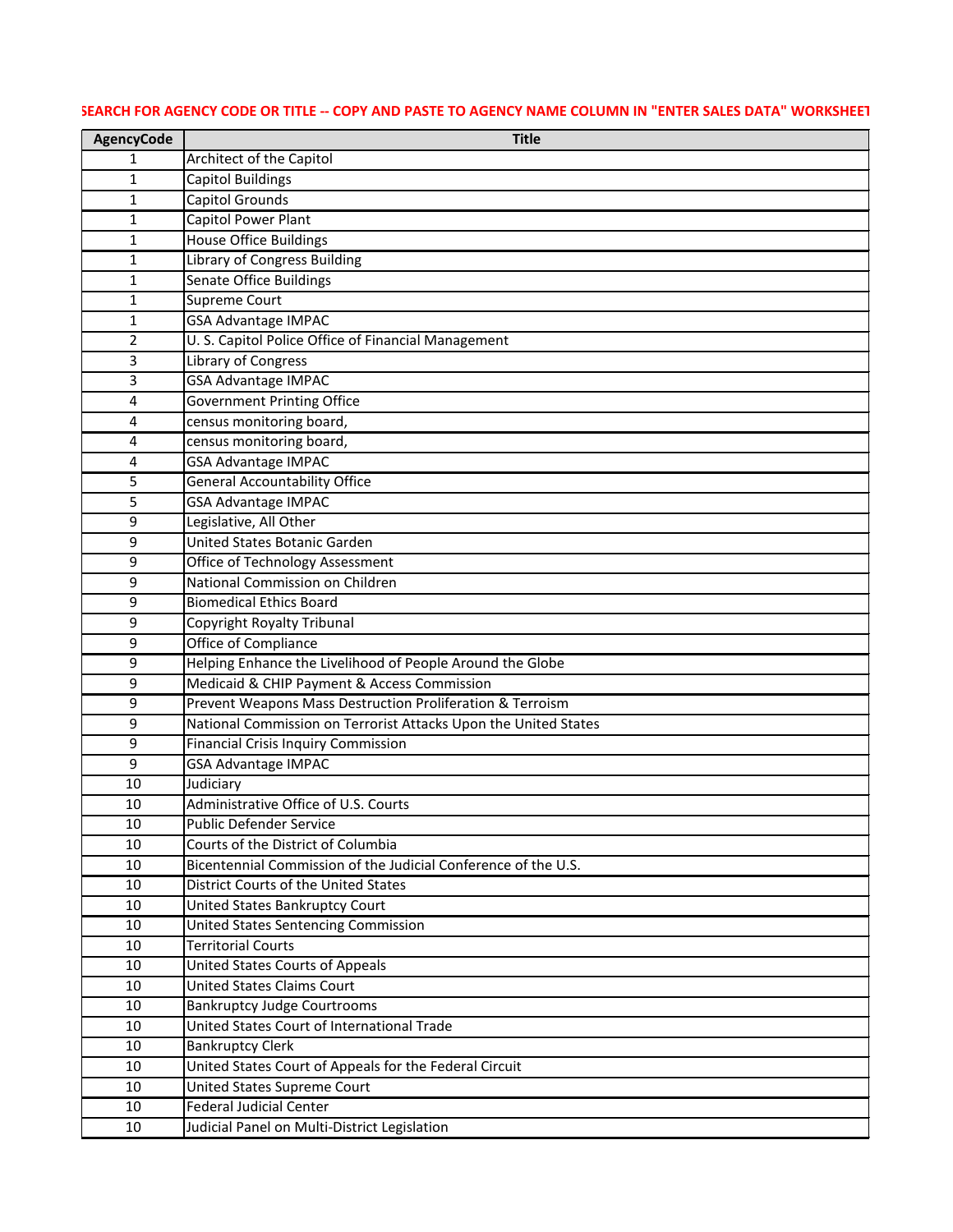| <b>AgencyCode</b> | <b>Title</b>                                                                           |
|-------------------|----------------------------------------------------------------------------------------|
| 10                | <b>Community Defenders</b>                                                             |
| 10                | Court of Appeals Judges Chambers                                                       |
| 10                | <b>Court of Appeals Courtrooms</b>                                                     |
| 10                | Court of Appeals Clerk                                                                 |
| 10                | <b>Circuit Executive</b>                                                               |
| 10                | Court of Appeals Central Legal Staff                                                   |
| 10                | <b>Circuit Libraries</b>                                                               |
| 10                | <b>District Judge Chambers</b>                                                         |
| 10                | <b>District Judge Courtrooms</b>                                                       |
| 10                | Magistrate Judge Chambers                                                              |
| 10                | Magistrate Judge Courtrooms                                                            |
| 10                | <b>District Clerk</b>                                                                  |
| 10                | Probation                                                                              |
| 10                | <b>Pretrial Services</b>                                                               |
| 10                | <b>State Courts</b>                                                                    |
| 10                | Courts, Joint Use Federal and State                                                    |
| 10                | <b>GSA Advantage IMPAC</b>                                                             |
| 11                | <b>Executive Office of the President</b>                                               |
| 11                | Office of Management and Budget                                                        |
| 11                | <b>Council on Environmental Quality</b>                                                |
| 11                | <b>CIA Office of Finance</b>                                                           |
| 11                | President's Commission on Medical Ethics                                               |
| 11                | Commission on CIA Activities Within U.S.                                               |
| 11                | <b>Inter-American Foundation</b>                                                       |
| 11                | <b>Council of Economic Advisers</b>                                                    |
| 11                | U.S. Japan Economic Relations Group                                                    |
| 11                | Commission on World Hunger                                                             |
| 11                | Native Hawaiian Commission                                                             |
| 11                | <b>National Security Council</b>                                                       |
| 11                | Commission on Executive, Legislative and Judicial Salaries                             |
| 11                | Peace Corps                                                                            |
| 11                | <b>Property Review Board</b>                                                           |
| 11                | <b>Office of Policy Development</b>                                                    |
| 11                | Office of the Vice President                                                           |
| 11                | The White House Office                                                                 |
| 11                | African Development Foundation                                                         |
| 11                | Executive Office of the President - Reform 88                                          |
| 11<br>11          | Task Force on Combatting Terrorism<br>Office of the United States Trade Representative |
| 11                | Points of Light Foundation                                                             |
| 11                | <b>Office of Consumer Affairs</b>                                                      |
| 11                | White House Conference for a Drug Free America                                         |
| 11                | Office of Administration                                                               |
| 11                | <b>Commission on Pension Policy</b>                                                    |
| 11                | National Advisory Council on Economic Opportunity                                      |
| 11                | <b>National Space Council</b>                                                          |
| 11                | <b>Office of National AIDS Policy</b>                                                  |
| 11                | White House Millennium Group                                                           |
| 11                | White House Athletic Center                                                            |
|                   |                                                                                        |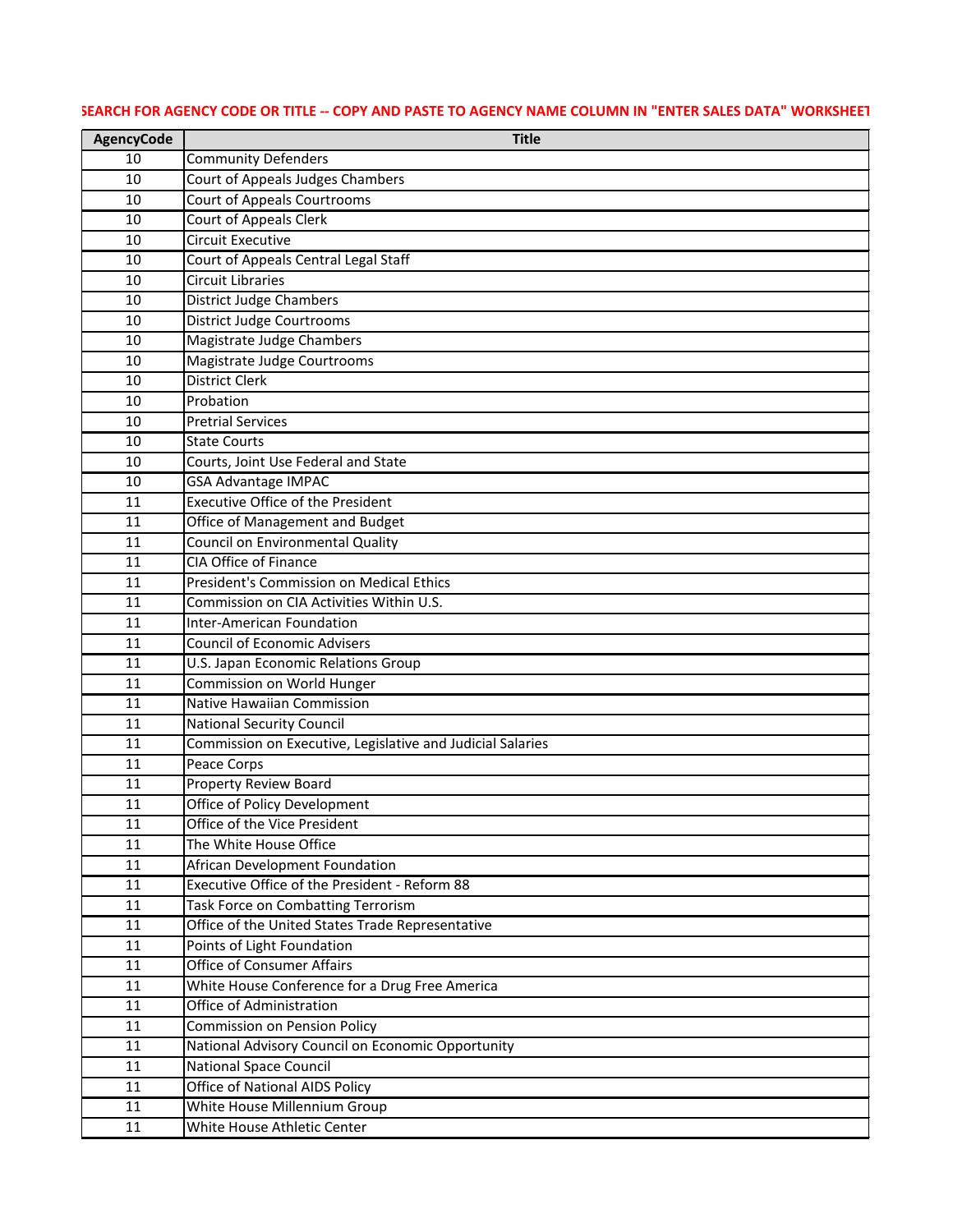| <b>AgencyCode</b> | <b>Title</b>                                                                                    |
|-------------------|-------------------------------------------------------------------------------------------------|
| 11                | White House Climate Control Task Force                                                          |
| 11                | Office of Science and Technology Policy                                                         |
| 11                | Council on Wage & Price Stability                                                               |
| 11                | Office of National Drug Control Policy                                                          |
| 11                | U.S. Trade and Development Agency                                                               |
| 11                | Commission on U.S. Intelligence Capabilities Regulating Weapons of Mass Destructions            |
| 11                | <b>GSA Advantage IMPAC</b>                                                                      |
| 12                | Department of Agriculture                                                                       |
| 12                | Farm Service Agency                                                                             |
| 12                | National Agricultural Statistics Service                                                        |
| 12                | <b>Agricultural Marketing Service</b>                                                           |
| 12                | <b>Agricultural Research Service</b>                                                            |
| 12                | Office of Small and Disadvantaged Business Utilization                                          |
| 12                | Rural Development Administration                                                                |
| 12                | Office of the Chief Information Officer                                                         |
| 12                | Cooperative State Research, Education, and Extension Service                                    |
| 12                | Office of Administrative Systems (Exp. Code)                                                    |
| 12                | Office of the Chief Information Officer - Washington Telecommunications Services and Operations |
| 12                | <b>Rural Housing Service</b>                                                                    |
| 12                | <b>Risk Management Agency</b>                                                                   |
| 12                | Foreign Agricultural Service                                                                    |
| 12                | Office of Chief Information Officer - National Information Technology Center                    |
| 12                | <b>Forest Service</b>                                                                           |
| 12                | Office of the General Counsel                                                                   |
| 12                | Federal Grain Inspection, Packers, and Stockyards Administration                                |
| 12                | <b>Office of Communications</b>                                                                 |
| 12                | <b>Food and Consumer Services</b>                                                               |
| 12                | <b>Rural Utilities Services</b>                                                                 |
| 12                | Office of the Chief Information Officer National Telecommunications Services and Operations     |
| 12                | Office of the Secretary                                                                         |
| 12                | Animal and Plant Health Inspection Service (DHS Code 7053)                                      |
| 12                | <b>Natural Resources Conservation Service</b>                                                   |
| 12                | grain insp packrs/stkyd                                                                         |
| 12                | Food Safety and Inspection Service                                                              |
| 12                | office of the cio nitc -                                                                        |
| 12                | office of administrative                                                                        |
| 12                | Civil Rights Enforcement and Adjudication                                                       |
| 12                | Office of Budget and Program Analysis                                                           |
| 12<br>12          | human resources manageme                                                                        |
| 12                | office of operations<br><b>External Services</b>                                                |
|                   | Office of the Chief Financial Officer                                                           |
| 12<br>12          | <b>Economic Research Service</b>                                                                |
| 12                | <b>AMS Contractors</b>                                                                          |
| 12                | Organization of Professional Employees                                                          |
| 12                | <b>USDA Graduate School</b>                                                                     |
| 12                | <b>International Cotton Advisory Commission</b>                                                 |
| 12                | Office of the Inspector General                                                                 |
| 12                | <b>National Appeals Division</b>                                                                |
|                   |                                                                                                 |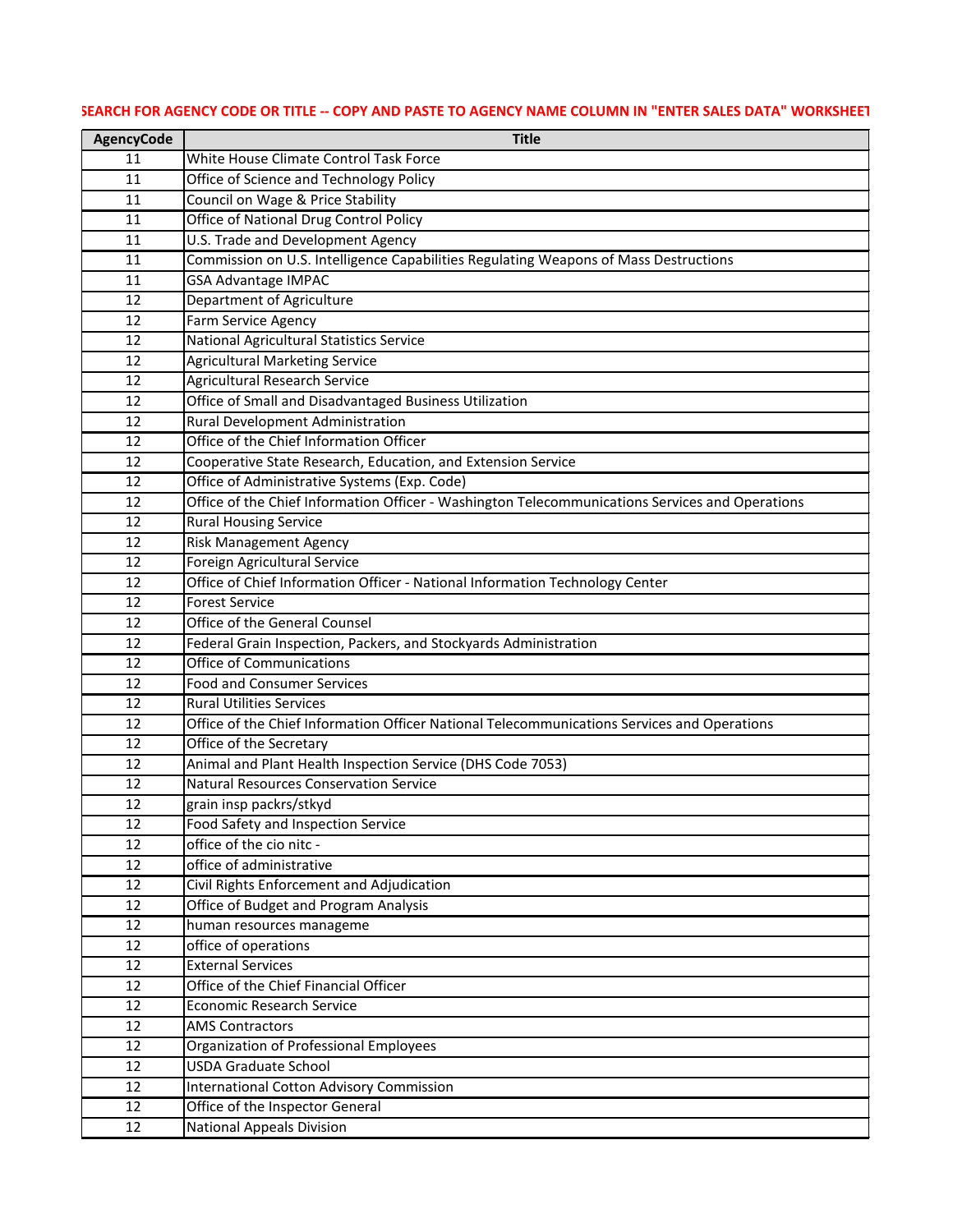# **AgencyCode Title Office of Chief Economist** 12 board of contract appeal **USDA Vacant Space office of procurement an Office of Civil Rights** 12 USDA, National Capital Region Departmental Administration 12 State Conservation Service 12 State Forestry Commission 12 State Extension Service **Farm Service Agency - County**  Milk Marketing Association GSA Advantage IMPAC Department of Commerce 13 Office of the Secretary 13 Minority Business Development Agency Commerce, Office of Computer Services 13 Bureau of the Census National Telecommunications Information Administration 13 Nat'l Inst. Standards & Technology, Gaithersburg, MD U.S. Travel and Tourism Administration 13 National Technical Information Services 13 | Nat'l Inst. Standards & Technology, Boulder, CO Patent and Trademark Office 13 International Trade Administration Office of Inspector General 13 National Oceanic Atmospheric Administration Economic Affairs 13 Bureau of Industry and Security 13 Technology Administration Post Regional Task Force (Exp. Code) Bureau of Economic Analysis (Exp. Code) Economic Development Administration Office of the Secretary (Exp. Code - Use Code 1301) United States Travel Service (Exp. Code) Economic Development Administration (Exp. Code - Use Code 1320) **Office of Minority Business Enterprise (Exp. Code - Use Code 1302)**  Upper Great Lakes Regional Commission (Exp. Code) 13 New England Regional Commission (Exp. Code) Pacific-Northwest Regional Commission (Exp. Code) OP/ADP Management (Exp. Code) Four Corner Regional Commission (Exp. Code) Coastal Plains Regional Commission (Exp. Code) Ozark Regional Commission (Exp. Code) Old West Regional Commission (Exp. Code) 13 Southwest Border Region Commission (Exp. Code) Government Contractors (Exp. Code - Use Code 1399) GSA Advantage IMPAC Department of the Interior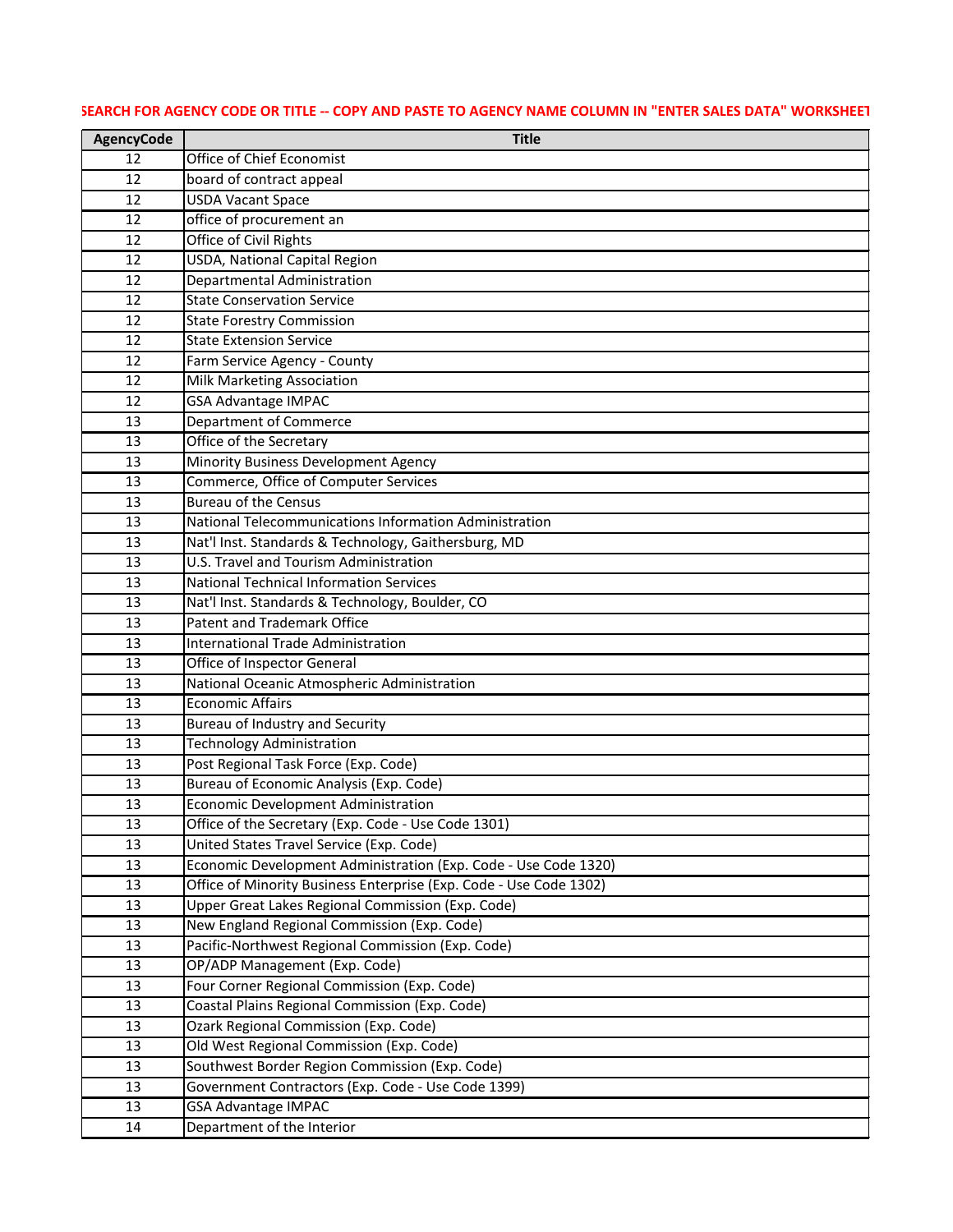| <b>AgencyCode</b> | <b>Title</b>                                                   |
|-------------------|----------------------------------------------------------------|
| 14                | Office of Surface Mining and Regulation Enforcement            |
| 14                | <b>Geological Survey</b>                                       |
| 14                | <b>Office of Hearing and Appeals</b>                           |
| 14                | <b>Bureau of Indian Affairs</b>                                |
| 14                | <b>Bureau of Minerals Management Service</b>                   |
| 14                | <b>Bureau of Land Management</b>                               |
| 14                | Office of the Special Trustee for American Indians             |
| 14                | <b>Bureau of Mines</b>                                         |
| 14                | <b>National Park Service</b>                                   |
| 14                | Department of Interior, Appraisal Services, Billings, MT       |
| 14                | <b>Office of Aircraft Services</b>                             |
| 14                | <b>Bureau of Reclamation</b>                                   |
| 14                | <b>National Business Center</b>                                |
| 14                | Office of the Secretary                                        |
| 14                | Office of Water Resources Research (Exp. Code - Use Code 1411) |
| 14                | Office of the Solicitor                                        |
| 14                | Department of Interior-Offc. Historical Trust Accounting       |
| 14                | Department of Interior-Enterprise Serv Cntr                    |
| 14                | <b>Office of InsularAffairs</b>                                |
| 14                | <b>Fish and Wildlife Service</b>                               |
| 14                | Office of Inspector General                                    |
| 14                | <b>Construction Management</b>                                 |
| 14                | <b>National Indian Gaming Commission</b>                       |
| 14                | <b>National Biological Survey</b>                              |
| 14                | Department of Interior-Bureau of Indian Affairs Education      |
| 14                | <b>GSA Advantage IMPAC</b>                                     |
| 15                | Department of Justice                                          |
| 15                | <b>United States Trustees</b>                                  |
| 15                | Justice Management Division                                    |
| 15                | <b>Antitrust Division</b>                                      |
| 15                | Office of Professional Responsibility                          |
| 15                | Office of the Attorney General                                 |
| 15                | Office of Associate Attorney General                           |
| 15                | Civil Division                                                 |
| 15                | <b>INTERPOL - United States National Central Bureau</b>        |
| 15                | Civil Rights Division                                          |
| 15                | Office of Legislative Affairs                                  |
| 15                | <b>Criminal Division</b>                                       |
| 15                | Office of the Deputy Attorney General                          |
| 15                | Federal Bureau of Investigation                                |
| 15                | Federal Prison Industries, Inc.                                |
| 15                | Immigration and Naturalization Service                         |
| 15                | <b>National Institute of Corrections</b>                       |
| 15                | <b>Environment and Natural Resources Division</b>              |
| 15                | Office of Legal Counsel                                        |
| 15                | <b>Bureau of Prisons</b>                                       |
| 15                | Office of the Solicitor General                                |
| 15                | <b>Tax Division</b>                                            |
| 15                | Office of Public Affairs                                       |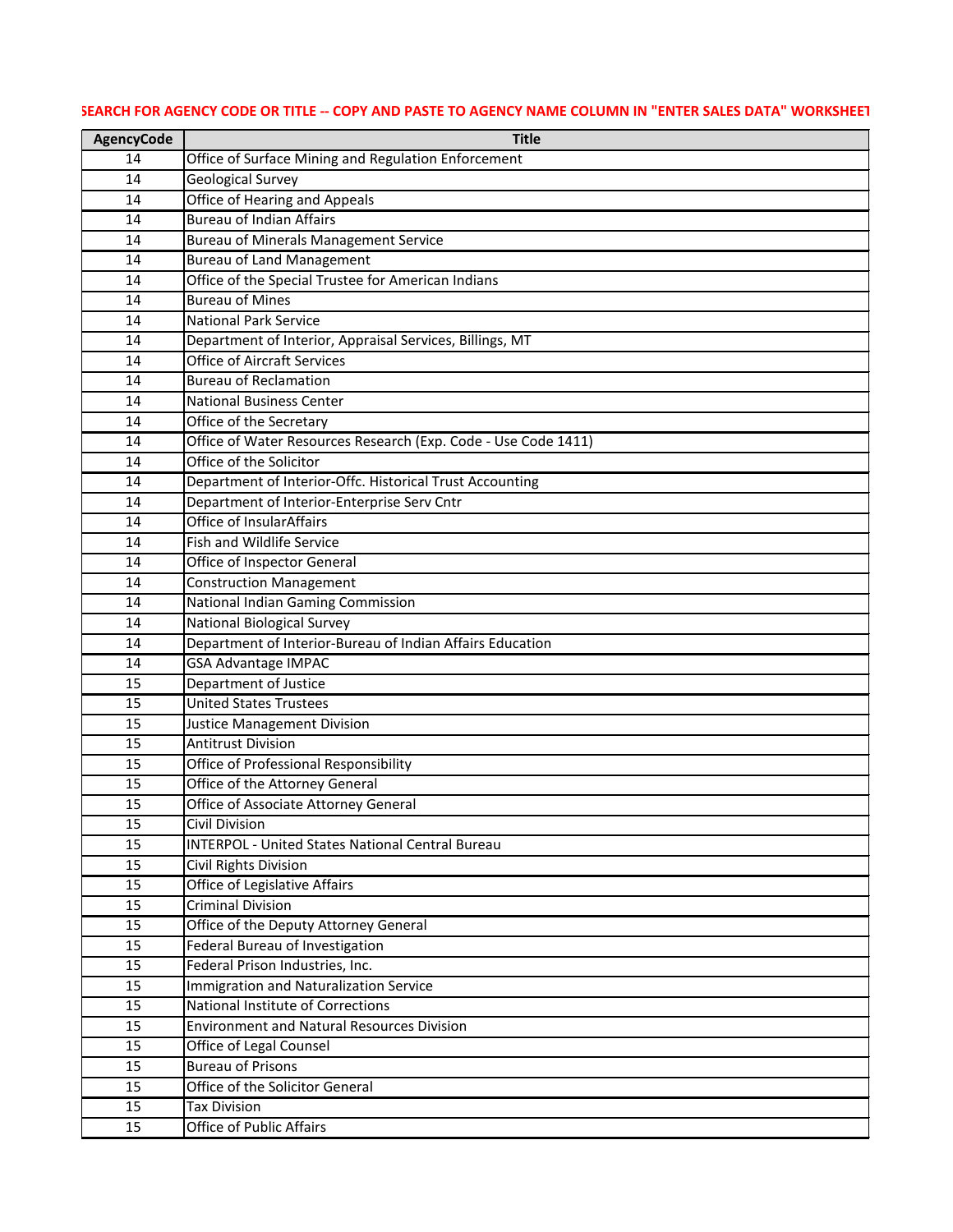| <b>AgencyCode</b> | <b>Title</b>                                                                            |
|-------------------|-----------------------------------------------------------------------------------------|
| 15                | Telecommunications Services and Computer Services Staffs                                |
| 15                | Pardon Attorney                                                                         |
| 15                | <b>United States Marshals Service</b>                                                   |
| 15                | Executive Office for Immigration Review                                                 |
| 15                | Office of Policy Development                                                            |
| 15                | Office of Justice Programs                                                              |
| 15                | <b>Community Relations Service</b>                                                      |
| 15                | <b>Information Systems Staff</b>                                                        |
| 15                | <b>United States Parole Commission</b>                                                  |
| 15                | Drug Enforcement Administration                                                         |
| 15                | Office of Intelligence Policy and Review                                                |
| 15                | Office of the Special Prosecutor                                                        |
| 15                | Office of U.S. Attorneys                                                                |
| 15                | Foreign Claims Settlement Commission                                                    |
| 15                | Office of Special Counsel Related to Unfair Employment Practices                        |
| 15                | Office of Intergovernmental Affairs                                                     |
| 15                | Office of Inspector General                                                             |
| 15                | Civil Liberties Public Ed. Fund Board of Dir.                                           |
| 15                | <b>Consolidated Communications Network</b>                                              |
| 15                | National Drug Intelligence Center                                                       |
| 15                | Court Services & Offender Supervision Agency (CSOSA)                                    |
| 15                | Office on Violence Against Women                                                        |
| 15                | National Prison Rape Elimination Commission (NPREC)                                     |
| 15                | Government Contractors (Exp. Code - Use Code 1599)                                      |
| 15                | Bureau of Alcohol, Tobacco, Firearms, and Explosives                                    |
| 15                | <b>GSA Advantage IMPAC</b>                                                              |
| 16                | Department of Labor                                                                     |
| 16                | Assistant Secretary for Administration and Management                                   |
| 16                | Mine Safety and Health Administration                                                   |
| 16                | Office of Inspector General                                                             |
| 16                | <b>Empoyee Benefits Security Adminstration</b>                                          |
| 16                | Pension Benefit Guaranty Corporation                                                    |
| 16                | Bureau of Labor Mgt Relation and Cooperative Programs                                   |
| 16                | Office of Labor Management Standards<br><b>Bureau of International Labor Affairs</b>    |
| 16<br>16          | Office of the Chief Financial Officer                                                   |
|                   |                                                                                         |
| 16<br>16          | Labor-Management Services Administration (Exp. Code)<br>Office of Adjudicatory Services |
| 16                | Office of Public Affairs National Call Center                                           |
| 16                | Occupational Safety and Health Administration                                           |
| 16                | <b>Bureau of Labor Statistics</b>                                                       |
| 16                | <b>Employment and Training Administration</b>                                           |
| 16                | Office of the Secretary of Labor                                                        |
| 16                | <b>Employment Standards Administration</b>                                              |
| 16                | Office of the Solicitor                                                                 |
| 16                | Veterans Employment and Training Service                                                |
| 16                | Office of Public Affairs                                                                |
| 16                | Office of Congressional & Intergovernmental Affairs                                     |
| 16                | Office of the Assistant Secretary for Policy                                            |
|                   |                                                                                         |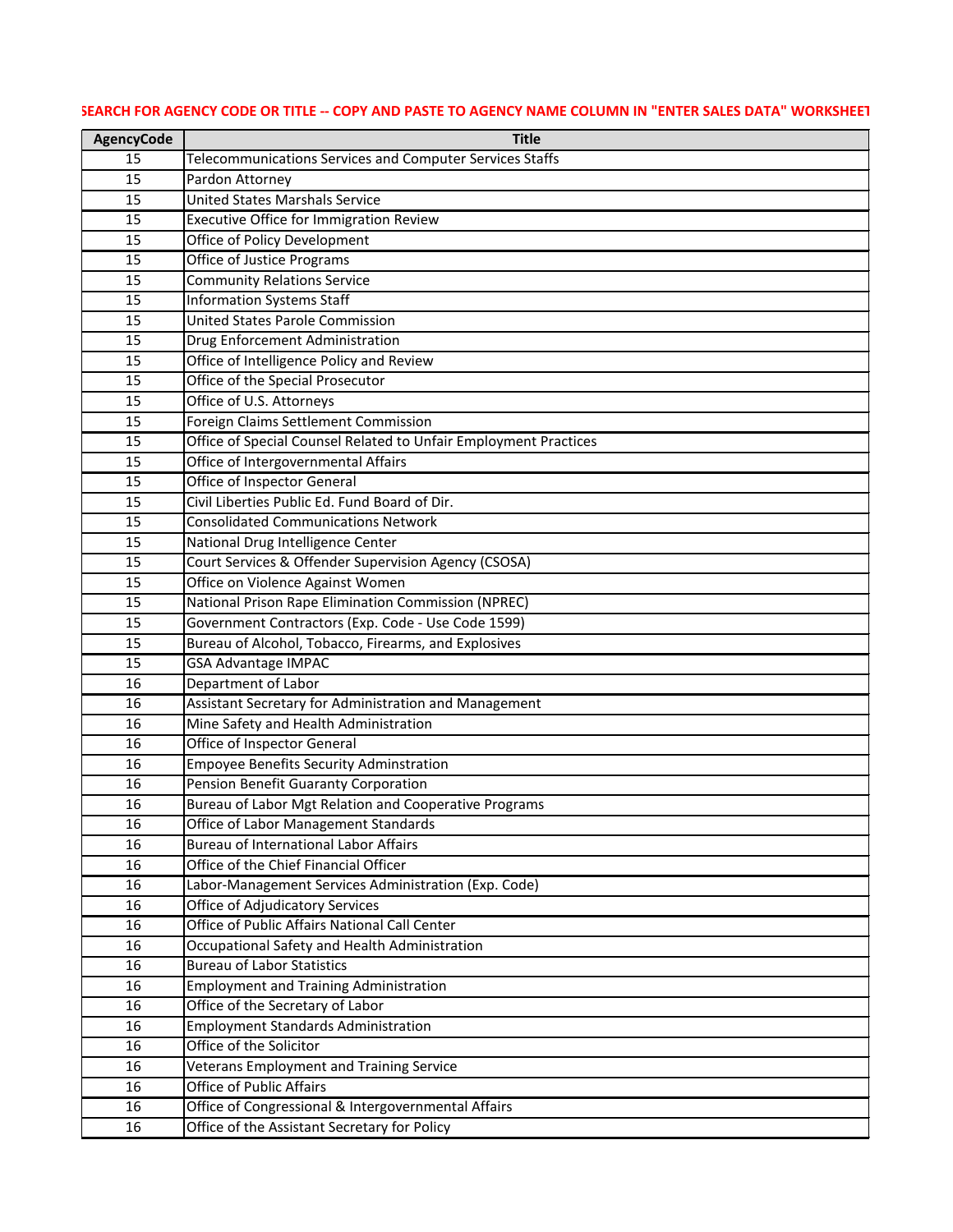| <b>AgencyCode</b> | <b>Title</b>                                                                           |
|-------------------|----------------------------------------------------------------------------------------|
| 16                | Women's Bureau                                                                         |
| 16                | <b>Benefits Review Board</b>                                                           |
| 16                | <b>Employees Compensation Appeals Board</b>                                            |
| 16                | <b>Administrative Review Board</b>                                                     |
| 16                | Office of Financial and Management Service                                             |
| 16                | Administrative Law Judges                                                              |
| 16                | Office of Workmans' Compensation Programs                                              |
| 16                | Wage and Hour Division                                                                 |
| 16                | Office of Federal Contract Compliance Programs                                         |
| 16                | <b>Bureau of Apprenticeship and Training</b>                                           |
| 16                | Office of Job Corps                                                                    |
| 16                | Mine Safety and Health Administration, Office of the Assistant Secretary               |
| 16                | Mine Safety and Health Administration, Administration and Management                   |
| 16                | Mine Safety and Health Administration, Office of Assessments                           |
| 16                | Mine Safety and Health Administration, Coal Mine Safety and Health                     |
| 16                | Mine Safety and Health Administration, Metal and NonMetal Mine Safety and Health       |
| 16                | Mine Safety and Health Administration, Educational Policy and Development              |
| 16                | Mine Safety and Health Administration, Office of Standards, Regulations, and Variances |
| 16                | Mine Safety and Health Administration, Technical Support                               |
| 16                | <b>Office of Small Business Programs</b>                                               |
| 16                | <b>DOL Enterprise Services Office</b>                                                  |
| 16                | DOL Working Capital Funds Components                                                   |
| 16                | <b>DOL OASAM Consolidated Services</b>                                                 |
| 16                | Anti-Poverty Programs (FSS use only)                                                   |
| 16                | Government Contractors (Exp. Code - Use Code 1699)                                     |
| 16                | <b>National Skills Standards Board</b>                                                 |
| 16                | National Occupational Information Coordinating Committee                               |
| 16                | President's Committee on Employment of People with Disabilities                        |
| 16                | National Task Force on Employment of Adults with Disabilities                          |
| 16                | Department of Labor/Job Corps Program                                                  |
| 16                | <b>Employment and Training Administration, Job Corps Centers</b>                       |
| 16                | <b>GSA Advantage IMPAC</b>                                                             |
| 17                | Department of the Navy                                                                 |
| 17                | Secretary of the Navy                                                                  |
| 17                | <b>Chief of Naval Research</b>                                                         |
| 17                | Commander in Chief Pacific Fleet                                                       |
| 17<br>17          | Comptroller of the Navy<br><b>Commander in Chief Atlantic Fleet</b>                    |
| 17                | <b>Chief of Naval Operations</b>                                                       |
| 17                | Naval Sea Systems Command                                                              |
| 17                | Chief of Naval Education and Training                                                  |
| 17                | Commander, Naval Air Atlantic Fleet                                                    |
| 17                | <b>Chief of Naval Personnel</b>                                                        |
| 17                | Commander, Naval Facilities Engineering Command                                        |
| 17                | <b>Bureau of Medicine and Surgery</b>                                                  |
| 17                | Commander, Naval Air Pacific Fleet                                                     |
| 17                | <b>Naval Materiel Command</b>                                                          |
| 17                | Space and Naval Warfare Systems Command                                                |
| 17                | Oceanographer of the Navy                                                              |
|                   |                                                                                        |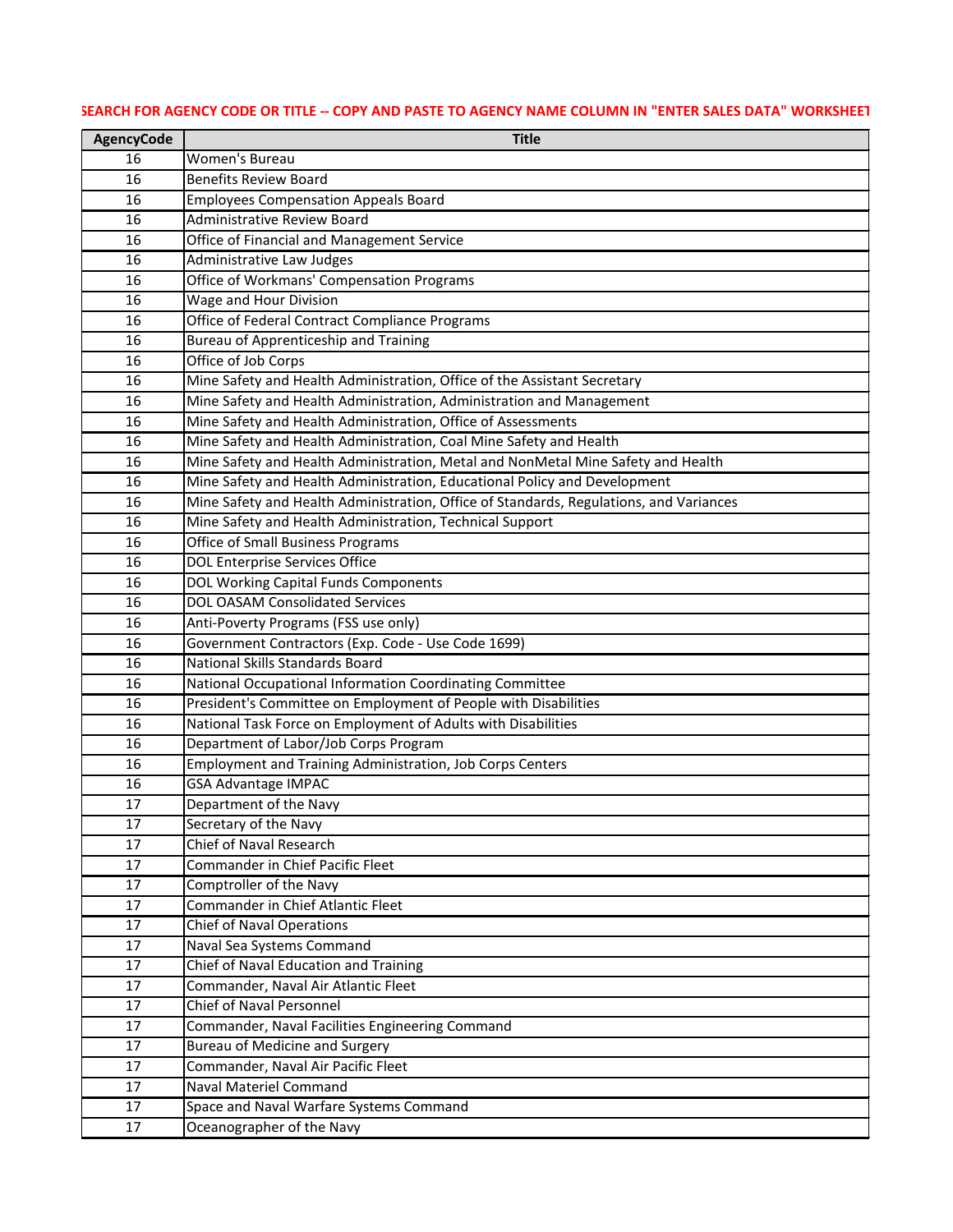| <b>AgencyCode</b> | <b>Title</b>                                              |
|-------------------|-----------------------------------------------------------|
| 17                | Commander, Naval Supply Systems Command                   |
| 17                | <b>Naval Telecommunications Command</b>                   |
| 17                | Commander, Naval Air Systems Command                      |
| 17                | <b>Naval Security Group Activity</b>                      |
| 17                | Naval Recruiting Area One                                 |
| 17                | Naval Intelligence Command Headquarters                   |
| 17                | Commanding General, 4th Marine Division                   |
| 17                | Commander, Naval Weather Service Command                  |
| 17                | Naval Reserve Recruiting Command Area Pacific             |
| 17                | Commander Military Sealift Command, Wash HQ               |
| 17                | Dept of Navy/Marine Corps Mobilization Command            |
| 17                | <b>Chief of Naval Reserve</b>                             |
| 17                | Navy Resale Systems Office                                |
| 17                | Commandant of the Marine Corps                            |
| 17                | Naval Recruiting Area Three                               |
| 17                | Naval Recruiting Area Four                                |
| 17                | Chief of Naval Air Training                               |
| 17                | <b>Naval Recruiting Area Five</b>                         |
| 17                | Naval Recruiting Area Seven                               |
| 17                | Commander, Naval Recruiting Command                       |
| 17                | U.S. Marine Corps, Air Bases - Eastern Area               |
| 17                | U.S. Marine Corps, Air Bases - Western Area               |
| 17                | U.S. Marine Corps, Air Reserve Training Command           |
| 17                | U.S. Marine Corps, 6th Marine Corps District              |
| 17                | U.S. Marine Corps, 1st Marine Corps District              |
| 17                | U.S. Marine Corps, 9th Marine Corps District              |
| 17                | U.S. Marine Corps, 8th Marine Corps District              |
| 17                | U.S. Marine Corps, 4th Marine Corps District              |
| 17                | U.S. Marine Corps, 12th Marine Corps District             |
| 17                | <b>Chief of Naval Technical Training</b>                  |
| 17                | Chief of Information                                      |
| 17                | Naval Recruiting Area Eight                               |
| 17                | Government Contractors (Exp. Code - Use Code 1799)        |
| 17                | U.S. Marine Corps, Quantico Dependent School System       |
| 17                | <b>Commander Naval Intallations</b>                       |
| 17                | Commander Military Sealift Command, Pacific               |
| 17                | Commander Military Sealift Command, Atlantic              |
| 17                | Commander Military Sealift Command, Europe                |
| 17                | Commander Military Sealift Command, Central               |
| 17                | Commander Military Sealift Command, Far East              |
| 17                | Dept of Navy/Technology Services Organization Kansas City |
| 17                | Dept of Navy/Marine Corps Enterprise Information Services |
| 17                | Naval Medical Information System Support Activity         |
| 17                | U.S. Marine Corps, Chief Information Officer              |
| 17                | <b>GSA Advantage IMPAC</b>                                |
| 18                | <b>United States Postal Service</b>                       |
| 18                | Chief Postal Inspector                                    |
| 18                | <b>Facilities</b>                                         |
| 18                | Office of the Inspector General                           |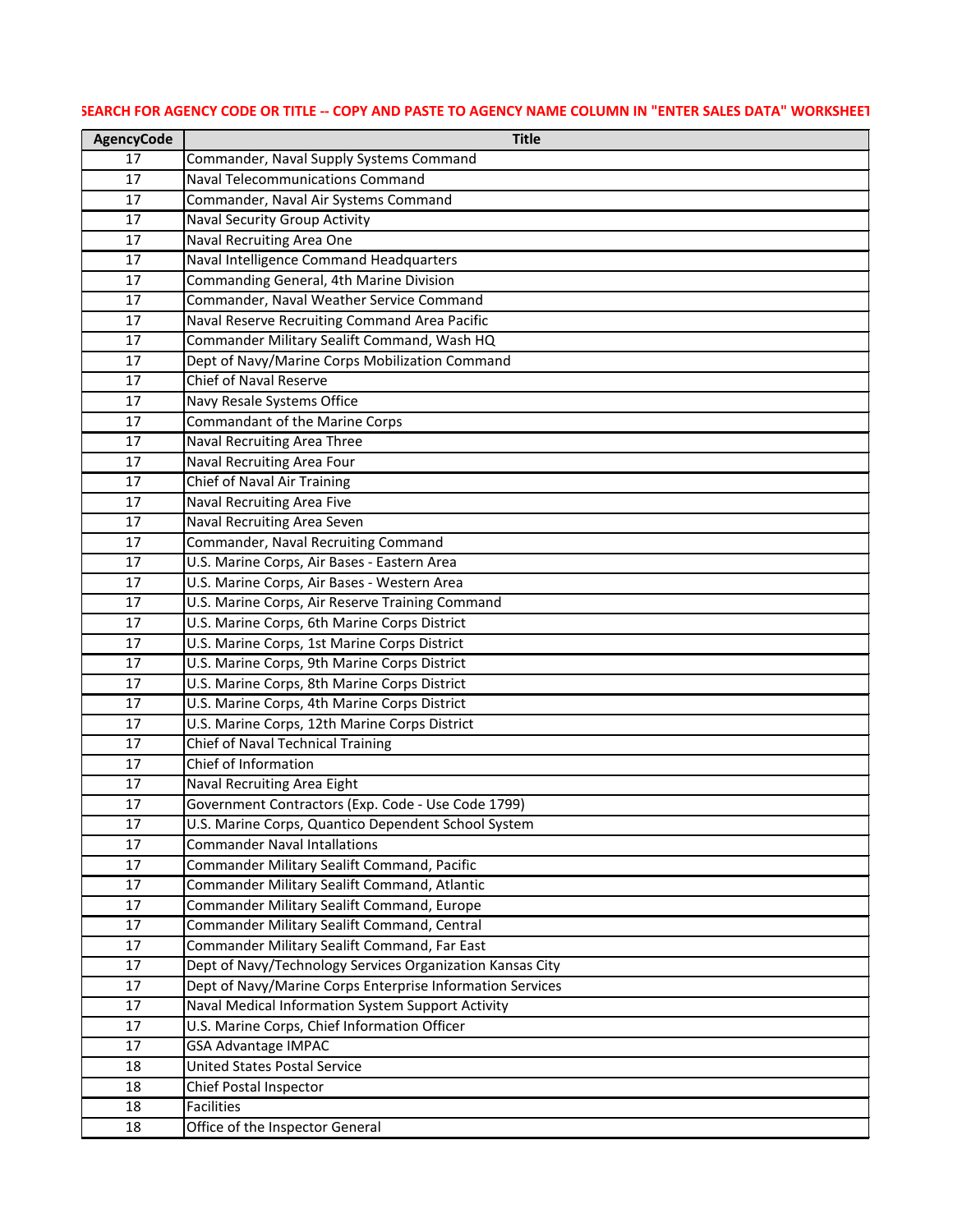| <b>AgencyCode</b> | <b>Title</b>                                                   |
|-------------------|----------------------------------------------------------------|
| 18                | Finance and Administration                                     |
| 18                | Operations                                                     |
| 18                | Personnel                                                      |
| 18                | <b>Postal Supply Depots</b>                                    |
| 18                | <b>Office of Postmaster General</b>                            |
| 18                | Postmasters                                                    |
| 18                | <b>Regional Comptroller</b>                                    |
| 18                | <b>Bureau of Planning and Marketing</b>                        |
| 18                | Transportation and International Service                       |
| 18                | <b>District Managers</b>                                       |
| 18                | Commission on Postal Service                                   |
| 18                | Postal Rate Commission                                         |
| 18                | Government Contractors (Exp. Code - Use Code 1899)             |
| 18                | <b>GSA Advantage IMPAC</b>                                     |
| 19                | Department of State                                            |
| 19                | <b>Bureau of Administration</b>                                |
| 19                | Office of the Under Secretary for Management                   |
| 19                | <b>African Affairs</b>                                         |
| 19                | Politico - Military Affairs                                    |
| 19                | <b>Economic Affairs and Business Affairs</b>                   |
| 19                | <b>Cuban Haitian Task Force</b>                                |
| 19                | <b>European Affairs</b>                                        |
| 19                | <b>Bureau of International Narcotics Matters</b>               |
| 19                | <b>East Asian and Pacific Affairs</b>                          |
| 19                | <b>Multinational Force and Observers</b>                       |
| 19                | <b>Intelligence and Research</b>                               |
| 19                | <b>Bureau of Refugee Programs</b>                              |
| 19                | <b>Inter-American Affairs</b>                                  |
| 19                | International Boundary and Water Commission, U.S. and Mexico   |
| 19                | International Boundary Commission, U.S. and Canada             |
| 19                | International Joint Commission, U.S. and Canada                |
| 19                | <b>International Organization Affairs</b>                      |
| 19                | Ocean and International Environmental Scientific Affairs       |
| 19                | Near Eastern and South Asian Affairs                           |
| 19                | Human Rights and Humanitarian Affairs<br><b>Public Affairs</b> |
| 19                |                                                                |
| 19<br>19          | Office of the Secretary<br><b>Information Systems Office</b>   |
| 19                | <b>Consular Affairs</b>                                        |
| 19                | <b>Office of Foreign Missions</b>                              |
| 19                | United States Mission to the United Nations                    |
| 19                | <b>Office of Communications</b>                                |
| 19                | Deputy Assistant Secretary for Budget and Finance              |
| 19                | Office of Foreign Buildings                                    |
| 19                | Foreign Service Institute                                      |
| 19                | <b>Inspector General</b>                                       |
| 19                | Legal Adviser                                                  |
| 19                | Office of Management                                           |
| 19                | Deputy Assistant Secretary for Operations                      |
|                   |                                                                |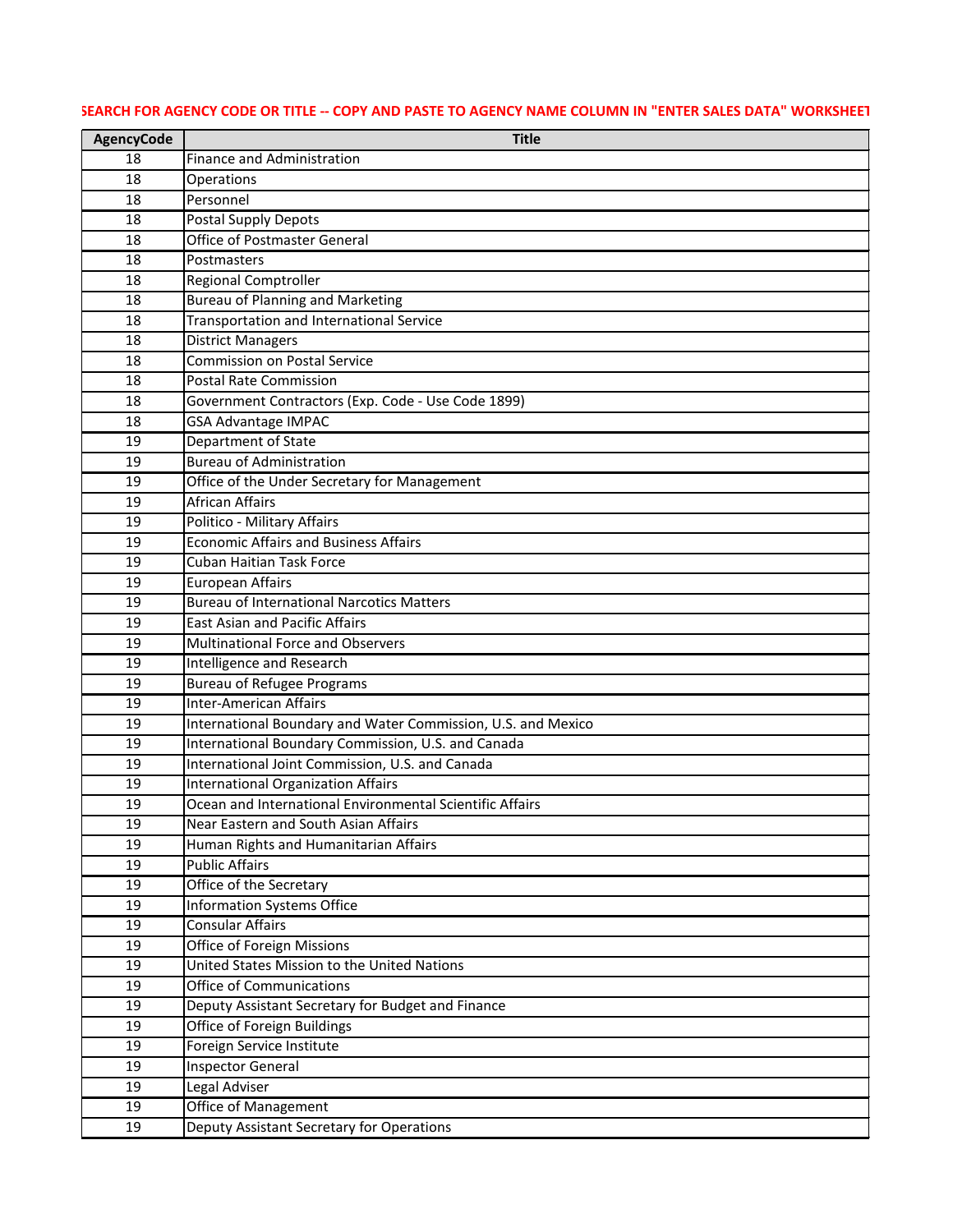| <b>AgencyCode</b> | <b>Title</b>                                                         |
|-------------------|----------------------------------------------------------------------|
| 19                | <b>Bureau of Personnel</b>                                           |
| 19                | Deputy Assistant Secretary for Security                              |
| 19                | No Bureau Identification                                             |
| 19                | Diplomatic Telecommunications Service - Program Office               |
| 19                | <b>GSA Advantage IMPAC</b>                                           |
| 20                | Department of the Treasury                                           |
| 20                | <b>Financial Management Service</b>                                  |
| 20                | Office of the Comptroller of the Currency                            |
| 20                | U.S. Customs Service (DHS Code 7051)                                 |
| 20                | Nat'l Law Enforcement Communications Center, Orlando (DHS Code 7052) |
| 20                | Assistant Secretary for International Affairs                        |
| 20                | <b>Bureau of Engraving and Printing</b>                              |
| 20                | <b>Internal Revenue Service National Office</b>                      |
| 20                | <b>United States Mint - Denver</b>                                   |
| 20                | United States Mint - Washington, DC                                  |
| 20                | <b>United States Mint - San Francisco</b>                            |
| 20                | Alcohol, Tobacco, Firearms, & Explosives                             |
| 20                | <b>Bureau of Public Debt</b>                                         |
| 20                | <b>Bureau of Public Debt</b>                                         |
| 20                | Office of the Secretary                                              |
| 20                | <b>Treasury Communications System</b>                                |
| 20                | Financial Crimes Enforcement Network (FinCEN)                        |
| 20                | United States Savings Bond Division                                  |
| 20                | United States Secret Service (DHS Code 2027)                         |
| 20                | Consolidated Federal Law Enforcement Training Center                 |
| 20                | Office of the Inspector General                                      |
| 20                | Office of Thrift Supervision                                         |
| 20                | Internal Revenue Service - Southeast Region                          |
| 20                | Internal Revenue Service - Western Region                            |
| 20                | Internal Revenue Service - Midstates Region                          |
| 20                | Internal Revenue Service - Northeast Region                          |
| 20                | Office of the Inspector General for Tax Administration (TIGTA)       |
| 20                | <b>Treasury Department Wireless Activities</b>                       |
| 20                | Alcohol & Tobacco Tax & Trade Bureau                                 |
| 20                | Community Development Financial Institutions Fund                    |
| 20                | DHS, Office of the Inspector General                                 |
| 20                | <b>GSA Advantage IMPAC</b>                                           |
| 21<br>21          | Department of the Army<br><b>Communications Command</b>              |
| 21                |                                                                      |
| 21                | U.S. Army, Washington, DC<br>U.S. Army Information Systems Command   |
| 21                | Army Reserve                                                         |
| 21                | U.S. Army Intelligence Agency                                        |
| 21                | Surgeon General                                                      |
| 21                | U.S. Army Recreation Machine Program                                 |
| 21                | Corps of Engineers                                                   |
| 21                | Defense Telecommunication System - Washington (FTS Only)             |
| 21                | <b>Adjutant General</b>                                              |
| 21                | Army Intelligence and Security Command                               |
|                   |                                                                      |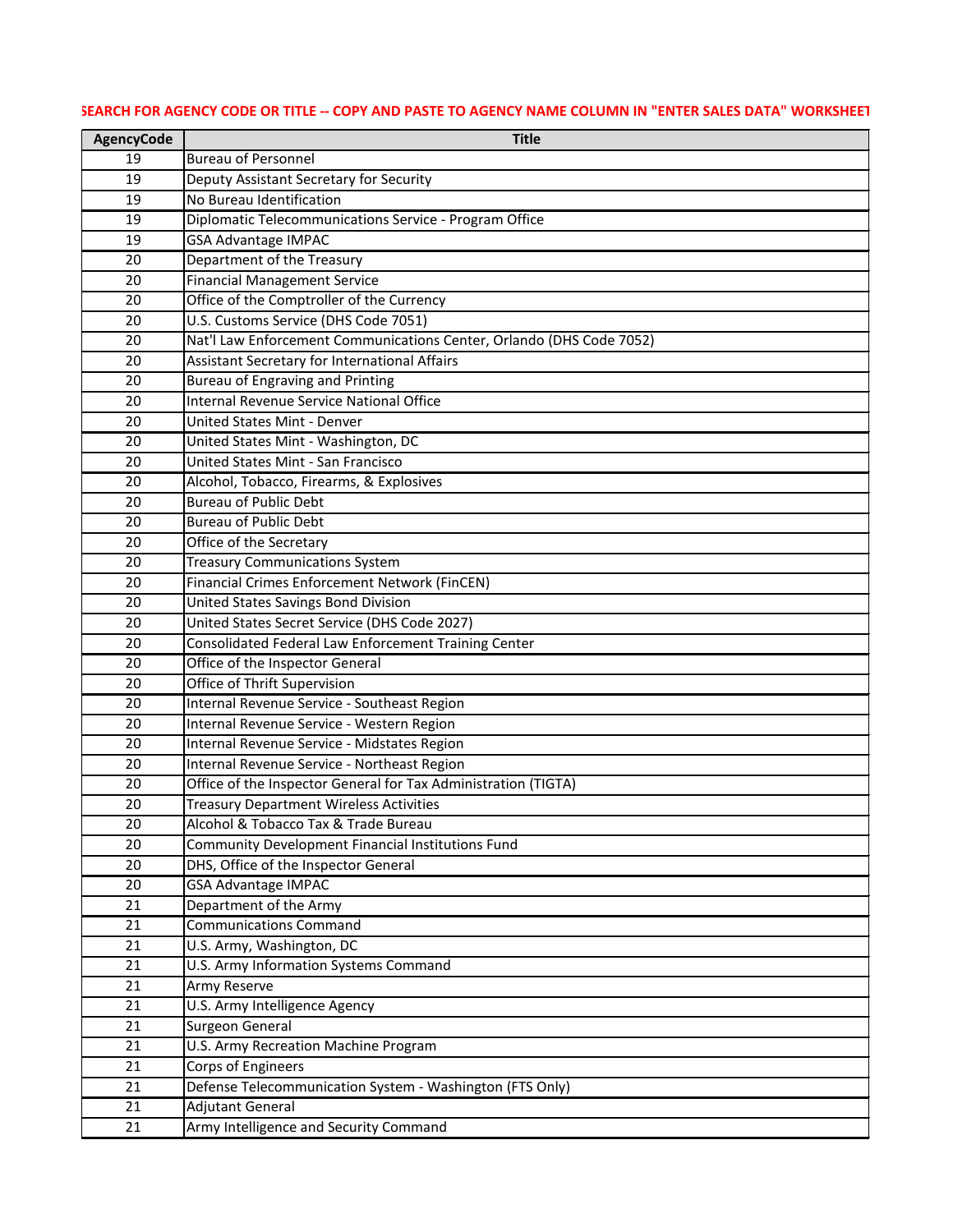| <b>AgencyCode</b> | <b>Title</b>                                                                                          |
|-------------------|-------------------------------------------------------------------------------------------------------|
| 21                | Army Recruiting Command - SMB - Active                                                                |
| 21                | <b>Criminal Investigation Command</b>                                                                 |
| 21                | Army Recruiting Command - SMB - Reserve                                                               |
| 21                | U. S. Army Medical Command                                                                            |
| 21                | Army Recruiting Command - SMB - Advertising                                                           |
| 21                | Nat'l Guard Bur, AIS                                                                                  |
| 21                | Army Nat'l Guard, State Offices                                                                       |
| 21                | The Judge Advocate General                                                                            |
| 21                | <b>Military Police Corps</b>                                                                          |
| 21                | <b>US Army Accession Command</b>                                                                      |
| 21                | Civilian Appellate Review Agency                                                                      |
| 21                | U. S. Army Installation Management Agency                                                             |
| 21                | <b>Military Review Boards</b>                                                                         |
| 21                | Army Recruiting Command, Employee Parking Areas (PBS)                                                 |
| 21                | Army Distributed Learning System, Newport News, VA                                                    |
| 21                | Miscellaneous Department of the Army Activities                                                       |
| 21                | Community & Family Support Cntr NAF Contract Directorate                                              |
| 21                | HQ, US Army Recruiting Command, Fort Knox, KY                                                         |
| 21                | <b>Audit Agency</b>                                                                                   |
| 21                | Military Traffic Management Command                                                                   |
| 21                | <b>Ballistic Missile Defense Communications Activity</b>                                              |
| 21                | Training and Doctrine Command                                                                         |
| 21                | U.S. Army, Army Materiel Command                                                                      |
| 21                | <b>US Army Personnel Center</b>                                                                       |
| 21                | <b>Army Forces Command</b>                                                                            |
| 21                | <b>Army Recruiting Command</b>                                                                        |
| 21                | <b>Military Enlistment Processing Command</b>                                                         |
| 21                | Alaska Command                                                                                        |
| 21                | Army Communications Electronics Command                                                               |
| 21                | US Army Test & Evaluation Command                                                                     |
| 21                | Army Project Manager, Logistics Information Systems                                                   |
| 21                | Department of Army, Army North                                                                        |
| 21                | US Army Security Assistance Command                                                                   |
| 21                | United States Property & Fiscal Office for Colorado                                                   |
| 21                | Amy, Project Manager/Global Combat Support System                                                     |
| 21                | Dept. of Army/National Guard                                                                          |
| 21                | Community Based Health Care Organization CBHCO<br>State/Local DOD/DOJ Law Enforcement Support Program |
| 21                | <b>GSA Advantage IMPAC</b>                                                                            |
| 21<br>22          | <b>Resolution Trust Corporation</b>                                                                   |
| 23                | <b>United States Tax Court</b>                                                                        |
| 23                | <b>GSA Advantage IMPAC</b>                                                                            |
| 24                | Office of Personnel Management                                                                        |
| 24                | Office of Budget and Management                                                                       |
| 24                | Bureau of Inspections (Exp. Code)                                                                     |
| 24                | Bureau of Management Services (Exp. Code)                                                             |
| 24                | Bureau of Manpower Information Systems (Exp. Code)                                                    |
| 24                | Bureau of Policies and Standards (Exp. Code)                                                          |
| 24                | Bureau of Personnel Investigations (Exp. Code)                                                        |
|                   |                                                                                                       |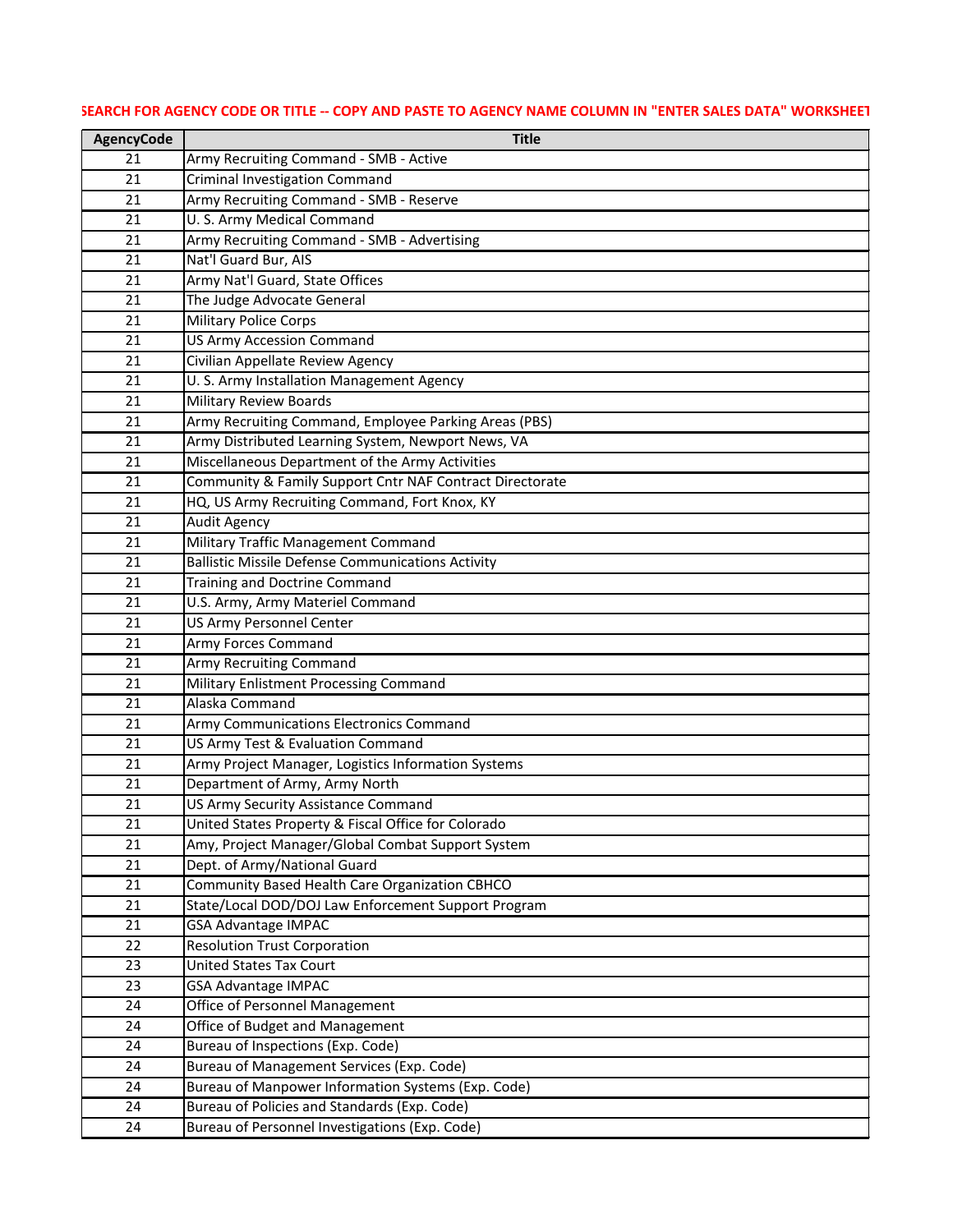| <b>AgencyCode</b> | <b>Title</b>                                                                       |
|-------------------|------------------------------------------------------------------------------------|
| 24                | Bureau of Recruiting and Examining (Exp. Code)                                     |
| 24                | Bureau of Retirement, Insurance, & Occupational Health (Exp. Code)                 |
| 24                | President's Commission on White House Fellows                                      |
| 24                | President's Committee on Personnel Interchange                                     |
| 24                | <b>GSA Advantage IMPAC</b>                                                         |
| 25                | National Credit Union Administration                                               |
| 25                | <b>GSA Advantage IMPAC</b>                                                         |
| 26                | Federal Retirement Thrift Investment Board                                         |
| 26                | <b>GSA Advantage IMPAC</b>                                                         |
| 27                | <b>Federal Communications Commission</b>                                           |
| 27                | <b>GSA Advantage IMPAC</b>                                                         |
| 28                | Social Security Administration                                                     |
| 28                | Social Security Administration                                                     |
| 28                | SSA Office of the Inspector General (FTS Only)                                     |
| 28                | <b>GSA Advantage IMPAC</b>                                                         |
| 29                | <b>Federal Trade Commission</b>                                                    |
| 29                | Call Center for Consumer Protection                                                |
| 29                | <b>GSA Advantage IMPAC</b>                                                         |
| 31                | <b>Nuclear Regulatory Commission</b>                                               |
| 31                | <b>GSA Advantage IMPAC</b>                                                         |
| 32                | <b>Synthetic Fuels Corporation</b>                                                 |
| 32                | commerce, of computer                                                              |
| 32                | <b>GSA Advantage IMPAC</b>                                                         |
| 33                | Smithsonian Institution                                                            |
| 33                | Archives of American Art                                                           |
| 33                | Smithsonian Astrophysical Observatory                                              |
| 33                | <b>Board of Trustees</b>                                                           |
| 33                | Smithsonian Tropical Research Institute                                            |
| 33                | Freer Gallery of Art                                                               |
| 33                | <b>International Exchange Service</b>                                              |
| 33                | John F. Kennedy Center for the Performing Arts                                     |
| 33                | National Museum of History and Technology                                          |
| 33                | National Museum of Natural History                                                 |
| 33                | National Air and Space Museum                                                      |
| 33                | <b>National Collection of Fine Arts</b>                                            |
| 33                | <b>National Portrait Gallery</b>                                                   |
| 33                | National Gallery of Art<br>Marine Science Center                                   |
| 33                |                                                                                    |
| 33<br>33          | National Zoological Park                                                           |
| 33                | Radiation Biology Laboratory<br><b>United States National Museum</b>               |
|                   |                                                                                    |
| 33<br>33          | Joseph H. Hirshhorn Museum and Sculpture Garden<br><b>Office of Public Affairs</b> |
| 33                | Division on Performing Arts                                                        |
| 33                | <b>Smithsonian Museum Shops</b>                                                    |
| 33                | <b>Office of Contracting</b>                                                       |
| 33                | Woodrow Wilson International Center for Scholars                                   |
| 33                | <b>GSA Advantage IMPAC</b>                                                         |
| 34                | <b>International Trade Commission</b>                                              |
|                   |                                                                                    |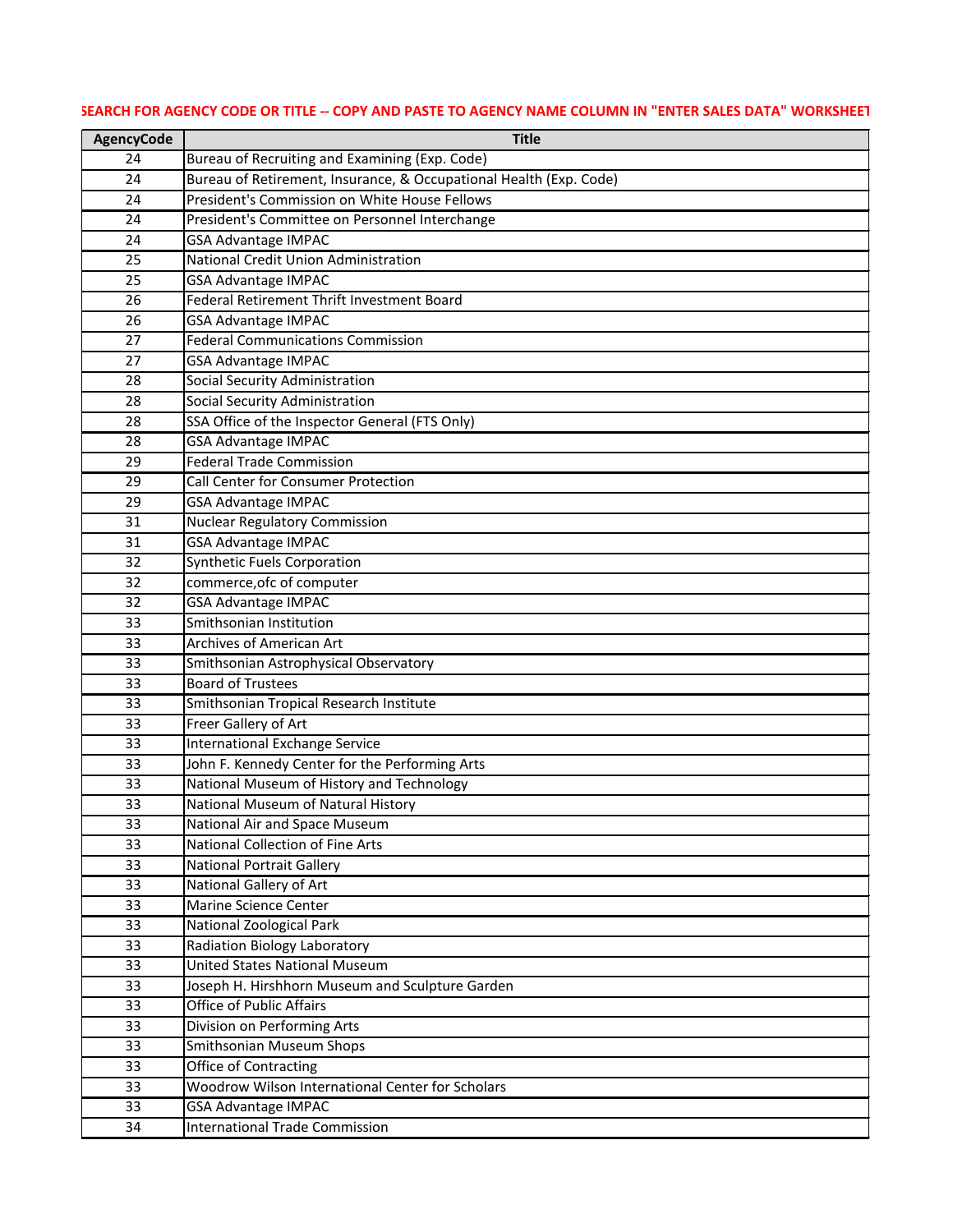# **AgencyCode Title** GSA Advantage IMPAC Department of Veterans Affairs Inspector General Procurement and Supply Office of Facilities Office of Information Systems and Telecommunications Department of Medicine and Surgery Department of Memorial Affairs Veterans Benefits Administration Office of Controller Administrative Service Training Academy Eastern Area Service and Assistance Center National EES Program Department of Veteran's Affairs/National Cemetery Administration GSA Advantage IMPAC Subcontractors/Private Sector with Federal Agencies Merit Systems Protection Board Office of Administration GSA Advantage IMPAC Equal Employment Opportunity Commission GSA Advantage IMPAC Regional Commissions Delaware River Basin Commission Appalachian Regional Commission Washington Metropolitan Area Transit Authority Martin Luther King Jr. Federal Holiday Commission GSA Advantage IMPAC General Services Administration Office of Administrator Office of Acquisition Policy Office of the Chief Financial Officer Office of Inspector General Office of Ethics and Civil Rights Office of Governmentwide Policy Federal Supply Service, OE Office of Citizen Services and Communications Federal Supply Service, All Other Office of the Chief Financial Officer, Indian Tribal Claims {PBS space (Rent) only} Office of General Counsel Board of Contract Appeals Public Buildings Service, All Other Public Buildings Service - FBF Community Services Administration Closeout Pennsylvania Avenue Activities Federal Property Resources Service Federal Technology Service - Central Office Facilities {PBS space (Rent) only} Presidential Transition Special Projects (Presidential)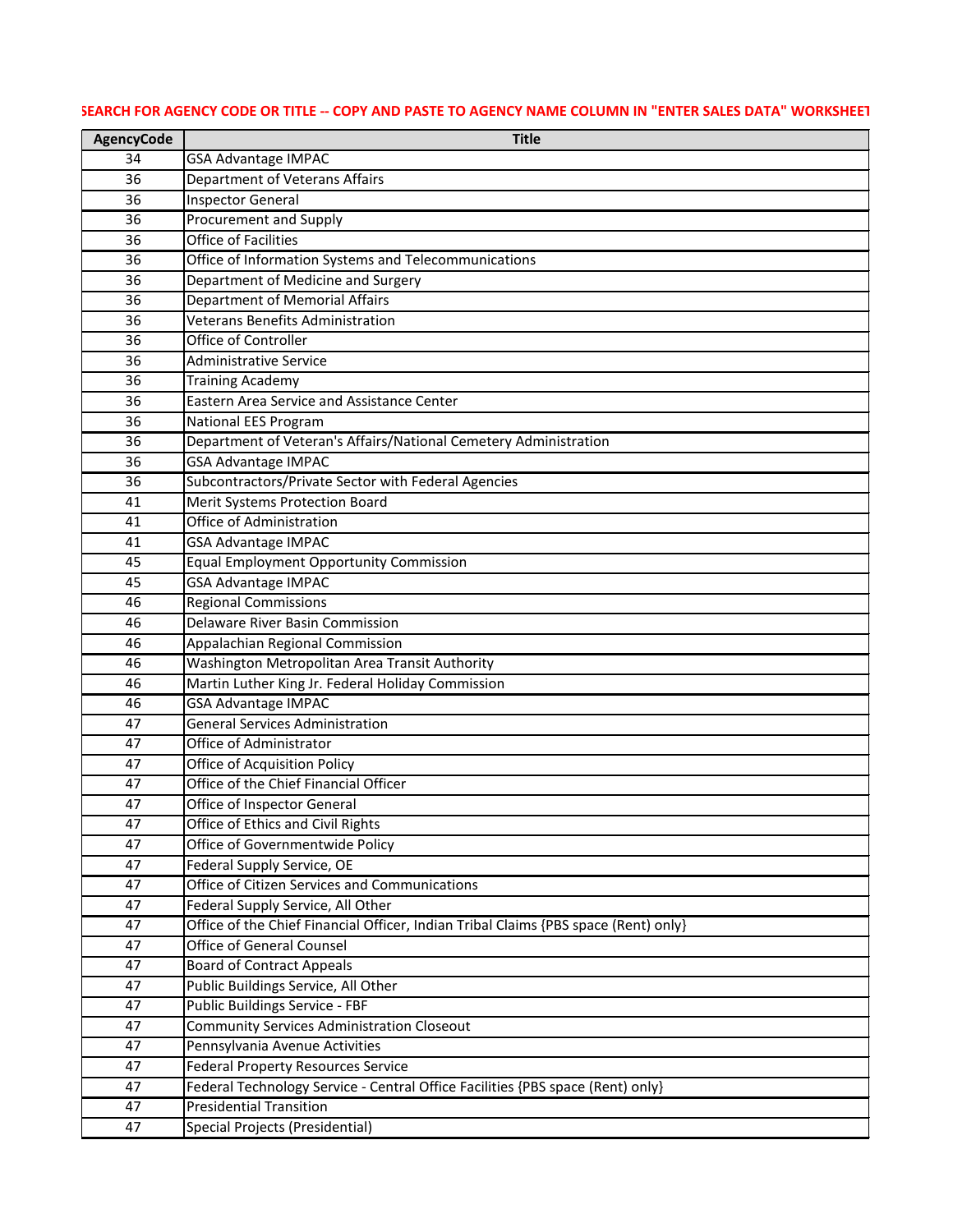| 47<br>FTS, IT Solutions Facilities<br>FTS, Network Services Facilities<br>47<br>47<br>Central Office Combined Use Facilities {PBS space (Rent) only}<br><b>Allowance to Former Presidents</b><br>47<br>Office of Enterprise Development (E)<br>47<br><b>Transition - Outgoing President</b><br>47<br><b>Transition - Outgoing Vice President</b><br>47<br>Office of Management Services and Human Resources<br>47<br>Office of the Chief Information Officer<br>47<br>Regional Administrator's Office<br>47<br>Office of Citizen Services and Communications, Federal Citizen Information Center<br>47<br>Office of Administration Financial Management {PBS space (Rent) only}<br>47<br>GMA, Working Capital Fund {PBS space (Rent) only}<br>47<br>Regional Office of General Counsel (PBS Space Rental Only)<br>47<br><b>Regional Offices of Operations</b><br>47<br><b>Federal Acquisition Service (INACTIVE)</b><br>47<br><b>Federal Acquisition Service</b><br>47<br>Office of Performance Improvement (R)<br>47<br>Regional Public Buildings Service (PBS Space Rental Only)<br>47<br>Public Buildings Service, Delegated Buildings Only {PBS space (Rent) only}<br>47<br>FTS, IT Solutions, ISTS Facilities<br>47<br>FTS, IT Solutions, FAST Facilities<br>47<br>FTS, IT Solutions, Regional ADP Facilities<br>47<br>Federal Technology Service, Federal Information Center {PBS space (Rent) only}<br>47<br>GSA Regional General Management and Administration - Personnel<br>47<br>Federal Supply Service, Customer Supply Centers {PBS space (Rent) only}<br>47<br><b>Regional FPRS Warehousing Operations</b><br>47<br>Federal Supply Service, Laboratory {PBS space (Rent) only}<br>47<br>Federal Supply Service, Supply Distribution Warehousing Operations {PBS space (Rent) only}<br>47<br>Federal Supply Service, Personal Property Centers/State Agencies for Surplus Property<br>47<br>47<br>Federal Supply Service, Self-Service Stores {PBS space (Rent) only}<br>Federal Supply Service, Material Returns Program {PBS space (Rent) only}<br>47<br>Regional PBS, Maintenance and Custodial Operations<br>47<br>Public Buildings Service, District Offices {PBS space (Rent) only}<br>47<br>Public Buildings Service, Field Offices {PBS space (Rent) only}<br>47<br>National Commission on Fiscal Responsibility and Reform<br>47<br><b>FAS, Fleet Management Facilities</b><br>47<br>Federal Supply Service, Transportation {PBS space (Rent) only}<br>47<br>FAS, Telecommunication Facilities<br>47<br>Agency Liaison Division - Rll only {PBS space (Rent) only}<br>47<br>Federal Supply Service, Utilization Offices {PBS space (Rent) only}<br>47<br>Regional Common Use Facilities {PBS space (Rent) only}<br>47<br>FTS, Information Security Management Facilities<br>47<br>FTS, Federal Systems Integration and Management Center (FEDSIM)<br>47<br>FTS IT Solutions Financial Srvc Cntr, Phila, PA<br>47<br>FTS Network Services Financial Srvc Cntr, Atlanta, GA<br>47<br>GSA FTS Professional Services Fund (Fund 295X)<br>47<br>Office of the Chief Acquisition Officer<br>47<br>Office of Acquisition Systems<br>47 | <b>AgencyCode</b> | <b>Title</b> |
|-------------------------------------------------------------------------------------------------------------------------------------------------------------------------------------------------------------------------------------------------------------------------------------------------------------------------------------------------------------------------------------------------------------------------------------------------------------------------------------------------------------------------------------------------------------------------------------------------------------------------------------------------------------------------------------------------------------------------------------------------------------------------------------------------------------------------------------------------------------------------------------------------------------------------------------------------------------------------------------------------------------------------------------------------------------------------------------------------------------------------------------------------------------------------------------------------------------------------------------------------------------------------------------------------------------------------------------------------------------------------------------------------------------------------------------------------------------------------------------------------------------------------------------------------------------------------------------------------------------------------------------------------------------------------------------------------------------------------------------------------------------------------------------------------------------------------------------------------------------------------------------------------------------------------------------------------------------------------------------------------------------------------------------------------------------------------------------------------------------------------------------------------------------------------------------------------------------------------------------------------------------------------------------------------------------------------------------------------------------------------------------------------------------------------------------------------------------------------------------------------------------------------------------------------------------------------------------------------------------------------------------------------------------------------------------------------------------------------------------------------------------------------------------------------------------------------------------------------------------------------------------------------------------------------------------------------------------------------------------------------------------------------------------------------------------------------------------------------------------------------------------------------------|-------------------|--------------|
|                                                                                                                                                                                                                                                                                                                                                                                                                                                                                                                                                                                                                                                                                                                                                                                                                                                                                                                                                                                                                                                                                                                                                                                                                                                                                                                                                                                                                                                                                                                                                                                                                                                                                                                                                                                                                                                                                                                                                                                                                                                                                                                                                                                                                                                                                                                                                                                                                                                                                                                                                                                                                                                                                                                                                                                                                                                                                                                                                                                                                                                                                                                                                       |                   |              |
|                                                                                                                                                                                                                                                                                                                                                                                                                                                                                                                                                                                                                                                                                                                                                                                                                                                                                                                                                                                                                                                                                                                                                                                                                                                                                                                                                                                                                                                                                                                                                                                                                                                                                                                                                                                                                                                                                                                                                                                                                                                                                                                                                                                                                                                                                                                                                                                                                                                                                                                                                                                                                                                                                                                                                                                                                                                                                                                                                                                                                                                                                                                                                       |                   |              |
|                                                                                                                                                                                                                                                                                                                                                                                                                                                                                                                                                                                                                                                                                                                                                                                                                                                                                                                                                                                                                                                                                                                                                                                                                                                                                                                                                                                                                                                                                                                                                                                                                                                                                                                                                                                                                                                                                                                                                                                                                                                                                                                                                                                                                                                                                                                                                                                                                                                                                                                                                                                                                                                                                                                                                                                                                                                                                                                                                                                                                                                                                                                                                       |                   |              |
|                                                                                                                                                                                                                                                                                                                                                                                                                                                                                                                                                                                                                                                                                                                                                                                                                                                                                                                                                                                                                                                                                                                                                                                                                                                                                                                                                                                                                                                                                                                                                                                                                                                                                                                                                                                                                                                                                                                                                                                                                                                                                                                                                                                                                                                                                                                                                                                                                                                                                                                                                                                                                                                                                                                                                                                                                                                                                                                                                                                                                                                                                                                                                       |                   |              |
|                                                                                                                                                                                                                                                                                                                                                                                                                                                                                                                                                                                                                                                                                                                                                                                                                                                                                                                                                                                                                                                                                                                                                                                                                                                                                                                                                                                                                                                                                                                                                                                                                                                                                                                                                                                                                                                                                                                                                                                                                                                                                                                                                                                                                                                                                                                                                                                                                                                                                                                                                                                                                                                                                                                                                                                                                                                                                                                                                                                                                                                                                                                                                       |                   |              |
|                                                                                                                                                                                                                                                                                                                                                                                                                                                                                                                                                                                                                                                                                                                                                                                                                                                                                                                                                                                                                                                                                                                                                                                                                                                                                                                                                                                                                                                                                                                                                                                                                                                                                                                                                                                                                                                                                                                                                                                                                                                                                                                                                                                                                                                                                                                                                                                                                                                                                                                                                                                                                                                                                                                                                                                                                                                                                                                                                                                                                                                                                                                                                       |                   |              |
|                                                                                                                                                                                                                                                                                                                                                                                                                                                                                                                                                                                                                                                                                                                                                                                                                                                                                                                                                                                                                                                                                                                                                                                                                                                                                                                                                                                                                                                                                                                                                                                                                                                                                                                                                                                                                                                                                                                                                                                                                                                                                                                                                                                                                                                                                                                                                                                                                                                                                                                                                                                                                                                                                                                                                                                                                                                                                                                                                                                                                                                                                                                                                       |                   |              |
|                                                                                                                                                                                                                                                                                                                                                                                                                                                                                                                                                                                                                                                                                                                                                                                                                                                                                                                                                                                                                                                                                                                                                                                                                                                                                                                                                                                                                                                                                                                                                                                                                                                                                                                                                                                                                                                                                                                                                                                                                                                                                                                                                                                                                                                                                                                                                                                                                                                                                                                                                                                                                                                                                                                                                                                                                                                                                                                                                                                                                                                                                                                                                       |                   |              |
|                                                                                                                                                                                                                                                                                                                                                                                                                                                                                                                                                                                                                                                                                                                                                                                                                                                                                                                                                                                                                                                                                                                                                                                                                                                                                                                                                                                                                                                                                                                                                                                                                                                                                                                                                                                                                                                                                                                                                                                                                                                                                                                                                                                                                                                                                                                                                                                                                                                                                                                                                                                                                                                                                                                                                                                                                                                                                                                                                                                                                                                                                                                                                       |                   |              |
|                                                                                                                                                                                                                                                                                                                                                                                                                                                                                                                                                                                                                                                                                                                                                                                                                                                                                                                                                                                                                                                                                                                                                                                                                                                                                                                                                                                                                                                                                                                                                                                                                                                                                                                                                                                                                                                                                                                                                                                                                                                                                                                                                                                                                                                                                                                                                                                                                                                                                                                                                                                                                                                                                                                                                                                                                                                                                                                                                                                                                                                                                                                                                       |                   |              |
|                                                                                                                                                                                                                                                                                                                                                                                                                                                                                                                                                                                                                                                                                                                                                                                                                                                                                                                                                                                                                                                                                                                                                                                                                                                                                                                                                                                                                                                                                                                                                                                                                                                                                                                                                                                                                                                                                                                                                                                                                                                                                                                                                                                                                                                                                                                                                                                                                                                                                                                                                                                                                                                                                                                                                                                                                                                                                                                                                                                                                                                                                                                                                       |                   |              |
|                                                                                                                                                                                                                                                                                                                                                                                                                                                                                                                                                                                                                                                                                                                                                                                                                                                                                                                                                                                                                                                                                                                                                                                                                                                                                                                                                                                                                                                                                                                                                                                                                                                                                                                                                                                                                                                                                                                                                                                                                                                                                                                                                                                                                                                                                                                                                                                                                                                                                                                                                                                                                                                                                                                                                                                                                                                                                                                                                                                                                                                                                                                                                       |                   |              |
|                                                                                                                                                                                                                                                                                                                                                                                                                                                                                                                                                                                                                                                                                                                                                                                                                                                                                                                                                                                                                                                                                                                                                                                                                                                                                                                                                                                                                                                                                                                                                                                                                                                                                                                                                                                                                                                                                                                                                                                                                                                                                                                                                                                                                                                                                                                                                                                                                                                                                                                                                                                                                                                                                                                                                                                                                                                                                                                                                                                                                                                                                                                                                       |                   |              |
|                                                                                                                                                                                                                                                                                                                                                                                                                                                                                                                                                                                                                                                                                                                                                                                                                                                                                                                                                                                                                                                                                                                                                                                                                                                                                                                                                                                                                                                                                                                                                                                                                                                                                                                                                                                                                                                                                                                                                                                                                                                                                                                                                                                                                                                                                                                                                                                                                                                                                                                                                                                                                                                                                                                                                                                                                                                                                                                                                                                                                                                                                                                                                       |                   |              |
|                                                                                                                                                                                                                                                                                                                                                                                                                                                                                                                                                                                                                                                                                                                                                                                                                                                                                                                                                                                                                                                                                                                                                                                                                                                                                                                                                                                                                                                                                                                                                                                                                                                                                                                                                                                                                                                                                                                                                                                                                                                                                                                                                                                                                                                                                                                                                                                                                                                                                                                                                                                                                                                                                                                                                                                                                                                                                                                                                                                                                                                                                                                                                       |                   |              |
|                                                                                                                                                                                                                                                                                                                                                                                                                                                                                                                                                                                                                                                                                                                                                                                                                                                                                                                                                                                                                                                                                                                                                                                                                                                                                                                                                                                                                                                                                                                                                                                                                                                                                                                                                                                                                                                                                                                                                                                                                                                                                                                                                                                                                                                                                                                                                                                                                                                                                                                                                                                                                                                                                                                                                                                                                                                                                                                                                                                                                                                                                                                                                       |                   |              |
|                                                                                                                                                                                                                                                                                                                                                                                                                                                                                                                                                                                                                                                                                                                                                                                                                                                                                                                                                                                                                                                                                                                                                                                                                                                                                                                                                                                                                                                                                                                                                                                                                                                                                                                                                                                                                                                                                                                                                                                                                                                                                                                                                                                                                                                                                                                                                                                                                                                                                                                                                                                                                                                                                                                                                                                                                                                                                                                                                                                                                                                                                                                                                       |                   |              |
|                                                                                                                                                                                                                                                                                                                                                                                                                                                                                                                                                                                                                                                                                                                                                                                                                                                                                                                                                                                                                                                                                                                                                                                                                                                                                                                                                                                                                                                                                                                                                                                                                                                                                                                                                                                                                                                                                                                                                                                                                                                                                                                                                                                                                                                                                                                                                                                                                                                                                                                                                                                                                                                                                                                                                                                                                                                                                                                                                                                                                                                                                                                                                       |                   |              |
|                                                                                                                                                                                                                                                                                                                                                                                                                                                                                                                                                                                                                                                                                                                                                                                                                                                                                                                                                                                                                                                                                                                                                                                                                                                                                                                                                                                                                                                                                                                                                                                                                                                                                                                                                                                                                                                                                                                                                                                                                                                                                                                                                                                                                                                                                                                                                                                                                                                                                                                                                                                                                                                                                                                                                                                                                                                                                                                                                                                                                                                                                                                                                       |                   |              |
|                                                                                                                                                                                                                                                                                                                                                                                                                                                                                                                                                                                                                                                                                                                                                                                                                                                                                                                                                                                                                                                                                                                                                                                                                                                                                                                                                                                                                                                                                                                                                                                                                                                                                                                                                                                                                                                                                                                                                                                                                                                                                                                                                                                                                                                                                                                                                                                                                                                                                                                                                                                                                                                                                                                                                                                                                                                                                                                                                                                                                                                                                                                                                       |                   |              |
|                                                                                                                                                                                                                                                                                                                                                                                                                                                                                                                                                                                                                                                                                                                                                                                                                                                                                                                                                                                                                                                                                                                                                                                                                                                                                                                                                                                                                                                                                                                                                                                                                                                                                                                                                                                                                                                                                                                                                                                                                                                                                                                                                                                                                                                                                                                                                                                                                                                                                                                                                                                                                                                                                                                                                                                                                                                                                                                                                                                                                                                                                                                                                       |                   |              |
|                                                                                                                                                                                                                                                                                                                                                                                                                                                                                                                                                                                                                                                                                                                                                                                                                                                                                                                                                                                                                                                                                                                                                                                                                                                                                                                                                                                                                                                                                                                                                                                                                                                                                                                                                                                                                                                                                                                                                                                                                                                                                                                                                                                                                                                                                                                                                                                                                                                                                                                                                                                                                                                                                                                                                                                                                                                                                                                                                                                                                                                                                                                                                       |                   |              |
|                                                                                                                                                                                                                                                                                                                                                                                                                                                                                                                                                                                                                                                                                                                                                                                                                                                                                                                                                                                                                                                                                                                                                                                                                                                                                                                                                                                                                                                                                                                                                                                                                                                                                                                                                                                                                                                                                                                                                                                                                                                                                                                                                                                                                                                                                                                                                                                                                                                                                                                                                                                                                                                                                                                                                                                                                                                                                                                                                                                                                                                                                                                                                       |                   |              |
|                                                                                                                                                                                                                                                                                                                                                                                                                                                                                                                                                                                                                                                                                                                                                                                                                                                                                                                                                                                                                                                                                                                                                                                                                                                                                                                                                                                                                                                                                                                                                                                                                                                                                                                                                                                                                                                                                                                                                                                                                                                                                                                                                                                                                                                                                                                                                                                                                                                                                                                                                                                                                                                                                                                                                                                                                                                                                                                                                                                                                                                                                                                                                       |                   |              |
|                                                                                                                                                                                                                                                                                                                                                                                                                                                                                                                                                                                                                                                                                                                                                                                                                                                                                                                                                                                                                                                                                                                                                                                                                                                                                                                                                                                                                                                                                                                                                                                                                                                                                                                                                                                                                                                                                                                                                                                                                                                                                                                                                                                                                                                                                                                                                                                                                                                                                                                                                                                                                                                                                                                                                                                                                                                                                                                                                                                                                                                                                                                                                       |                   |              |
|                                                                                                                                                                                                                                                                                                                                                                                                                                                                                                                                                                                                                                                                                                                                                                                                                                                                                                                                                                                                                                                                                                                                                                                                                                                                                                                                                                                                                                                                                                                                                                                                                                                                                                                                                                                                                                                                                                                                                                                                                                                                                                                                                                                                                                                                                                                                                                                                                                                                                                                                                                                                                                                                                                                                                                                                                                                                                                                                                                                                                                                                                                                                                       |                   |              |
|                                                                                                                                                                                                                                                                                                                                                                                                                                                                                                                                                                                                                                                                                                                                                                                                                                                                                                                                                                                                                                                                                                                                                                                                                                                                                                                                                                                                                                                                                                                                                                                                                                                                                                                                                                                                                                                                                                                                                                                                                                                                                                                                                                                                                                                                                                                                                                                                                                                                                                                                                                                                                                                                                                                                                                                                                                                                                                                                                                                                                                                                                                                                                       |                   |              |
|                                                                                                                                                                                                                                                                                                                                                                                                                                                                                                                                                                                                                                                                                                                                                                                                                                                                                                                                                                                                                                                                                                                                                                                                                                                                                                                                                                                                                                                                                                                                                                                                                                                                                                                                                                                                                                                                                                                                                                                                                                                                                                                                                                                                                                                                                                                                                                                                                                                                                                                                                                                                                                                                                                                                                                                                                                                                                                                                                                                                                                                                                                                                                       |                   |              |
|                                                                                                                                                                                                                                                                                                                                                                                                                                                                                                                                                                                                                                                                                                                                                                                                                                                                                                                                                                                                                                                                                                                                                                                                                                                                                                                                                                                                                                                                                                                                                                                                                                                                                                                                                                                                                                                                                                                                                                                                                                                                                                                                                                                                                                                                                                                                                                                                                                                                                                                                                                                                                                                                                                                                                                                                                                                                                                                                                                                                                                                                                                                                                       |                   |              |
|                                                                                                                                                                                                                                                                                                                                                                                                                                                                                                                                                                                                                                                                                                                                                                                                                                                                                                                                                                                                                                                                                                                                                                                                                                                                                                                                                                                                                                                                                                                                                                                                                                                                                                                                                                                                                                                                                                                                                                                                                                                                                                                                                                                                                                                                                                                                                                                                                                                                                                                                                                                                                                                                                                                                                                                                                                                                                                                                                                                                                                                                                                                                                       |                   |              |
|                                                                                                                                                                                                                                                                                                                                                                                                                                                                                                                                                                                                                                                                                                                                                                                                                                                                                                                                                                                                                                                                                                                                                                                                                                                                                                                                                                                                                                                                                                                                                                                                                                                                                                                                                                                                                                                                                                                                                                                                                                                                                                                                                                                                                                                                                                                                                                                                                                                                                                                                                                                                                                                                                                                                                                                                                                                                                                                                                                                                                                                                                                                                                       |                   |              |
|                                                                                                                                                                                                                                                                                                                                                                                                                                                                                                                                                                                                                                                                                                                                                                                                                                                                                                                                                                                                                                                                                                                                                                                                                                                                                                                                                                                                                                                                                                                                                                                                                                                                                                                                                                                                                                                                                                                                                                                                                                                                                                                                                                                                                                                                                                                                                                                                                                                                                                                                                                                                                                                                                                                                                                                                                                                                                                                                                                                                                                                                                                                                                       |                   |              |
|                                                                                                                                                                                                                                                                                                                                                                                                                                                                                                                                                                                                                                                                                                                                                                                                                                                                                                                                                                                                                                                                                                                                                                                                                                                                                                                                                                                                                                                                                                                                                                                                                                                                                                                                                                                                                                                                                                                                                                                                                                                                                                                                                                                                                                                                                                                                                                                                                                                                                                                                                                                                                                                                                                                                                                                                                                                                                                                                                                                                                                                                                                                                                       |                   |              |
|                                                                                                                                                                                                                                                                                                                                                                                                                                                                                                                                                                                                                                                                                                                                                                                                                                                                                                                                                                                                                                                                                                                                                                                                                                                                                                                                                                                                                                                                                                                                                                                                                                                                                                                                                                                                                                                                                                                                                                                                                                                                                                                                                                                                                                                                                                                                                                                                                                                                                                                                                                                                                                                                                                                                                                                                                                                                                                                                                                                                                                                                                                                                                       |                   |              |
|                                                                                                                                                                                                                                                                                                                                                                                                                                                                                                                                                                                                                                                                                                                                                                                                                                                                                                                                                                                                                                                                                                                                                                                                                                                                                                                                                                                                                                                                                                                                                                                                                                                                                                                                                                                                                                                                                                                                                                                                                                                                                                                                                                                                                                                                                                                                                                                                                                                                                                                                                                                                                                                                                                                                                                                                                                                                                                                                                                                                                                                                                                                                                       |                   |              |
|                                                                                                                                                                                                                                                                                                                                                                                                                                                                                                                                                                                                                                                                                                                                                                                                                                                                                                                                                                                                                                                                                                                                                                                                                                                                                                                                                                                                                                                                                                                                                                                                                                                                                                                                                                                                                                                                                                                                                                                                                                                                                                                                                                                                                                                                                                                                                                                                                                                                                                                                                                                                                                                                                                                                                                                                                                                                                                                                                                                                                                                                                                                                                       |                   |              |
|                                                                                                                                                                                                                                                                                                                                                                                                                                                                                                                                                                                                                                                                                                                                                                                                                                                                                                                                                                                                                                                                                                                                                                                                                                                                                                                                                                                                                                                                                                                                                                                                                                                                                                                                                                                                                                                                                                                                                                                                                                                                                                                                                                                                                                                                                                                                                                                                                                                                                                                                                                                                                                                                                                                                                                                                                                                                                                                                                                                                                                                                                                                                                       |                   |              |
|                                                                                                                                                                                                                                                                                                                                                                                                                                                                                                                                                                                                                                                                                                                                                                                                                                                                                                                                                                                                                                                                                                                                                                                                                                                                                                                                                                                                                                                                                                                                                                                                                                                                                                                                                                                                                                                                                                                                                                                                                                                                                                                                                                                                                                                                                                                                                                                                                                                                                                                                                                                                                                                                                                                                                                                                                                                                                                                                                                                                                                                                                                                                                       |                   |              |
|                                                                                                                                                                                                                                                                                                                                                                                                                                                                                                                                                                                                                                                                                                                                                                                                                                                                                                                                                                                                                                                                                                                                                                                                                                                                                                                                                                                                                                                                                                                                                                                                                                                                                                                                                                                                                                                                                                                                                                                                                                                                                                                                                                                                                                                                                                                                                                                                                                                                                                                                                                                                                                                                                                                                                                                                                                                                                                                                                                                                                                                                                                                                                       |                   |              |
|                                                                                                                                                                                                                                                                                                                                                                                                                                                                                                                                                                                                                                                                                                                                                                                                                                                                                                                                                                                                                                                                                                                                                                                                                                                                                                                                                                                                                                                                                                                                                                                                                                                                                                                                                                                                                                                                                                                                                                                                                                                                                                                                                                                                                                                                                                                                                                                                                                                                                                                                                                                                                                                                                                                                                                                                                                                                                                                                                                                                                                                                                                                                                       |                   |              |
|                                                                                                                                                                                                                                                                                                                                                                                                                                                                                                                                                                                                                                                                                                                                                                                                                                                                                                                                                                                                                                                                                                                                                                                                                                                                                                                                                                                                                                                                                                                                                                                                                                                                                                                                                                                                                                                                                                                                                                                                                                                                                                                                                                                                                                                                                                                                                                                                                                                                                                                                                                                                                                                                                                                                                                                                                                                                                                                                                                                                                                                                                                                                                       |                   |              |
|                                                                                                                                                                                                                                                                                                                                                                                                                                                                                                                                                                                                                                                                                                                                                                                                                                                                                                                                                                                                                                                                                                                                                                                                                                                                                                                                                                                                                                                                                                                                                                                                                                                                                                                                                                                                                                                                                                                                                                                                                                                                                                                                                                                                                                                                                                                                                                                                                                                                                                                                                                                                                                                                                                                                                                                                                                                                                                                                                                                                                                                                                                                                                       |                   |              |
|                                                                                                                                                                                                                                                                                                                                                                                                                                                                                                                                                                                                                                                                                                                                                                                                                                                                                                                                                                                                                                                                                                                                                                                                                                                                                                                                                                                                                                                                                                                                                                                                                                                                                                                                                                                                                                                                                                                                                                                                                                                                                                                                                                                                                                                                                                                                                                                                                                                                                                                                                                                                                                                                                                                                                                                                                                                                                                                                                                                                                                                                                                                                                       |                   |              |
|                                                                                                                                                                                                                                                                                                                                                                                                                                                                                                                                                                                                                                                                                                                                                                                                                                                                                                                                                                                                                                                                                                                                                                                                                                                                                                                                                                                                                                                                                                                                                                                                                                                                                                                                                                                                                                                                                                                                                                                                                                                                                                                                                                                                                                                                                                                                                                                                                                                                                                                                                                                                                                                                                                                                                                                                                                                                                                                                                                                                                                                                                                                                                       |                   |              |
|                                                                                                                                                                                                                                                                                                                                                                                                                                                                                                                                                                                                                                                                                                                                                                                                                                                                                                                                                                                                                                                                                                                                                                                                                                                                                                                                                                                                                                                                                                                                                                                                                                                                                                                                                                                                                                                                                                                                                                                                                                                                                                                                                                                                                                                                                                                                                                                                                                                                                                                                                                                                                                                                                                                                                                                                                                                                                                                                                                                                                                                                                                                                                       |                   |              |
|                                                                                                                                                                                                                                                                                                                                                                                                                                                                                                                                                                                                                                                                                                                                                                                                                                                                                                                                                                                                                                                                                                                                                                                                                                                                                                                                                                                                                                                                                                                                                                                                                                                                                                                                                                                                                                                                                                                                                                                                                                                                                                                                                                                                                                                                                                                                                                                                                                                                                                                                                                                                                                                                                                                                                                                                                                                                                                                                                                                                                                                                                                                                                       |                   |              |
|                                                                                                                                                                                                                                                                                                                                                                                                                                                                                                                                                                                                                                                                                                                                                                                                                                                                                                                                                                                                                                                                                                                                                                                                                                                                                                                                                                                                                                                                                                                                                                                                                                                                                                                                                                                                                                                                                                                                                                                                                                                                                                                                                                                                                                                                                                                                                                                                                                                                                                                                                                                                                                                                                                                                                                                                                                                                                                                                                                                                                                                                                                                                                       |                   |              |
|                                                                                                                                                                                                                                                                                                                                                                                                                                                                                                                                                                                                                                                                                                                                                                                                                                                                                                                                                                                                                                                                                                                                                                                                                                                                                                                                                                                                                                                                                                                                                                                                                                                                                                                                                                                                                                                                                                                                                                                                                                                                                                                                                                                                                                                                                                                                                                                                                                                                                                                                                                                                                                                                                                                                                                                                                                                                                                                                                                                                                                                                                                                                                       |                   |              |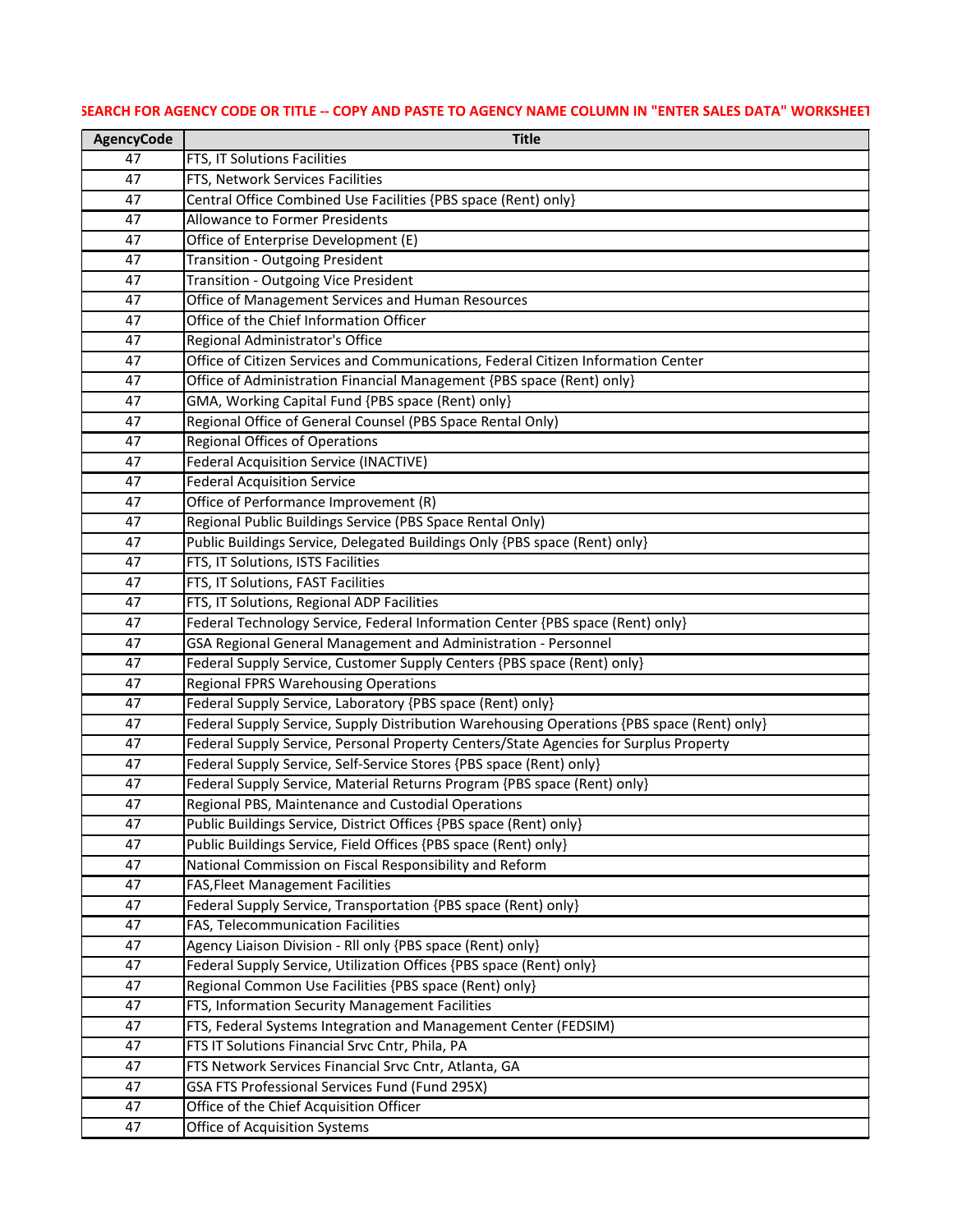| <b>AgencyCode</b> | <b>Title</b>                                                                                                  |
|-------------------|---------------------------------------------------------------------------------------------------------------|
| 47                | Outleased {PBS space (Rent) only}                                                                             |
| 47                | Joint Use Space {PBS space (Rent) only}                                                                       |
| 47                | Vacant Unassigned Space {PBS space (Rent) only}                                                               |
| 47                | District of Columbia Financial Responsibility and Management Assistance Authority                             |
| 47                | District of Columbia Public Defender's Office                                                                 |
| 47                | <b>Women's Progress Commemoration Commission</b>                                                              |
| 47                | <b>GSA Advantage IMPAC</b>                                                                                    |
| 48                | <b>Miscellaneous Commissions</b>                                                                              |
| 48                | National Commission to Prevent Infant Mortality                                                               |
| 48                | Commission for the Study of International Migration and Cooperative Economic Development                      |
| 48                | <b>International Cultural and Trade Center Commission</b>                                                     |
| 48                | National Economic Commission                                                                                  |
| 48                | National Bankruptcy Review Commission                                                                         |
| 48                | National Commission on Restructuring the IRS National Commission on Restructuring the IRS                     |
| 48                | <b>National Alcohol Fuels Commission</b>                                                                      |
| 48                | <b>Commission on Railroad Retirement Reform</b>                                                               |
| 48                | Commission on Agricultural Workers                                                                            |
| 48                | Nuclear Waste Technical Review Board                                                                          |
| 48                | Presidential Commission on Catastrophic Nuclear Accidents                                                     |
| 48                | Office of Nuclear Waste Negotiator                                                                            |
| 48                | Interagency/Council for the Homeless                                                                          |
| 48                | National Commission on Severely Distressed Public Housing                                                     |
| 48                | National Commission on American Indian, Alaska Native, and Native Hawaiian Housing                            |
| 48                | National Commission on Judicial Discipline and Removal                                                        |
| 48                | Joint Federal-State Commission on Policies and Programs Affecting Alaska Natives                              |
| 48                | United States Commission on Improving the Effectiveness of the United Nations                                 |
| 48                | National Commission on Manufactured Housing                                                                   |
| 48                | Thomas Jefferson Commemoration Commission                                                                     |
| 48                | John F. Kennedy Assassination Records Review Board                                                            |
| 48                | <b>Commission Rail Road Retirement</b>                                                                        |
| 48                | <b>Medicare Payment Advisory Commission</b>                                                                   |
| 48                | National Commission on Student Financial Assistance                                                           |
| 48                | Commission on the Ukraine Famine                                                                              |
| 48                | State Justice Institute                                                                                       |
| 48                | Commission on Education of the Deaf                                                                           |
| 48                | <b>Aviation Safety Commission</b>                                                                             |
| 48                | National Commission on Financial Institution Reform, Recovery and Enforcement                                 |
| 48                | National Gambling Impact Study Commission                                                                     |
| 48                | National Commission on Cost of Higher Education                                                               |
| 48                | National Commission on Advancement of Federal Law Enforcement                                                 |
| 48                | <b>Medicare Payment Advisory Commission</b>                                                                   |
| 48<br>48          | President's Advisory Commission on Holocaust Assets in the United States<br><b>Commission on Ocean Policy</b> |
| 48                | Commission on On-Line Child Protection                                                                        |
| 48                | Commission on Affordable Housing and Health Care Facility Needs in the 21st Century                           |
| 48                | Dwight D. Eisenhower Memorial Commission                                                                      |
| 48                | U.S. China Security Review Commission                                                                         |
| 48                | Commission for International Religious Freedom                                                                |
| 48                | <b>Trade Deficit Review Commission</b>                                                                        |
|                   |                                                                                                               |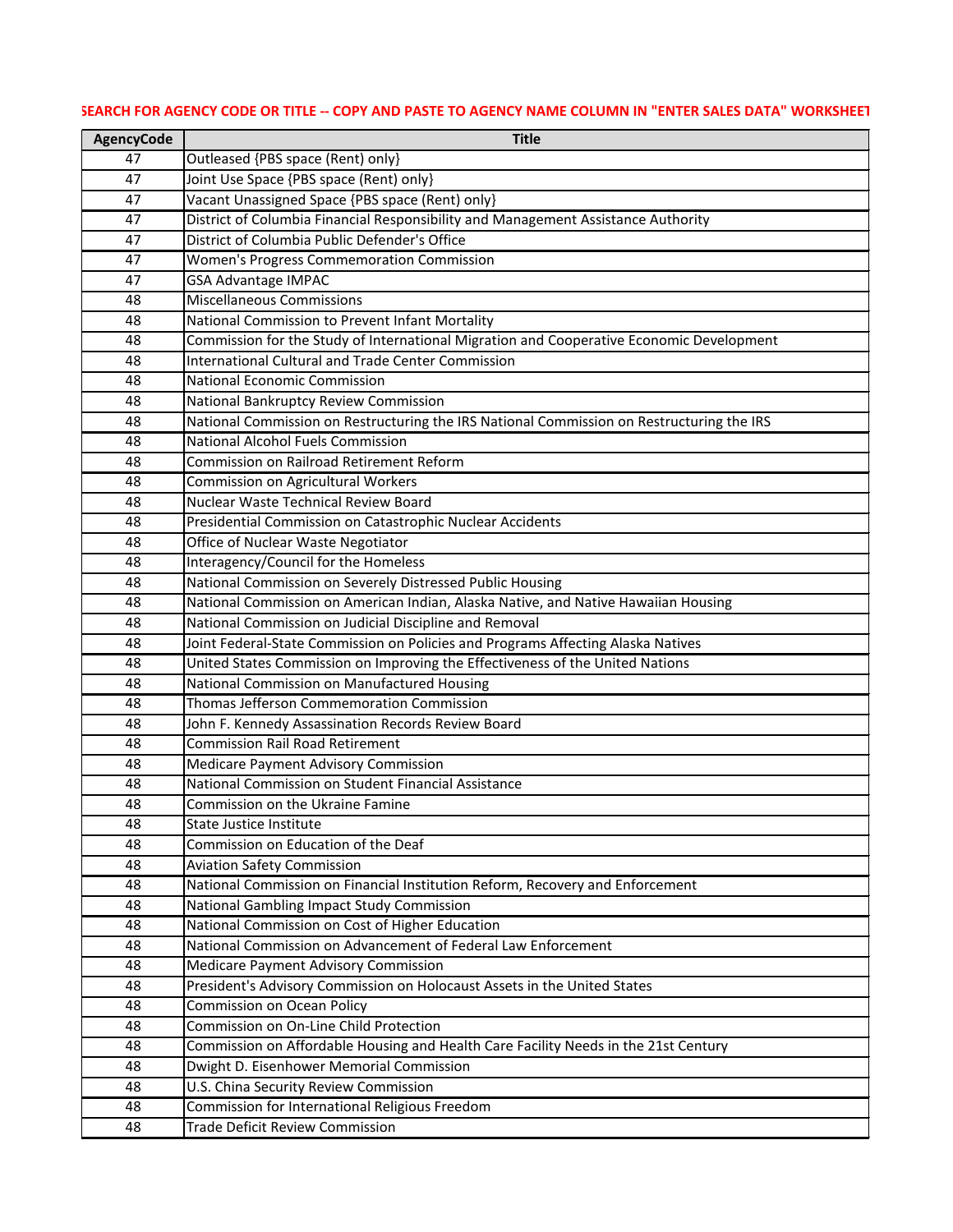| <b>AgencyCode</b> | <b>Title</b>                                                                                                               |
|-------------------|----------------------------------------------------------------------------------------------------------------------------|
| 48                | <b>GSA Advantage IMPAC</b>                                                                                                 |
| 48                | <b>Millennial Housing Commission</b>                                                                                       |
| 49                | <b>National Science Foundation</b>                                                                                         |
| 49                | National Radio Astronomy Observatory                                                                                       |
| 49                | National Center for Atmospheric Research                                                                                   |
| 49                | United States Arctic Research Commission                                                                                   |
| 49                | <b>GSA Advantage IMPAC</b>                                                                                                 |
| 50                | Securities and Exchange Commission                                                                                         |
| 50                | <b>GSA Advantage IMPAC</b>                                                                                                 |
| 51                | <b>Federal Deposit Insurance Corporation</b>                                                                               |
| 51                | <b>GSA Advantage IMPAC</b>                                                                                                 |
| 52                | Permitting and Enforcement Federal Inspector for the Alaska Gas Pipeline                                                   |
| 52                | <b>GSA Advantage IMPAC</b>                                                                                                 |
| 54                | <b>Federal Labor Relations Authority</b>                                                                                   |
| 54                | <b>GSA Advantage IMPAC</b>                                                                                                 |
| 55                | Advisory Commission on Inter-governmental Relations                                                                        |
| 55                | <b>GSA Advantage IMPAC</b>                                                                                                 |
| 56                | Central Intelligence Agency                                                                                                |
| 56                | <b>GSA Advantage IMPAC</b>                                                                                                 |
| 57                | Department of the Air Force                                                                                                |
| 57                | Headquarters, Air Staff (Not for Fleet Lease)                                                                              |
| 57                | Air Force District of Washington (Not for Fleet Lease)                                                                     |
| 57                | Air Force Space Command (Not for Fleet Lease)                                                                              |
| 57                | Accounting and Finance Center (Historical, Not for Fleet Lease)                                                            |
| 57                | Air Force Communications Command (Historical, Not for Fleet Lease)                                                         |
| 57                | Air Force Reserve Service (Not for Fleet Lease)                                                                            |
| 57                | Electronic Security Command (Not for Fleet Lease)                                                                          |
| 57                | Air Training Command, Recruiting Service (Historical, Not for Fleet Lease)                                                 |
| 57                | Air University (Historical, Not for Fleet Lease)                                                                           |
| 57                | Air Force Logistics Command (Historical, Not for Fleet Lease)                                                              |
| 57                | Military Airlift Command (Historical, Not for Fleet Lease)                                                                 |
| 57                | Strategic Air Command (Historical, Not for Fleet Lease)                                                                    |
| 57                | Air Force Systems Command (Historical, Not for Fleet Lease)                                                                |
| 57                | Air Combat Command (Not for Fleet Lease)                                                                                   |
| 57                | Manpower Personnel Center (Not for Fleet Lease)                                                                            |
| 57                | Appellate Review (Not for Fleet Lease)                                                                                     |
| 57                | Regional Civil Engineer (Not for Fleet Lease)                                                                              |
| 57                | Air Force Publication Distribution Center (Not for Fleet Lease)                                                            |
| 57                | Office of Special Investigations (Not for Fleet Lease)                                                                     |
| 57                | Alaskan Air Command (Historical, Not for Fleet Lease)                                                                      |
| 57                | Pacific Air Forces (Not for Fleet Lease)                                                                                   |
| 57                | U.S. Air Force Academy (Not for Fleet Lease)                                                                               |
| 57<br>57          | U.S. Air Force Europe (Not for Fleet Lease)<br>Standard Systems Center (Not for Fleet Lease)                               |
| 57                |                                                                                                                            |
| 57                | Air National Guard (Not for Fleet Lease)<br>Air Force Reserve Officers Training Corps (ROTC) Program (Not for Fleet Lease) |
| 57                | Air Force Civil Air Patrol (Not for Fleet Lease)                                                                           |
| 57                | Air Force, Recruiting Squadron, Recruit Suppt Section Finance                                                              |
| 57                | Air Combat Command (Incl. CENTCOM) (For Fleet Lease)                                                                       |
|                   |                                                                                                                            |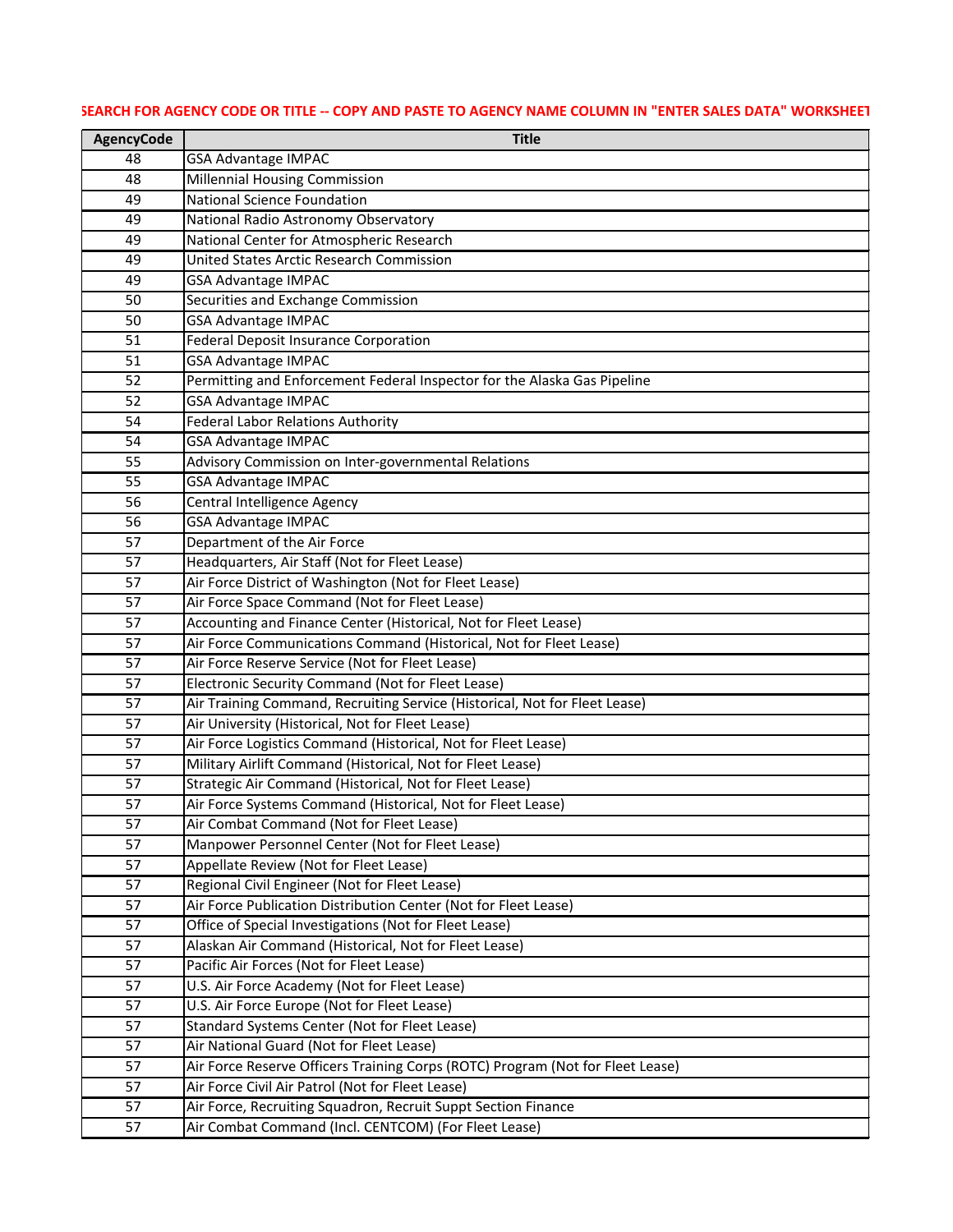| <b>AgencyCode</b> | <b>Title</b>                                               |
|-------------------|------------------------------------------------------------|
| 57                | Air Mobility Comd., Incl. Def. Courier Srv., (Fleet Lse)   |
| 57                | Air Educ. & Training Cmd., Excl. Recruit Srv. (Flt Lse)    |
| 57                | AF Recruiting Service - AETC (For Fleet Lease)             |
| 57                | Air Force Reserve Command (For Fleet Lease)                |
| 57                | Air Force Material Command (For Fleet Lease)               |
| 57                | Air National Guard Bureau (For Fleet Lease)                |
| 57                | U.S. Air Force Academy, Dir. Reporting Unit (Flt Lse)      |
| 57                | Air Force Space Command (For Fleet Lease)                  |
| 57                | Bolling AFB, Direct Reporting Unit (For Fleet Lease)       |
| 57                | Air Force Off. Of Spec. Investigations (Fleet Lease)       |
| 57                | Pacific Air Forces (For Fleet Lease)                       |
| 57                | U.S. Air Forces Europe (For Fleet Lease)                   |
| 57                | Joint Communications Support Element (For Fleet Lease)     |
| 57                | Air Force Special Operations Command (For Fleet Lease)     |
| 57                | <b>GSA Advantage IMPAC</b>                                 |
| 59                | National Foundation on the Arts and the Humanities         |
| 59                | National Endowment for Humanities (PBS and FTS Long Dist.) |
| 59                | National Endowment for the Arts                            |
| 59                | National Endowment for the Humanities (FTS Local Service)  |
| 59                | <b>Institute of Museum Services</b>                        |
| 59                | national endowment for t                                   |
| 59                | <b>GSA Advantage IMPAC</b>                                 |
| 60                | <b>Railroad Retirement Board</b>                           |
| 60                | <b>Washington Liaison Office</b>                           |
| 60                | <b>District Office</b>                                     |
| 60                | <b>GSA Advantage IMPAC</b>                                 |
| 61                | <b>Consumer Product Safety Commission</b>                  |
| 61                | <b>GSA Advantage IMPAC</b>                                 |
| 62                | U.S. Office of Special Counsel                             |
| 62                | <b>GSA Advantage IMPAC</b>                                 |
| 63                | National Labor Relations Board                             |
| 63                | <b>GSA Advantage IMPAC</b>                                 |
| 64                | <b>Tennessee Valley Authority</b>                          |
| 64                | <b>GSA Advantage IMPAC</b>                                 |
| 65                | <b>Federal Maritime Commission</b>                         |
| 65                | <b>GSA Advantage IMPAC</b>                                 |
| 68                | <b>Environmental Protection Agency</b>                     |
| 68                | Office of Water Programs                                   |
| 68                | <b>Office of Pesticides Programs</b>                       |
| 68                | Office of Air Programs                                     |
| 68                | <b>Regional Offices</b>                                    |
| 68                | Solid Waste Programs                                       |
| 68                | <b>Radiation Programs</b><br>Office of the Administrator   |
| 68                |                                                            |
| 68<br>69          | <b>GSA Advantage IMPAC</b><br>Department of Transportation |
|                   |                                                            |
| 69<br>69          | Office of the Secretary<br>Office of Inspector General     |
| 69                | <b>Federal Aviation Administration</b>                     |
|                   |                                                            |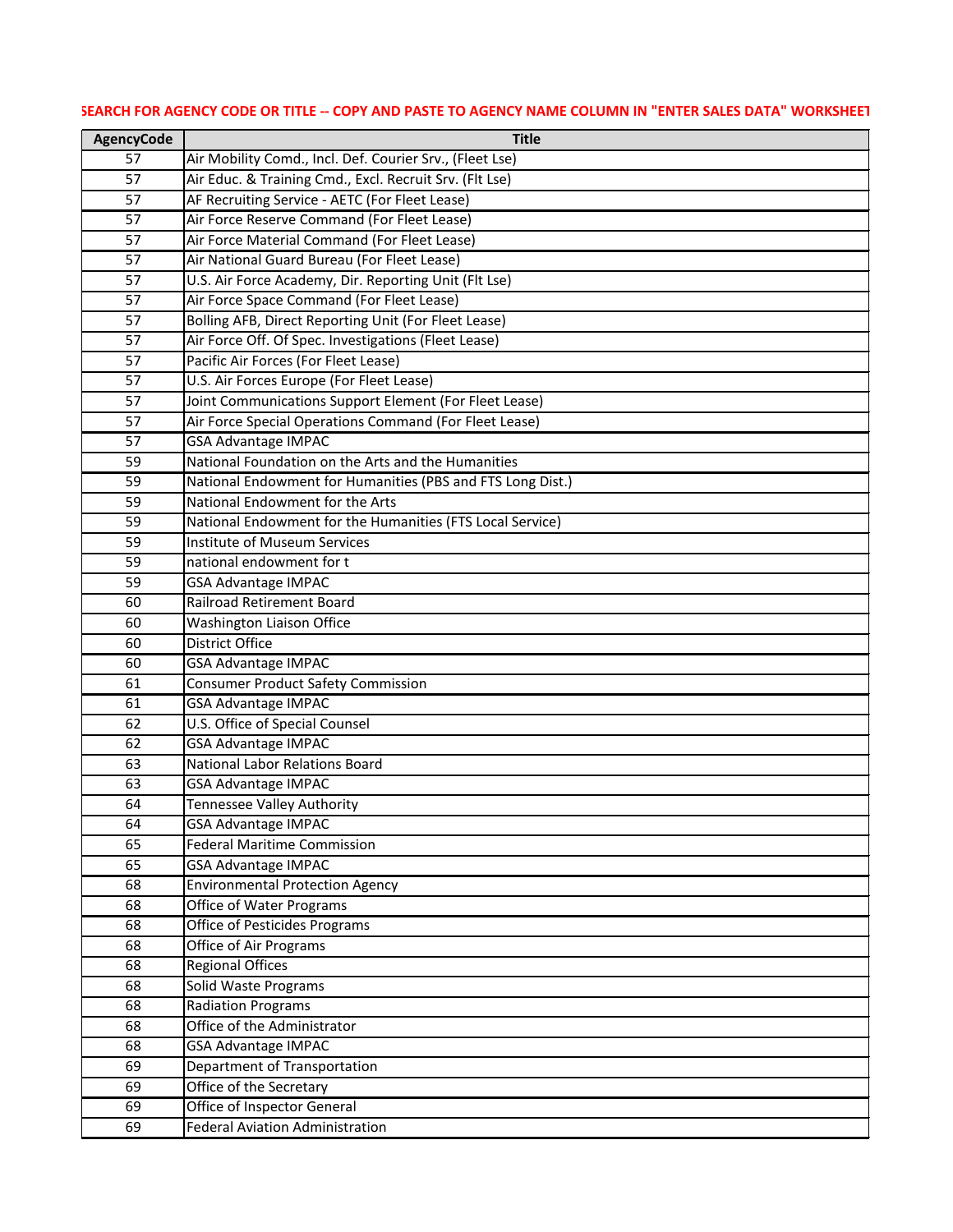| <b>AgencyCode</b> | <b>Title</b>                                                                                                        |
|-------------------|---------------------------------------------------------------------------------------------------------------------|
| 69                | <b>Working Capital Fund</b>                                                                                         |
| 69                | Federal Highway Administration                                                                                      |
| 69                | <b>AMTRAK</b>                                                                                                       |
| 69                | <b>Federal Railroad Administration</b>                                                                              |
| 69                | <b>Maritime Administration</b>                                                                                      |
| 69                | St. Lawrence Seaway Development Corporation                                                                         |
| 69                | National Highway Traffic Safety Administration                                                                      |
| 69                | Alaska Railroad                                                                                                     |
| 69                | <b>Surface Transportation Board</b>                                                                                 |
| 69                | <b>Federal Transit Administration</b>                                                                               |
| 69                | Research and Innovative Technology Administration                                                                   |
| 69                | Federal Motor Carrier Safety Administration                                                                         |
| 69                | <b>Transportation Administrative Service Center</b>                                                                 |
| 69                | <b>Transportation Systems Center</b>                                                                                |
| 69                | Pipeline Hazardous Materials and Safety Administration                                                              |
| 69                | <b>State Highway Departments</b>                                                                                    |
| 69                | <b>GSA Advantage IMPAC</b>                                                                                          |
| 70                | Department of Homeland Security                                                                                     |
| 70                | <b>United States Secret Service</b>                                                                                 |
| 70                | <b>United States Coast Guard</b>                                                                                    |
| 70                | Departmental Operations (Immediate Office of the Secretary)                                                         |
| 70                | Bureau of Citizenship and Immigration Services                                                                      |
| 70                | Office of the Inspector General                                                                                     |
| 70                | DHS/Intelligence & Analysis                                                                                         |
| 70                | Office of the Under Secretary for Management                                                                        |
| 70                | <b>Federal Air Marshal Service</b>                                                                                  |
| 70                | National Protection Program Directorate                                                                             |
| 70                | Critical Infrastructure Assurance Office (Commerce - NOAA)                                                          |
| 70                | National Infrastructure Simulation and Analysis Center (DOE)                                                        |
| 70                | Energy Security and Assurance Program (DOE)                                                                         |
| 70                | <b>National Communications System (DFAS)</b>                                                                        |
| 70                | National Infrastructure Protection Center (FBI)                                                                     |
| 70                | Federal Computer Incident Response Center (GSA)                                                                     |
| 70                | Office of the Under Secretary for Science and Technology                                                            |
| 70                | <b>Environmental Measurements Laboratory (DOE)</b>                                                                  |
| 70                | National Bio-Weapons Defense Analysis Center                                                                        |
| 70                | <b>DHS/Domestic Nuclear Detection Office</b>                                                                        |
| 70                | Federal Emergency Management Agency (FEMA) Headquarters                                                             |
| 70<br>70          | Disaster Finance Center, Berryville, VA                                                                             |
| 70                | <b>Working Capital Fund</b>                                                                                         |
|                   | National Emergency Training Center, Emmitsburg, MD<br><b>Federal Insurance Administration</b>                       |
| 70                |                                                                                                                     |
| 70<br>70          | National Disaster Medical System, Metropolitan Medical Response System<br><b>Strategic National Stockpile (HHS)</b> |
| 70                |                                                                                                                     |
| 70                | Fire Satellite System (FIRESAT - NOAA)<br>Office of the Under Secretary, Emergency Preparedness and Response        |
| 70                | U.S. VISIT Program Office                                                                                           |
| 70                | DHS, Customs and Border Protection                                                                                  |
| 70                | DHS, National Law Enforcement Communications Center, Orlando, FL                                                    |
|                   |                                                                                                                     |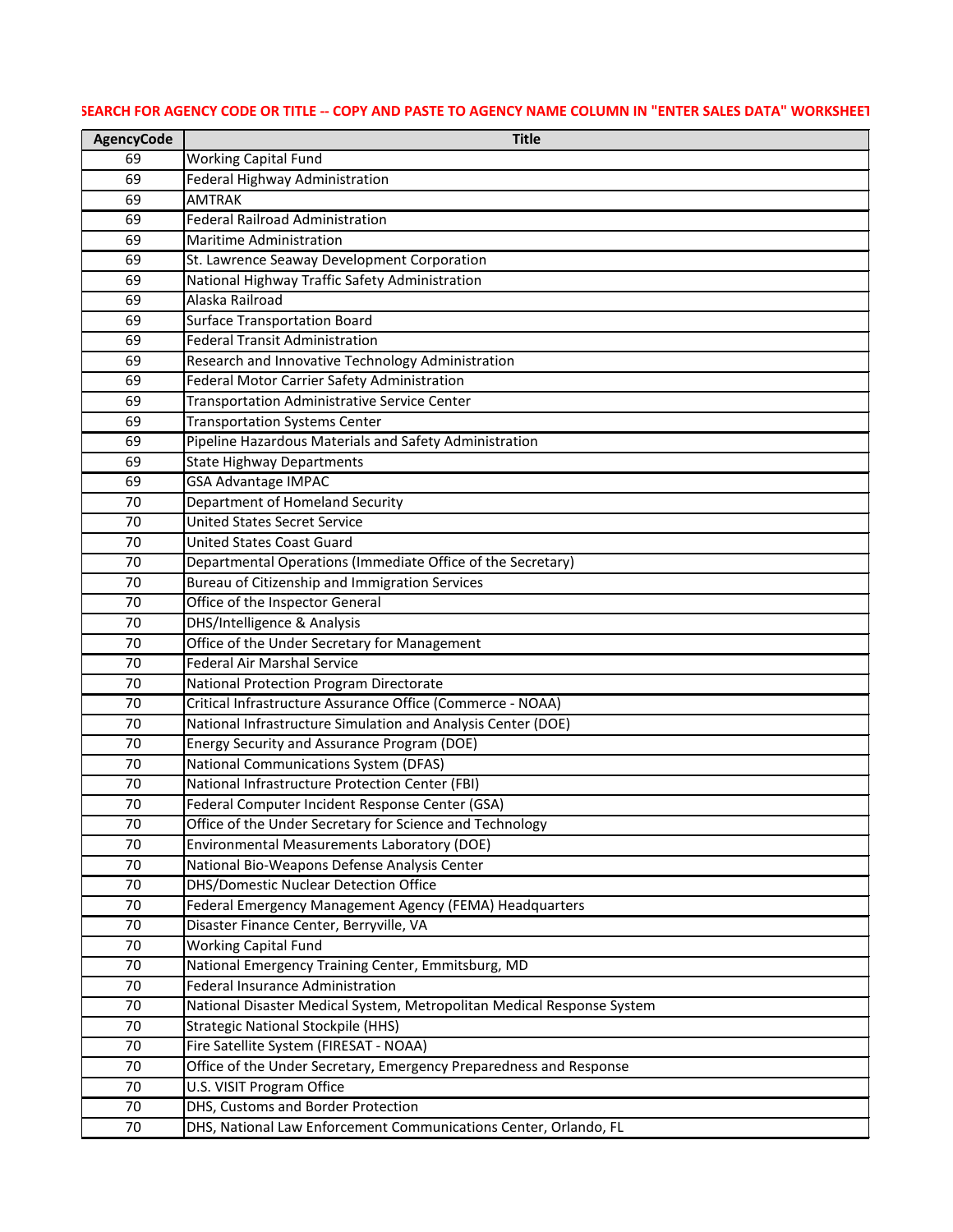# **AgencyCode Title** Animal and Plant Health Inspection Service (APHIS) Transportation Security Administration 70 Immigration and Customs Enforcement Federal Protective Service (GSA) Federal Law Enforcement Training Center, Glynco, GA Office of Domestic Preparedness (DOJ) DHS/Operations Coordination FEMA/Disaster Emergency Stafford ACT Overseas Private Investment Corporation GSA Advantage IMPAC Agency for International Development Office of Inspector General GSA Advantage IMPAC Small Business Administration GSA Advantage IMPAC American Battle Monuments Commission GSA Advantage IMPAC Department of Health and Human Services **Office of the Secretary**  Health Resources and Services Administration 75 Social Security Administration (Exp. Code) Center for Medicare and Medicaid Services Food and Drug Administration Health Resources Administration (Expired Code) National Institute of Health Center for Disease Control **Indian Health Service**  Program Support Center Substance Abuse and Mental Health Services Admin. President's Council on Bio-Ethics White House Conference on Aging (Exp. Code) Administration for Children and Families Agency for Health and Research Quality Administration on Aging Departmental Management (IG) 75 State Agency for Surplus Property American Printing House for the Blind Gallaudet College Howard University (Including Hospital) Pediatric Vaccination Program (Exp. Code) GSA Advantage IMPAC Commemorative Commissions Franklin Delano Roosevelt Memorial Commission Christopher Columbus Quincentenary Jubilee Commission Bicentennial Constitution Commission James Madison Memorial Commission Lewis and Clark Trial Commission Dwight David Eisenhower Centennial Commission US Territorial Expansion Memorial Commission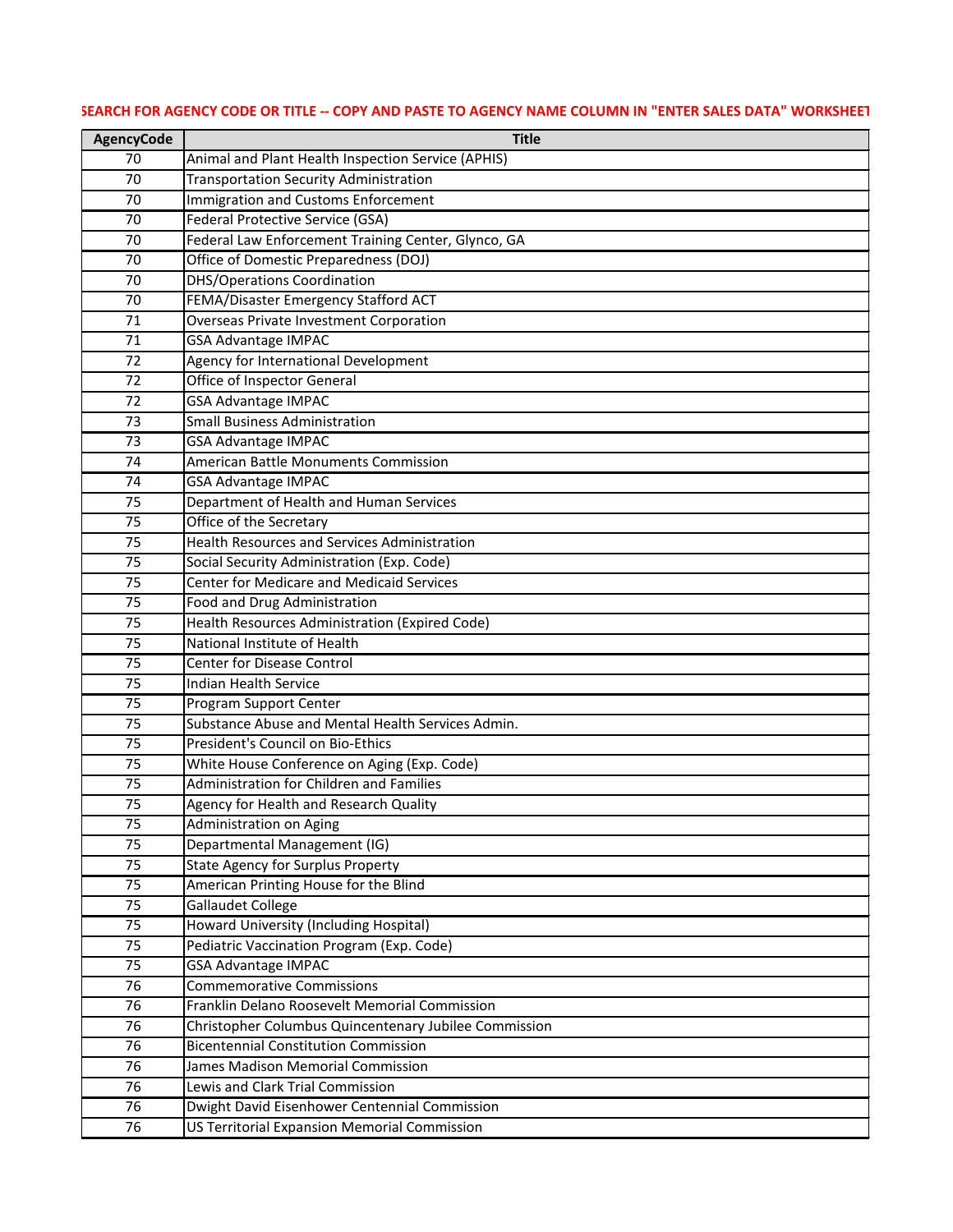| <b>AgencyCode</b> | <b>Title</b>                                                                                                             |
|-------------------|--------------------------------------------------------------------------------------------------------------------------|
| 76                | <b>Woodrow Wilson Memorial Commission</b>                                                                                |
| 76                | Martin Luther King, Jr., Federal Holiday Commission                                                                      |
| 76                | Christopher Columbus Fellowship Foundation                                                                               |
| 76                | <b>GSA Advantage IMPAC</b>                                                                                               |
| 78                | <b>Farm Credit Administration</b>                                                                                        |
| 78                | <b>Banks for Cooperatives</b>                                                                                            |
| 78                | <b>Federal Credit Banks</b>                                                                                              |
| 78                | <b>Federal Land Banks</b>                                                                                                |
| 78                | <b>Farm Credit Administration</b>                                                                                        |
| 78                | <b>GSA Advantage IMPAC</b>                                                                                               |
| 79                | Foreign Claims Settlement Comm. Of the U.S. (Exp. Code)                                                                  |
| 80                | National Aeronautics and Space Administration                                                                            |
| 80                | Headquarters                                                                                                             |
| 80                | Ames Research Center                                                                                                     |
| 80                | Dryden Flight Research Center                                                                                            |
| 80                | <b>Goddard Space Flight Center</b>                                                                                       |
| 80                | Jet Propulsion Laboratory                                                                                                |
| 80                | Johnson Space Center                                                                                                     |
| 80                | Kennedy Space Center                                                                                                     |
| 80                | Langley Research Center                                                                                                  |
| 80                | Lewis Research Center                                                                                                    |
| 80                | Marshall Space Flight Center                                                                                             |
| 80                | Michoud Assembly Facility                                                                                                |
| 80                | John C. Stennis Space Center                                                                                             |
| 80                | Pasadena Office                                                                                                          |
| 80                | <b>Wallops Flight Center</b>                                                                                             |
| 80                | <b>Western Launch Operations</b>                                                                                         |
| 80                | <b>White Sands Test Facility</b>                                                                                         |
| 80                | <b>Gladstone Tracking Station</b>                                                                                        |
| 80                | Canoga Park Industrial Plant {PBS space (Rent) only}                                                                     |
| 80                | Downey Industrial Plant {PBS space (Rent) only}                                                                          |
| 80                | Edwards Test Station {PBS space (Rent) only}                                                                             |
| 80                | Plum Brook Station {PBS space (Rent) only}                                                                               |
| 80                | Santa Susana Industrial Plant {PBS space (Rent) only}                                                                    |
| 80                | Slidell Computer Complex {PBS space (Rent) only}                                                                         |
| 80                | Slidell Computer Complex (Exp. Code)                                                                                     |
| 80                | <b>NASA Mission Communications Services (FTS Only)</b><br><b>NASA Mission Support Communications Services (FTS Only)</b> |
| 80                | NASA Reimbursable Communications Services (FTS Only)                                                                     |
| 80<br>80          | NASA International Communications Services (FTS Only)                                                                    |
| 80                | NASA Integrated Service Network (FTS Only)                                                                               |
| 80                | NASA/CLIN Group 1 Switch Voice                                                                                           |
| 80                | NASA/CLIN Group 2 Out of Band Access                                                                                     |
| 80                | NASA/CLIN Group 3 Tail Circuits                                                                                          |
| 80                | NASA/Service Group 1 Mission Services                                                                                    |
| 80                | NASA/Service Group 2 Conferencing                                                                                        |
| 80                | NASA/Mission Support Core Backbone Circuits                                                                              |
| 80                | NASA/Mission Support Regional Circuits                                                                                   |
| 80                | <b>GSA Advantage IMPAC</b>                                                                                               |
|                   |                                                                                                                          |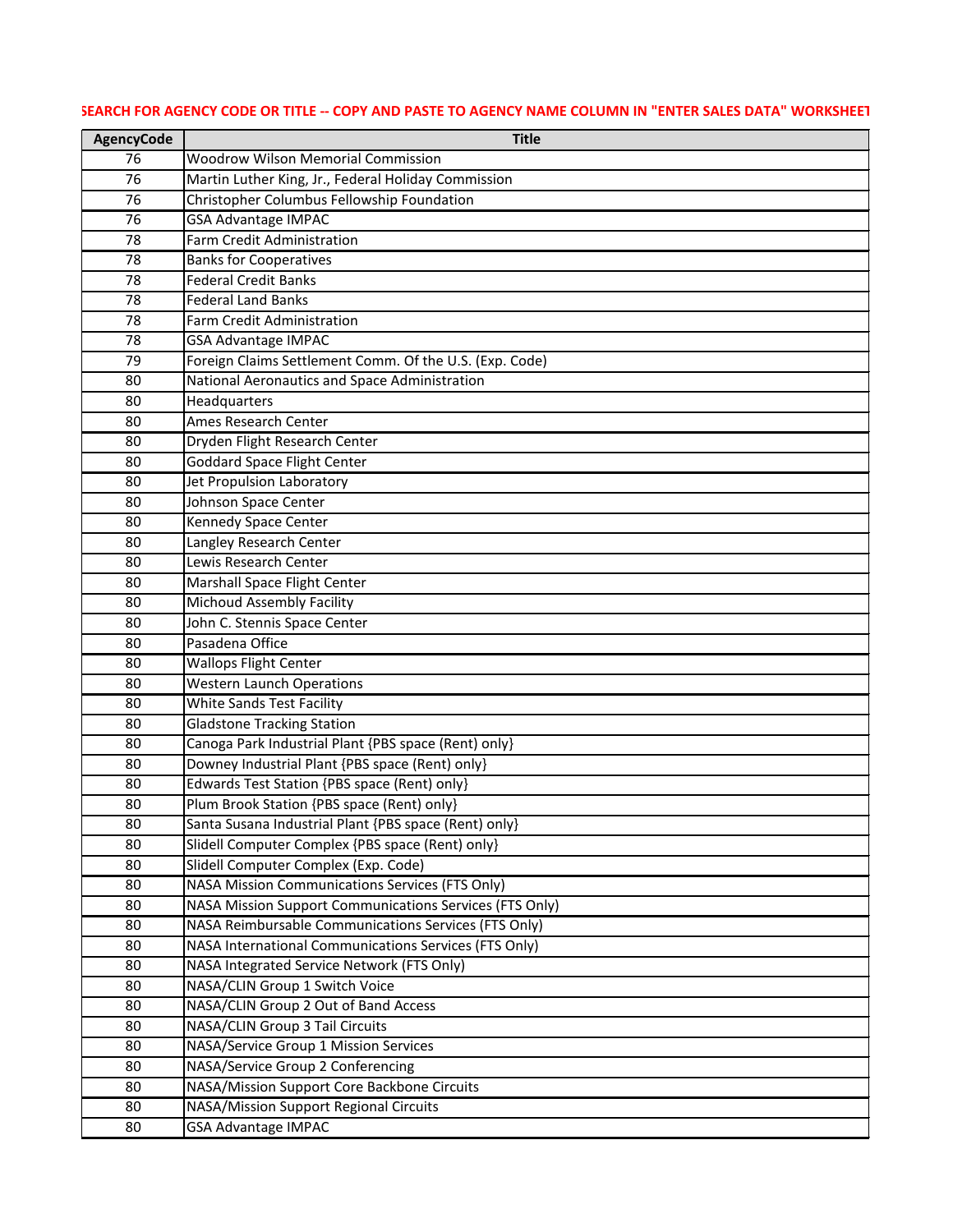| <b>AgencyCode</b> | <b>Title</b>                                                                                                                 |
|-------------------|------------------------------------------------------------------------------------------------------------------------------|
| 82                | Federal Home Loan Bank Board                                                                                                 |
| 83                | Export-Import Bank of the United States                                                                                      |
| 83                | <b>GSA Advantage IMPAC</b>                                                                                                   |
| 84                | <b>Armed Forces Retirement Home</b>                                                                                          |
| 84                | United States Soldiers' and Airmen's Home                                                                                    |
| 84                | <b>United States Naval Home</b>                                                                                              |
| 84                | <b>GSA Advantage IMPAC</b>                                                                                                   |
| 85 (INACTIVE)     | <b>Water Resources Council</b>                                                                                               |
| 85 (INACTIVE)     | <b>Great Lakes Basin Commission</b>                                                                                          |
| 85 (INACTIVE)     | Pacific Northwest Basin Commission                                                                                           |
| 85 (INACTIVE)     | <b>Ohio River Basin Commission</b>                                                                                           |
| 85 (INACTIVE)     | New England Basin Commission                                                                                                 |
| 85 (INACTIVE)     | <b>Water Resources Council Headquarters</b>                                                                                  |
| 85 (INACTIVE)     | Missouri River Basin Commission                                                                                              |
|                   | 85 (INACTIVE) Upper Mississippi River Basin Commission                                                                       |
|                   | 85 (INACTIVE) GSA Advantage IMPAC                                                                                            |
| 86                | Department of Housing and Urban Development                                                                                  |
| 86                | Office of the Secretary                                                                                                      |
| 86                | <b>Office of General Counsel</b>                                                                                             |
| 86                | Assistant Secretary for Metropolitan Planning and Development                                                                |
| 86                | <b>Assistant Secretary for PD&amp;R</b>                                                                                      |
| 86                | Assistant Secretary for Housing Production and Mortgage Credit and Federal Housing Commissioner                              |
| 86                | Assistant Secretary for EO                                                                                                   |
| 86                | Government National Mortgage Association                                                                                     |
| 86                | Office of Personnel-Union Conference Calls                                                                                   |
| 86                | <b>Assistant Secretary for Housing Management</b>                                                                            |
| 86                | <b>Field Offices</b>                                                                                                         |
| 86                | Assistant Secretary for Administration                                                                                       |
| 86                | National Commission on Neighborhoods                                                                                         |
| 86                | <b>GSA Advantage IMPAC</b>                                                                                                   |
| 88                | National Archives and Records Administration {PBS space (Rent) and FTS2000 only}                                             |
| 88                | <b>Central Office and Presidential Libraries</b>                                                                             |
| 88                | National Archives and Records Administration - Regional {PBS space (Rent) and FTS2000 only}                                  |
| 88                | National Archives and Records Administration - Records Depositing Operations (PBS rent and FTS2000)                          |
| 88                | <b>GSA Advantage IMPAC</b>                                                                                                   |
| 89                | Department of Energy                                                                                                         |
| 89                | Richland Operations Office {PBS space (Rent) only}                                                                           |
| 89<br>89          | <b>Federal Energy Regulatory Commission</b><br>Strategic Petroleum Reserve Project Management Office {PBS space (Rent) only} |
|                   |                                                                                                                              |
| 89<br>89          | Nevada Operations Office {PBS space (Rent) only}<br><b>NNSA Service Center</b>                                               |
| 89                | <b>Oakland Operations</b>                                                                                                    |
| 89                | Schenectady Naval Reactors Office {PBS space (Rent) only}                                                                    |
| 89                | Idaho Operations Office {PBS space (Rent) only}                                                                              |
| 89                | Chicago Operations Office {PBS space (Rent) only}                                                                            |
| 89                | Savannah River Operations Office {PBS space (Rent) only}                                                                     |
| 89                | Pittsburgh Naval Reactors Office {PBS space (Rent) only}                                                                     |
| 89                | Western Area Power Administration {PBS space (Rent) only}                                                                    |
| 89                | Naval Petroleum and Oil Shale Reserves                                                                                       |
|                   |                                                                                                                              |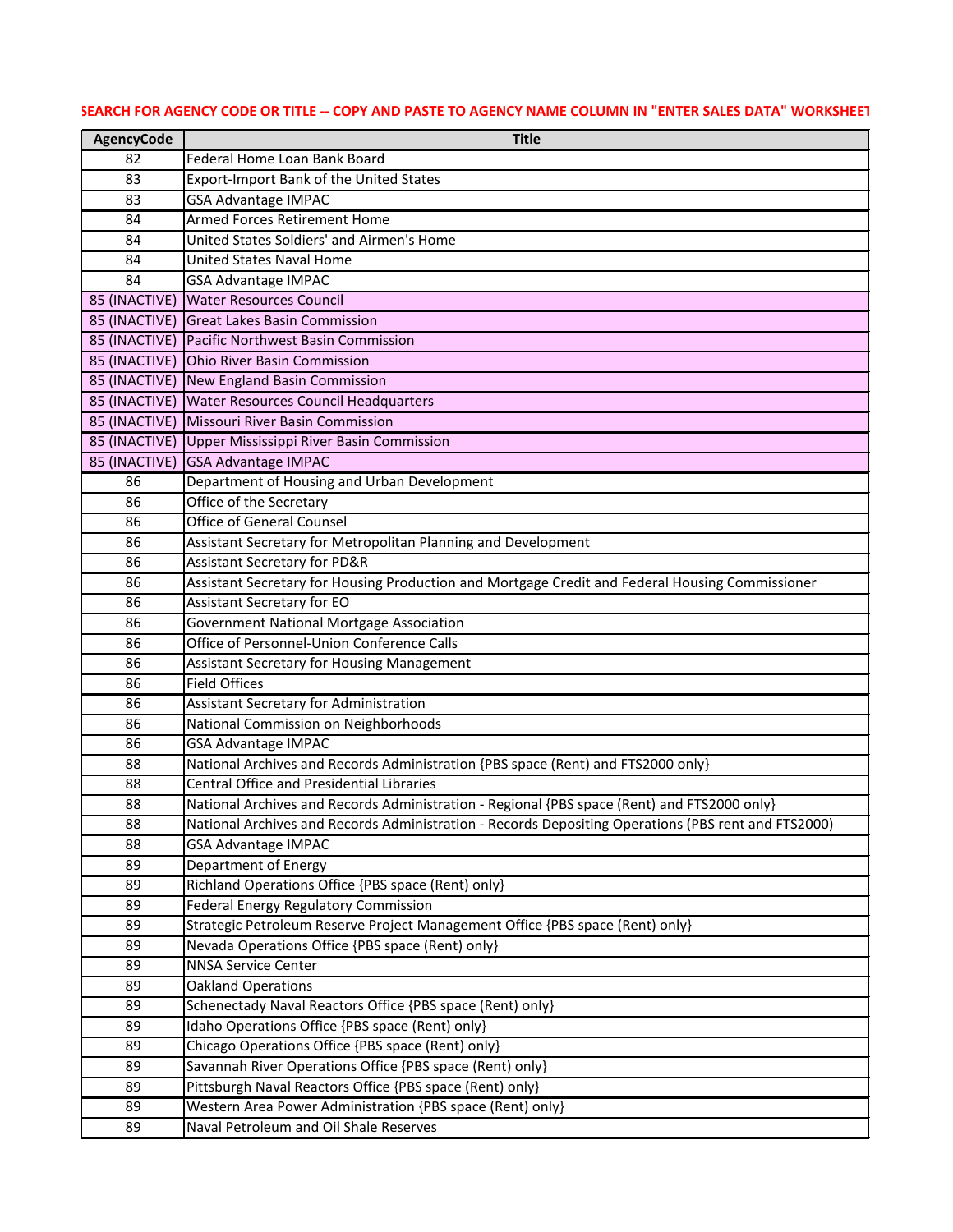| <b>AgencyCode</b> | <b>Title</b>                                                                                                              |
|-------------------|---------------------------------------------------------------------------------------------------------------------------|
| 89                | <b>Bonneville Power Administration</b>                                                                                    |
| 89                | Southeastern Power Administration                                                                                         |
| 89                | Southwestern Power Administration                                                                                         |
| 89                | Alaska Power Administration                                                                                               |
| 89                | Oak Ridge Operations Office {PBS space (Rent) only}                                                                       |
| 89                | Golden, CO Field Office                                                                                                   |
| 89                | <b>Enterprise Training Services MEO (ETS MEO)</b>                                                                         |
| 89                | <b>Emergency Operations Training Academy (EOTA)</b>                                                                       |
| 89                | <b>National Training Center (NTC)</b>                                                                                     |
| 89                | Various (FSS Billing only)                                                                                                |
| 89                | Energy, National Security Administration, National Secure Manufacturing Center                                            |
| 89                | Office of Energy Research                                                                                                 |
| 89                | <b>Rocky Flats Office</b>                                                                                                 |
| 89                | Department of Energy Chiquita Center                                                                                      |
| 89                | Various (FSS Billing only)                                                                                                |
| 89                | Various (FSS Billing only)                                                                                                |
| 89                | Various (FSS billing only)                                                                                                |
| 89                | Commission on U.S. Nuclear Weapons                                                                                        |
| 89                | GSA Advantage IMPAC                                                                                                       |
| 90                | Selective Service System                                                                                                  |
| 90                | <b>GSA Advantage IMPAC</b>                                                                                                |
| 91                | Department of Education                                                                                                   |
| 91                | <b>GSA Advantage IMPAC</b>                                                                                                |
| 93                | <b>Federal Mediation and Conciliation Service</b>                                                                         |
| 93                | <b>GSA Advantage IMPAC</b>                                                                                                |
| 95                | Independent U.S. Government Offices                                                                                       |
| 95                | <b>Board of International Broadcasters</b>                                                                                |
| 95                | <b>National Capital Planning Commission</b>                                                                               |
| 95                | Physician Payment Review Commission                                                                                       |
| 95                | Federal Mine Safety and Health Review Commission                                                                          |
| 95                | Eisenhower Exchange Fellowship Program Trust Fund                                                                         |
| 95                | <b>Federal Election Commission</b>                                                                                        |
| 95                | <b>Commodity Futures Trading Commission</b>                                                                               |
| 95<br>95          | National Transportation Safety Board                                                                                      |
| 95                | Appraisal Subcommittee of the Federal Financial Institutions Examination Council<br>Harry S Truman Scholarship Foundation |
| 95                | <b>Federal Housing Finance Board</b>                                                                                      |
| 95                | Japan-United States Friendship Commission                                                                                 |
| 95                | <b>Marine Mammal Commission</b>                                                                                           |
| 95                | Occupational Safety and Health Review Commission                                                                          |
| 95                | Administrative Conference of the United States                                                                            |
| 95                | Advisory Committee on Federal Pay                                                                                         |
| 95                | <b>Commission on Civil Rights</b>                                                                                         |
| 95                | Comm. For Purchase From Blind & Other Severely Hndcpd.                                                                    |
| 95                | Intelligence Community Oversight                                                                                          |
| 95                | <b>Commission of Fine Arts</b>                                                                                            |
| 95                | Panama Canal Commission                                                                                                   |
| 95                | Architectural and Transportation Barriers Compliance Board                                                                |
| 95                | Prospective Payment Assessment Commission                                                                                 |
|                   |                                                                                                                           |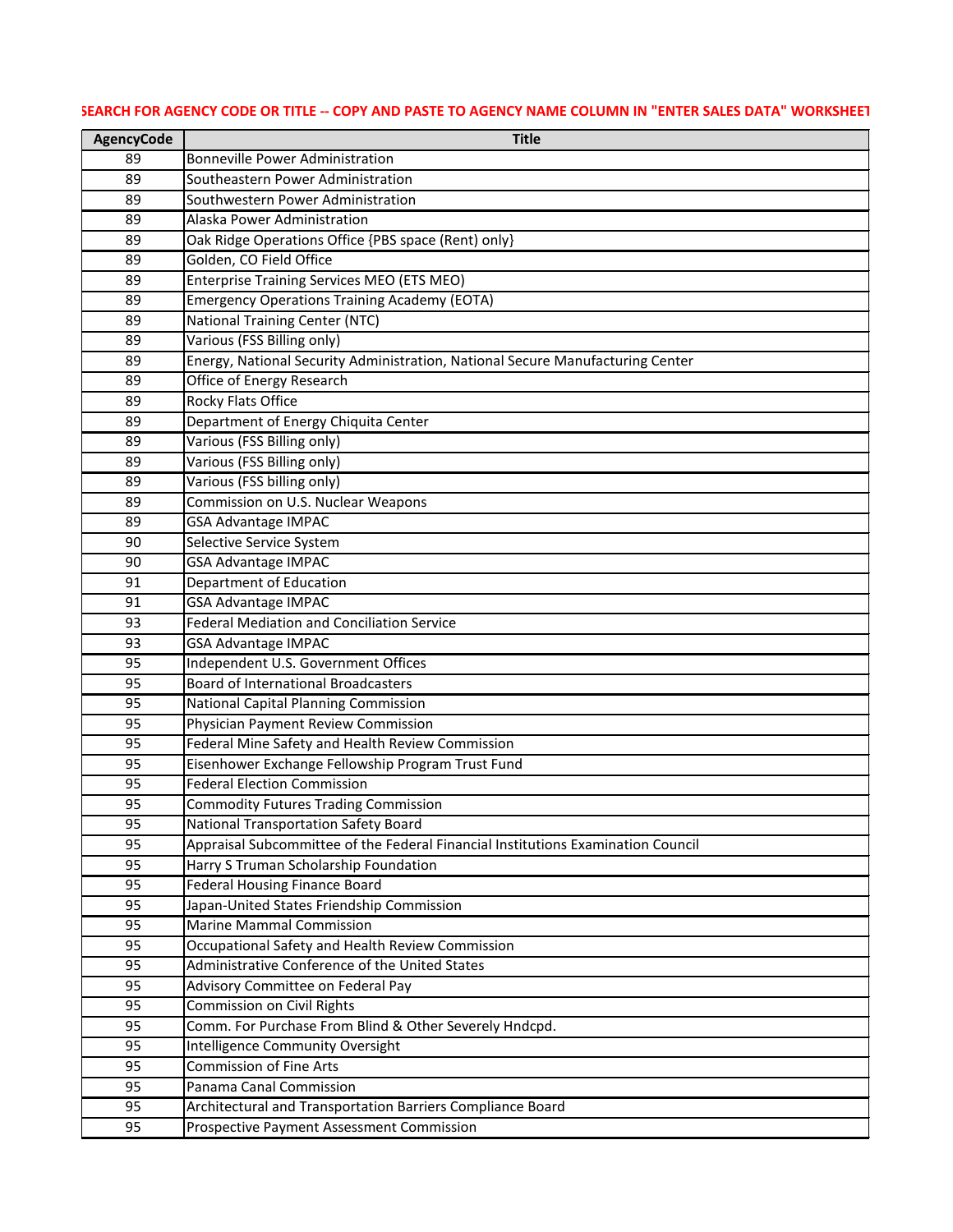| <b>AgencyCode</b> | <b>Title</b>                                                                           |
|-------------------|----------------------------------------------------------------------------------------|
| 95                | <b>National Mediation Board</b>                                                        |
| 95                | <b>President's Crime Prevention Council</b>                                            |
| 95                | White House Conference on Library and Information Services                             |
| 95                | United States Holocaust Memorial Council                                               |
| 95                | National Commission on Libraries and Information Science                               |
| 95                | <b>National Council on Disability</b>                                                  |
| 95                | United States Institute of Peace                                                       |
| 95                | National Afro-American History and Culture Commission                                  |
| 95                | Institute of American Indian Arts                                                      |
| 95                | Barry Goldwater Scholarship and Excellence in Education Foundation                     |
| 95                | National Commission on Migrant Education                                               |
| 95                | Prescription Drug Payment Review Commission                                            |
| 95                | National Commission on Acquired Immune Deficiency Syndrome                             |
| 95                | Commission for the Preservation of America's Heritage Abroad                           |
| 95                | Defense Nuclear Facilities Safety Board                                                |
| 95                | United States Court of Appeals for Veterans Claims                                     |
| 95                | Neighborhood Reinvestment Corporation                                                  |
| 95                | James Madison Memorial Fellowship Foundation                                           |
| 95                | <b>Office of Government Ethics</b>                                                     |
| 95                | <b>Federal Financial Institutions Examination Council</b>                              |
| 95                | <b>Competitiveness Policy Council</b>                                                  |
| 95                | Corporation for National and Community Service                                         |
| 95                | National Advisory Council on the Public Service Act of 1990                            |
| 95                | Commission on Immigration Reform                                                       |
| 95                | <b>United States Enrichment</b>                                                        |
| 95                | Morris K. Udall Scholarship and Excellence in National Environmental Policy Foundation |
| 95                | <b>Chemical Safety Board</b>                                                           |
| 95                | Director of National Intelligence                                                      |
| 95                | Presidio-San Francisco                                                                 |
| 95                | Congressional Executive Commission on China                                            |
| 95                | <b>Election Assistance Commission</b>                                                  |
| 95                | Court Services & Offender Supervision Agency (DC)                                      |
| 95                | Public Defenders Service for the District of Columbia                                  |
| 95                | Federal Coordinator Alaska Natural Gas Transportation Projects                         |
| 95                | Denali Commission                                                                      |
| 95                | <b>Broadcasting Board of Governors</b>                                                 |
| 95                | Delta Regional Authority                                                               |
| 95                | Commission on the National Moment of Remembrance                                       |
| 95                | <b>Vietnam Education Foundation</b>                                                    |
| 95                | Millenium Challange Corporation                                                        |
| 95                | Council of Inspector General on Integrity & Efficiency                                 |
| 95                | Northern Border Regional Commission                                                    |
| 95                | D.C. Superior Court                                                                    |
| 95                | <b>GSA Advantage IMPAC</b>                                                             |
| 96                | Corps of Engineers, Civil                                                              |
| 96                | US Army Corps of Engineers - Head Quarters                                             |
| 96                | US Army Corps of Engineers Automation Program                                          |
| 96                | US Army Corps of Engineers Video Teleconference System                                 |
| 96                | Humphreys Engineer Center Support Activity                                             |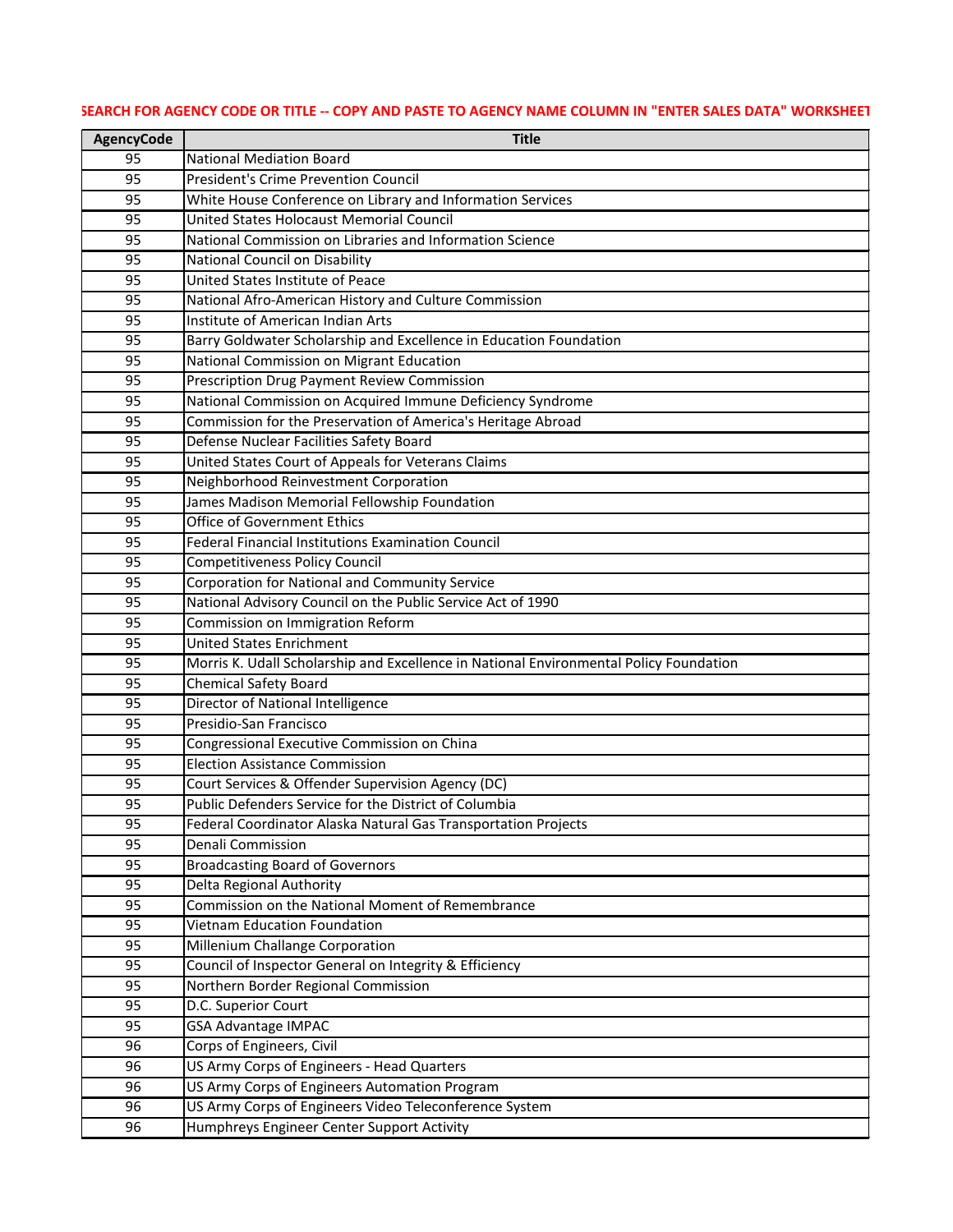| <b>AgencyCode</b> | <b>Title</b>                                                                                     |
|-------------------|--------------------------------------------------------------------------------------------------|
| 96                | US Army Corps of Engineers Programming Installation & Execution                                  |
| 96                | US Army Topographic Engineering Center                                                           |
| 96                | US Army Engineering and Support Center                                                           |
| 96                | US Army Corps of Engineers Division, Mississippi Valley                                          |
| 96                | US Army Corps of Engineers District, Memphis                                                     |
| 96                | US Army Corps of Engineers District, New Orleans                                                 |
| 96                | US Army Corps of Engineers District, St. Louis                                                   |
| 96                | US Army Corps of Engineers District, Vicksburg                                                   |
| 96                | US Army Corps of Engineers District, Rock Island                                                 |
| 96                | US Army Corps of Engineers District, St. Paul                                                    |
| 96                | US Army Corps of Engineers Division, North Atlantic                                              |
| 96                | US Army Corps of Engineers District, Baltimore                                                   |
| 96                | US Army Corps of Engineers District, New York                                                    |
| 96                | US Army Corps of Engineers District, Norfolk                                                     |
| 96                | US Army Corps of Enginners District, Philadelphia                                                |
| 96                | US Army Corps of Engineers District, New England                                                 |
| 96                | US Army Corps of Engineers Division, North Western                                               |
| 96                | US Army Corps of Engineers District, Portland                                                    |
| 96                | US Army Corps of Engineers District, Seattle                                                     |
| 96                | US Army Corps of Engineers District, Walla Walla                                                 |
| 96                | US Army Corps of Engineers District, Kansas City                                                 |
| 96                | US Army Corps of Engineers District, Omaha                                                       |
| 96                | US Army Corps of Engineers Regional Office, Missouri River                                       |
| 96                | US Army Corps of Engineers Division, Great Lakes and Ohio River                                  |
| 96                | US Army Corps of Engineers District, Huntington                                                  |
| 96                | US Army Corps of Engineers District, Louisville                                                  |
| 96                | US Army Corps of Engineers District, Nashville                                                   |
| 96                | US Army Corps of Engineers District, Pittsburgh                                                  |
| 96                | US Army Corps of Engineers District, Buffalo                                                     |
| 96                | US Army Corps of Engineers District, Chicago                                                     |
| 96                | US Army Corps of Engineers District, Detroit                                                     |
| 96                | US Army Corps of Engineers Regional Office, Great Lakes                                          |
| 96                | US Army Corps of Engineers District, Alaska                                                      |
| 96                | US Army Corps of Engineers Division, South Atlantic                                              |
| 96                | US Army Corps of Engineers District, Charleston                                                  |
| 96                | US Army Corps of Engineers District, Jacksonville<br>US Army Corps of Engineers District, Mobile |
| 96<br>96          | US Army Corps of Engineers District, Savannah                                                    |
| 96                | US Army Corps of Engineers District, Wilmington                                                  |
| 96                | US Army Corps of Engineers Transatlantic Program Center                                          |
| 96                | US Army Corps of Engineers Division, South Pacific                                               |
| 96                | US Army Corps of Engineers District, Los Angeles                                                 |
| 96                | US Army Corps of Engineers District, Sacramento                                                  |
| 96                | US Army Corps of Engineers District, San Francisco                                               |
| 96                | US Army Corps of Engineers District, Albuquerque                                                 |
| 96                | US Army Corps of Engineers Division, Southwestern                                                |
| 96                | US Army Corps of Engineers District, Fort Worth                                                  |
| 96                | US Army Corps of Engineers District, Galveston                                                   |
| 96                | US Army Corps of Engineers District, Little Rock                                                 |
|                   |                                                                                                  |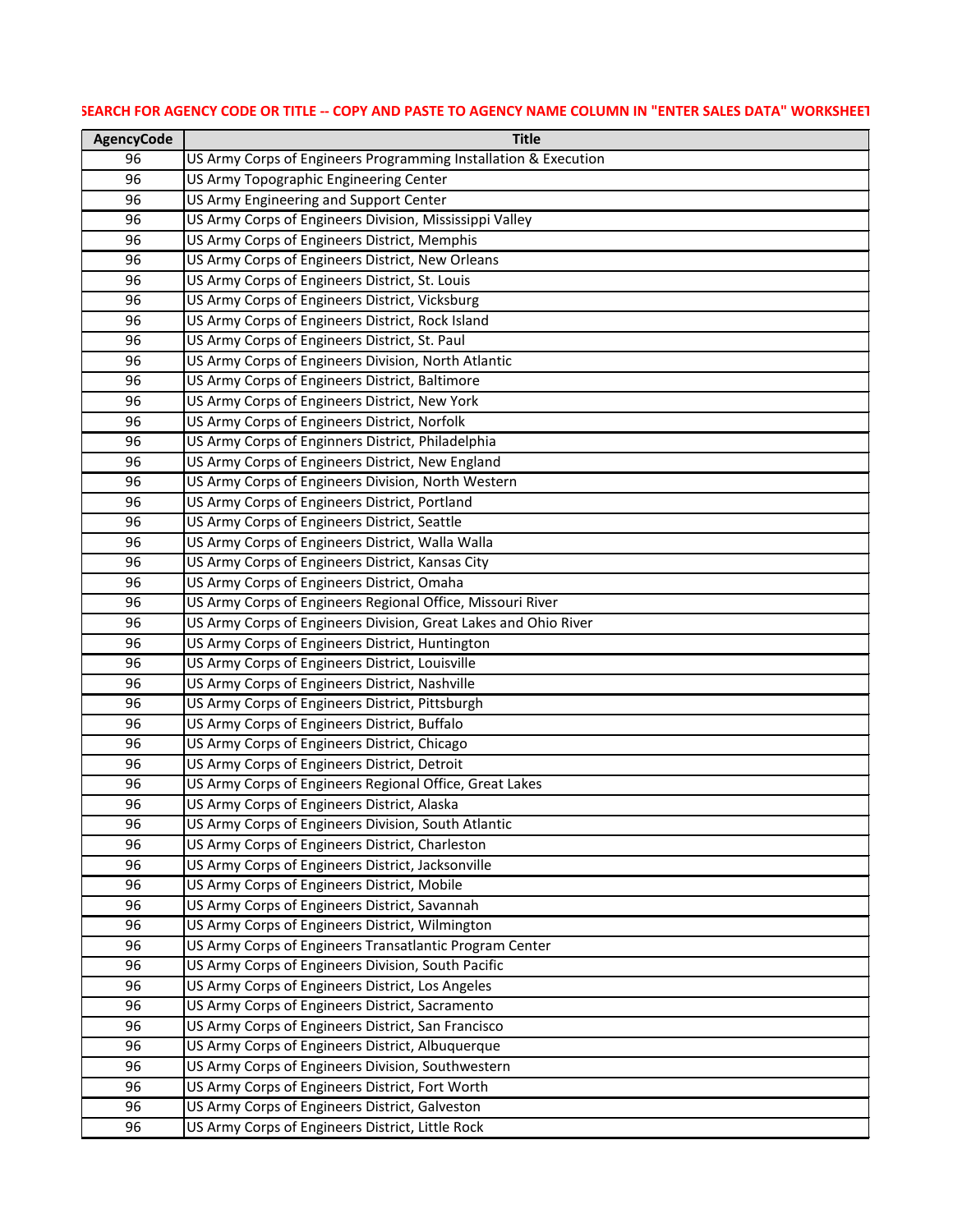| <b>AgencyCode</b> | <b>Title</b>                                                      |
|-------------------|-------------------------------------------------------------------|
| 96                | US Army Corps of Engineers District, Tulsa                        |
| 96                | US Army Construction Engineering Research Laboratory              |
| 96                | US Army Cold Regions Research and Engineering Laboratory          |
| 96                | US Army Engineers Waterways Experiment Station                    |
| 96                | US Army COE, Pacific Ocean Division, Japan District               |
| 96                | US Army Corps of Engineers, Far East District                     |
| 96                | US Army Corps of Engineers, Europe District                       |
| 96                | US Army Corps of Engineers, Honolulu District                     |
| 96                | <b>GSA Advantage IMPAC</b>                                        |
| 97                | Office of the Secretary of Defense                                |
| 97                | Joint-Brazil-United States Defense Commission                     |
| 97                | Joint-Mexican-United States Defense Commission                    |
| 97                | <b>National Security Agency</b>                                   |
| 97                | Permanent Joint Board on Defense United States and Canada         |
| 97                | Office of the Secretary of Defense                                |
| 97                | <b>Board of Contract Appeals</b>                                  |
| 97                | United States Court of Military Appeals                           |
| 97                | <b>Inspector General</b>                                          |
| 97                | Department of Defense Education Activity                          |
| 97                | Defense Nuclear Agency                                            |
| 97                | Defense Logistics Agency                                          |
| 97                | National Geospatial- Intelligence Agency                          |
| 97                | Defense Intelligence Agency                                       |
| 97                | Defense Investigative Service                                     |
| 97                | Joint National Integration Center (Shriever AFB, CO)              |
| 97                | Defense Information Systems Agency                                |
| 97                | Defense Contract Audit Agency                                     |
| 97                | Defense Contract Management Agency - National                     |
| 97                | Defense Contract Management Agency - Local                        |
| 97                | Campaign Management Control Activity                              |
| 97                | Defense Research and Engineering Test and Evaluation              |
| 97                | Defense Finance and Accounting Service                            |
| 97                | Joint Interagency Task Force West                                 |
| 97                | Defense Commissary Agency - Information Technology Communications |
| 97                | Department of Defense - Consolidatd Switches                      |
| 97                | <b>Ballistic Missile Defense Organization</b>                     |
| 97                | Dept. of Defense Joint Technology Office (Albuquerque)            |
| 97                | Tri-Service Infrastructure Management Program Office (TIMPO)      |
| 97                | Armed Forces Information Service, Air Reserve, March AFB, CA      |
| 97                | Defense Acquisition University (Ft. Belvoir, VA)                  |
| 97                | Defense Advanced Research Projects Agency                         |
| 97                | Department of Defense Dependent Schools - Europe                  |
| 97                | Department of Defense - TRICARE                                   |
| 97                | US Joint Forces Command J9                                        |
| 97                | US Joint Forces Command J7                                        |
| 97                | US Joint Forces Command War Fighting CTR J7                       |
| 97                | <b>Tricare Management Activities</b>                              |
| 97                | Office of the Secretary of Defense, US Special Operations Command |
| 97                | U.S. Transportation Command                                       |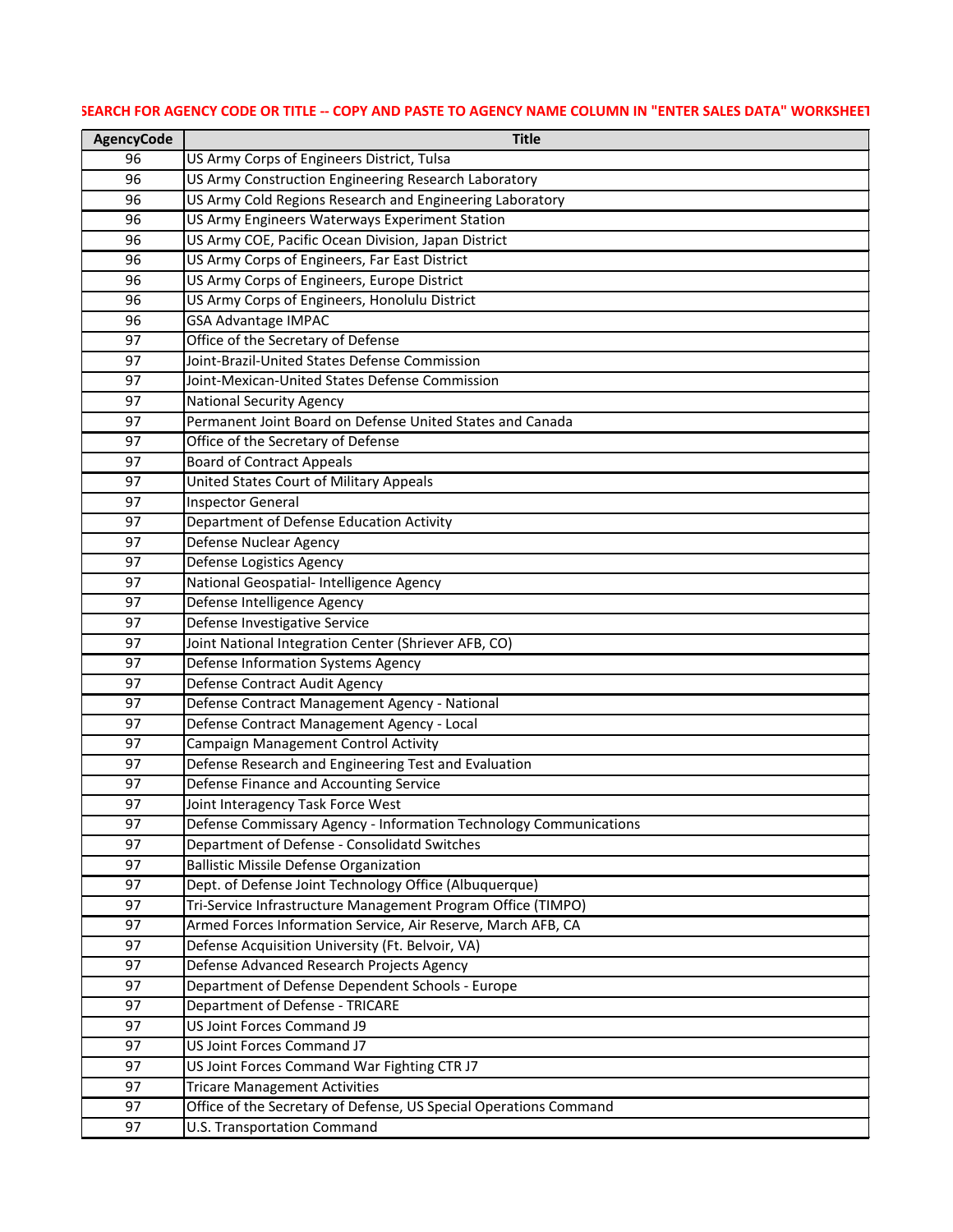| <b>AgencyCode</b> | <b>Title</b>                                           |
|-------------------|--------------------------------------------------------|
| 97                | Dept of Defense Microelectronic Activity               |
| 97                | <b>GSA Advantage IMPAC</b>                             |
| 97                | Department of Defense, Washington Headquarters Service |
| 98                | <b>United States Railway Association</b>               |
| 98                | <b>GSA Advantage IMPAC</b>                             |
| 99                | District of Columbia                                   |
| 99                | Dept of Consumer & Regltry Affairs                     |
| 99                | <b>Department Of Public Works</b>                      |
| 99                | <b>Emergency Mgmt Administration</b>                   |
| 99                | <b>Chief Medical Examiner</b>                          |
| 99                | Office of the Corporation Counsel                      |
| 99                | <b>Department of Corrections</b>                       |
| 99                | <b>Public Schools</b>                                  |
| 99                | <b>Executive Office Of The Mayor</b>                   |
| 99                | Fire And Emergencies Med Svcs                          |
| 99                | Ofc Of Chief Technology Officer                        |
| 99                | Dept Of Insurance & Securities Reg                     |
| 99                | Office Of Chief Financial Officer                      |
| 99                | Minimum Wage and Industrial Safety Board               |
| 99                | Department of Motor Vehicles                           |
| 99                | Department of Health                                   |
| 99                | Office of Zoning                                       |
| 99                | Metropolitan Police Department                         |
| 99                | <b>Public Libraries</b>                                |
| 99                | Department Of Human Services                           |
| 99                | DC Department of Recreation                            |
| 99                | DC Superior Court (use 95 95)                          |
| 99                | Board of Appeals and Review                            |
| 99                | National Guard of the District of Columbia             |
| 99                | Armory Board                                           |
| 99                | Planning And Economic Development                      |
| 99                | <b>Board Of Elections &amp; Ethics</b>                 |
| 99                | Wash Metropltn Area Trans Auth                         |
| 99                | <b>Public Service Commission</b>                       |
| 99                | DC Govt, Child & Family Svcs Ag                        |
| 99                | <b>Washington Convention Center Authority</b>          |
| 99                | <b>Water And Sewer Authority</b>                       |
| 99                | <b>DC Pretrial Srvcs Agncy</b>                         |
| 99                | DC Court Of Appeals                                    |
| 99                | DC Housing Authority                                   |
| 99                | <b>DC Retirement Board</b>                             |
| 99                | DC Hlth Pub Benefit Corp                               |
| 99                | DC Department Of Mental Health                         |
| 99                | DC Govt, Univ of District of Columbia                  |
| 99                | <b>GSA Advantage IMPAC</b>                             |
| 99                | Subcontractors/Private Sector with Federal Agencies    |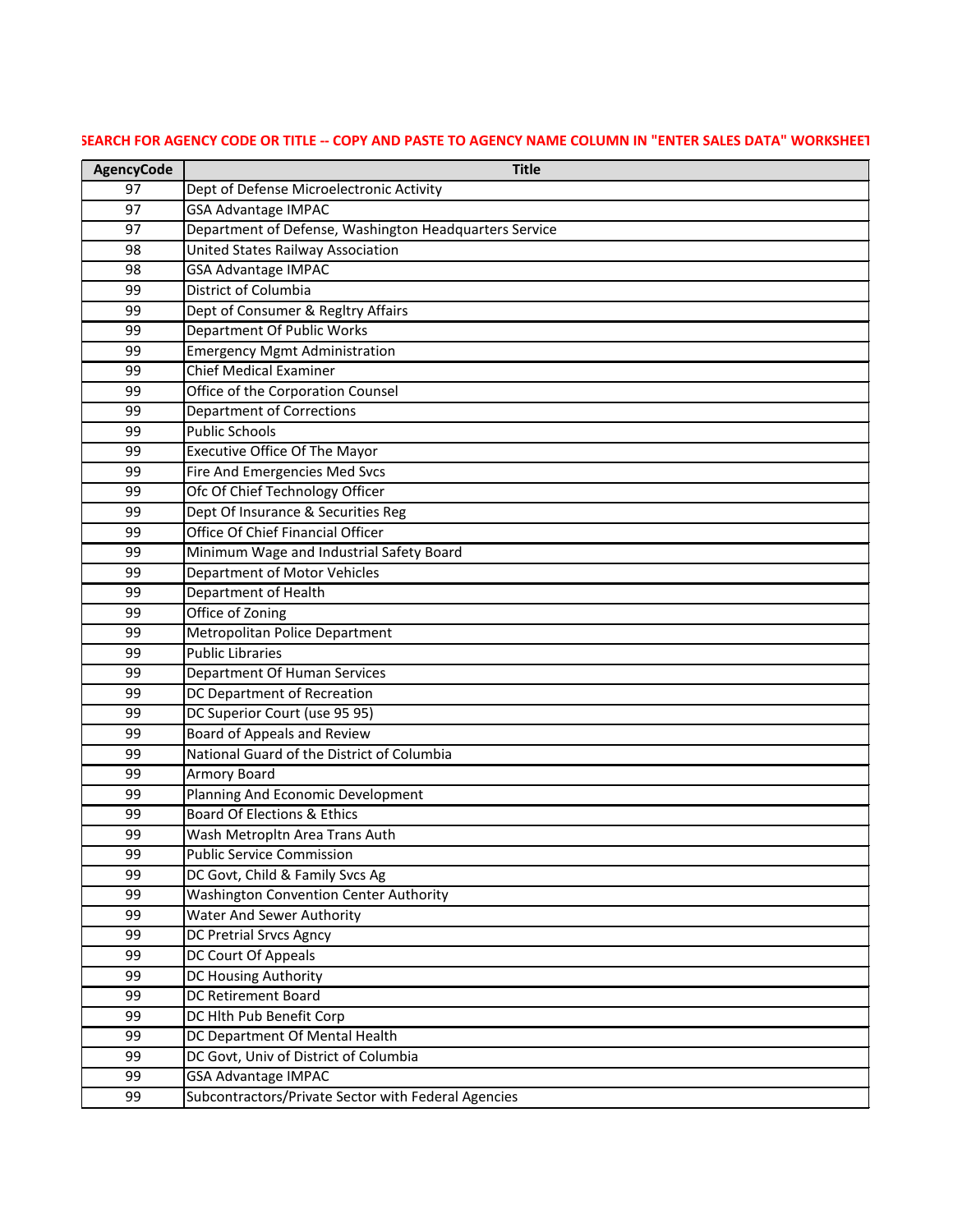| <b>Vendor Name</b> | Contract Number | <b>Agency Name</b> | Ordering<br><b>Activity</b> | City   State   Zip Code |  |  | . | Contracting Officer Contracting Officer<br>Name Phone Number Contracting Officer Email | Date of<br>Order | <b>Order Number</b> | Modification Requisition | <b>Description of Services</b> |  | Period of Period of Period of    | Start Date   End Date   Total Order Value |  |
|--------------------|-----------------|--------------------|-----------------------------|-------------------------|--|--|---|----------------------------------------------------------------------------------------|------------------|---------------------|--------------------------|--------------------------------|--|----------------------------------|-------------------------------------------|--|
|                    |                 |                    |                             |                         |  |  |   |                                                                                        |                  |                     |                          |                                |  |                                  |                                           |  |
|                    |                 |                    |                             |                         |  |  |   |                                                                                        |                  |                     |                          |                                |  |                                  |                                           |  |
|                    |                 |                    |                             |                         |  |  |   |                                                                                        |                  |                     |                          |                                |  |                                  |                                           |  |
|                    |                 |                    |                             |                         |  |  |   |                                                                                        |                  |                     |                          |                                |  |                                  |                                           |  |
|                    |                 |                    |                             |                         |  |  |   |                                                                                        |                  |                     |                          |                                |  |                                  |                                           |  |
|                    |                 |                    |                             |                         |  |  |   |                                                                                        |                  |                     |                          |                                |  |                                  |                                           |  |
|                    |                 |                    |                             |                         |  |  |   |                                                                                        |                  |                     |                          |                                |  |                                  |                                           |  |
|                    |                 |                    |                             |                         |  |  |   |                                                                                        |                  |                     |                          |                                |  |                                  |                                           |  |
|                    |                 |                    |                             |                         |  |  |   |                                                                                        |                  |                     |                          |                                |  |                                  |                                           |  |
|                    |                 |                    |                             |                         |  |  |   |                                                                                        |                  |                     |                          |                                |  |                                  |                                           |  |
|                    |                 |                    |                             |                         |  |  |   |                                                                                        |                  |                     |                          |                                |  |                                  |                                           |  |
|                    |                 |                    |                             |                         |  |  |   |                                                                                        |                  |                     |                          |                                |  |                                  |                                           |  |
|                    |                 |                    |                             |                         |  |  |   |                                                                                        |                  |                     |                          |                                |  |                                  |                                           |  |
|                    |                 |                    |                             |                         |  |  |   |                                                                                        |                  |                     |                          |                                |  |                                  |                                           |  |
|                    |                 |                    |                             |                         |  |  |   |                                                                                        |                  |                     |                          |                                |  | <b>Total Sales this Month</b> \$ |                                           |  |
|                    |                 |                    |                             |                         |  |  |   |                                                                                        |                  |                     |                          |                                |  | <b>Cumulative Sales to Date</b>  |                                           |  |

**CS3 Monthly Business Volume (Sales) Report Reporting Period: Month Day, 20XX to Month Day, 20XX SECTION J, Attachment J-5 (CS3: Contract #: )**